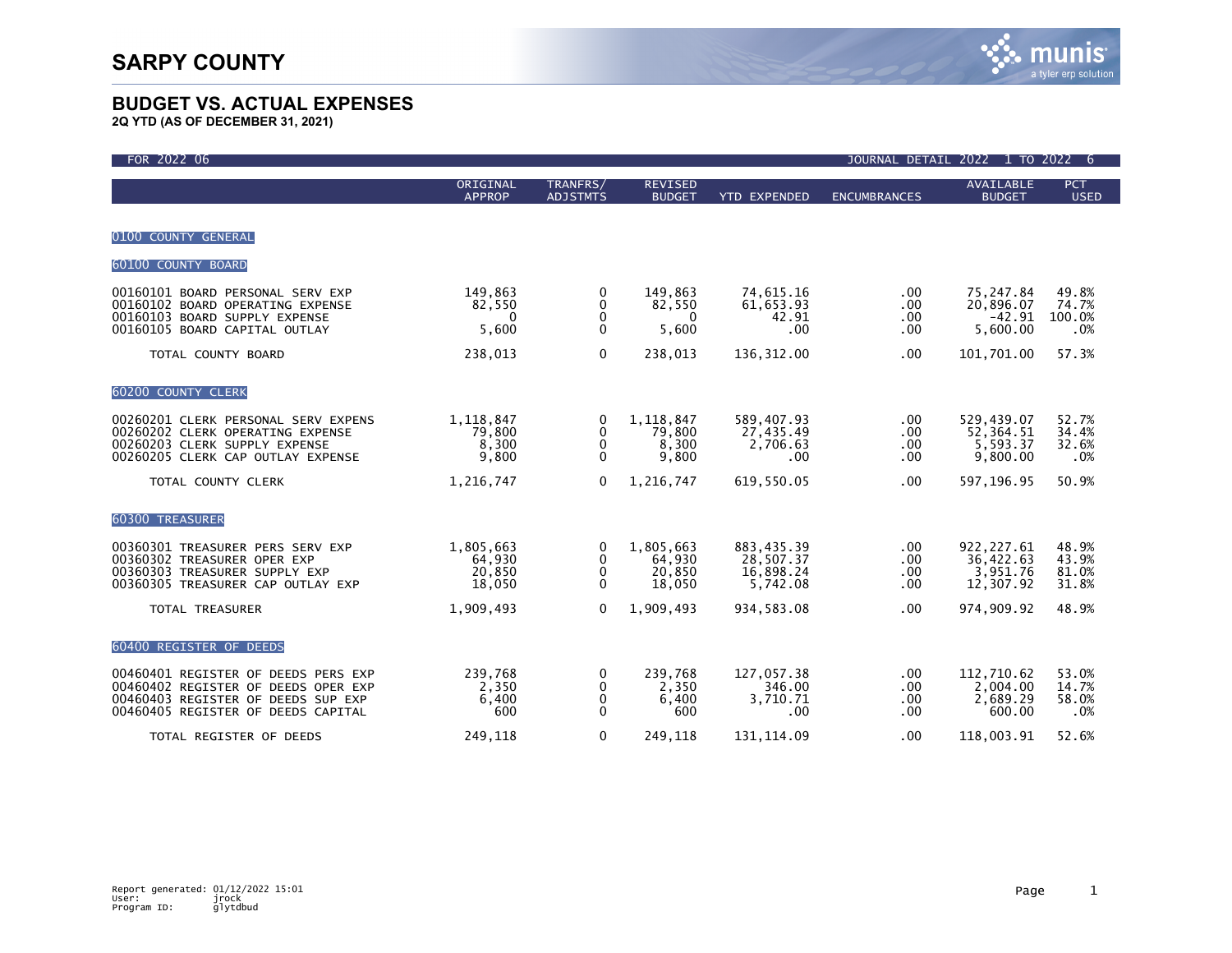

**2Q YTD (AS OF DECEMBER 31, 2021)**

| FOR 2022 06                                                                                                                                                                       |                                                |                                                    |                                                |                                                   |                                 | JOURNAL DETAIL 2022 1 TO 2022                                  | 6                                    |
|-----------------------------------------------------------------------------------------------------------------------------------------------------------------------------------|------------------------------------------------|----------------------------------------------------|------------------------------------------------|---------------------------------------------------|---------------------------------|----------------------------------------------------------------|--------------------------------------|
|                                                                                                                                                                                   | ORIGINAL<br><b>APPROP</b>                      | TRANFRS/<br><b>ADJSTMTS</b>                        | <b>REVISED</b><br><b>BUDGET</b>                | <b>YTD EXPENDED</b>                               | <b>ENCUMBRANCES</b>             | <b>AVAILABLE</b><br><b>BUDGET</b>                              | <b>PCT</b><br><b>USED</b>            |
| 60500 ASSESSOR                                                                                                                                                                    |                                                |                                                    |                                                |                                                   |                                 |                                                                |                                      |
| 00560501 ASSESSOR PERSONAL SERV EXP<br>00560502 ASSESSOR OPER EXPENSE<br>00560503 ASSESSOR SUPPLY EXPENSE<br>00560505 ASSESSOR CAPITAL EXPENSE                                    | 1,654,221<br>193,393<br>7,950<br>5,386         | 0<br>0<br>0<br>$\Omega$                            | 1,654,221<br>193,393<br>7,950<br>5,386         | 811, 282. 27<br>94,424.72<br>2,233.88<br>3,749.68 | $.00 \,$<br>.00<br>.00<br>.00   | 842,938.73<br>98,968.28<br>5,716.12<br>1,636.32                | 49.0%<br>48.8%<br>28.1%<br>69.6%     |
| TOTAL ASSESSOR                                                                                                                                                                    | 1,860,950                                      | $\mathbf{0}$                                       | 1,860,950                                      | 911,690.55                                        | .00                             | 949,259.45                                                     | 49.0%                                |
| 60700 ELECTION COMMISSIONER                                                                                                                                                       |                                                |                                                    |                                                |                                                   |                                 |                                                                |                                      |
| 00660701 ELECTION PERSONAL SERV EXP<br>00660702 ELECTION OPER EXPENSE<br>00660703 ELECTION SUPPLY EXPENSE<br>00660704 ELECTION RENTAL EXPENSE<br>00660705 ELECTION CAP OUTLAY EXP | 477,314<br>169,100<br>7,000<br>3,900<br>16,050 | 0<br>0<br>$\mathbf{0}$<br>$\mathbf{0}$<br>$\Omega$ | 477,314<br>169,100<br>7,000<br>3,900<br>16,050 | 198,436.96<br>7,754.34<br>1,674.63<br>.00<br>.00  | .00<br>.00<br>.00<br>.00<br>.00 | 278,877.04<br>161, 345.66<br>5,325.37<br>3,900.00<br>16,050.00 | 41.6%<br>4.6%<br>23.9%<br>.0%<br>.0% |
| TOTAL ELECTION COMMISSIONER                                                                                                                                                       | 673,364                                        | $\Omega$                                           | 673,364                                        | 207,865.93                                        | .00                             | 465,498.07                                                     | 30.9%                                |
| 60800 PLANNING & ZONING                                                                                                                                                           |                                                |                                                    |                                                |                                                   |                                 |                                                                |                                      |
| 01160801 PLANNING & ZONING PERS EXP<br>01160802 PLANNING & ZONING OPER EXP<br>01160803 PLANNING & ZONING SUPPLY E<br>01160805 PLANNING & ZONING CAP EXP                           | 588,621<br>120,285<br>2,200<br>40,188          | 0<br>0<br>0<br>$\Omega$                            | 588,621<br>120,285<br>2,200<br>40,188          | 301,868.37<br>9,542.85<br>473.28<br>2,387.28      | .00<br>.00<br>.00.<br>.00       | 286,752.63<br>110,742.15<br>1,726.72<br>37,800.72              | 51.3%<br>7.9%<br>21.5%<br>5.9%       |
| TOTAL PLANNING & ZONING                                                                                                                                                           | 751,294                                        | $\mathbf 0$                                        | 751,294                                        | 314, 271.78                                       | .00                             | 437,022.22                                                     | 41.8%                                |
| 60910 PURCHASING                                                                                                                                                                  |                                                |                                                    |                                                |                                                   |                                 |                                                                |                                      |
| 04260911 PURCHASING PERSONNEL EXP<br>04260912 PURCHASING OPER EXPENSE<br>04260913 PURCHASING SUPPLY EXP<br>04260915 PURCHASING CAPITAL OUTLAY                                     | 137,277<br>3,280<br>300<br>18,125              | 0<br>0<br>$\Omega$<br>$\mathbf{0}$                 | 137,277<br>3,280<br>300<br>18,125              | 73,589.78<br>1,849.27<br>29.43<br>18,125.00       | .00.<br>.00<br>.00<br>.00       | 63,687.22<br>1,430.73<br>270.57<br>.00                         | 53.6%<br>56.4%<br>9.8%<br>100.0%     |
| TOTAL PURCHASING                                                                                                                                                                  | 158,982                                        | $\mathbf{0}$                                       | 158,982                                        | 93,593.48                                         | .00                             | 65,388.52                                                      | 58.9%                                |

61010 INFORMATION SYSTEMS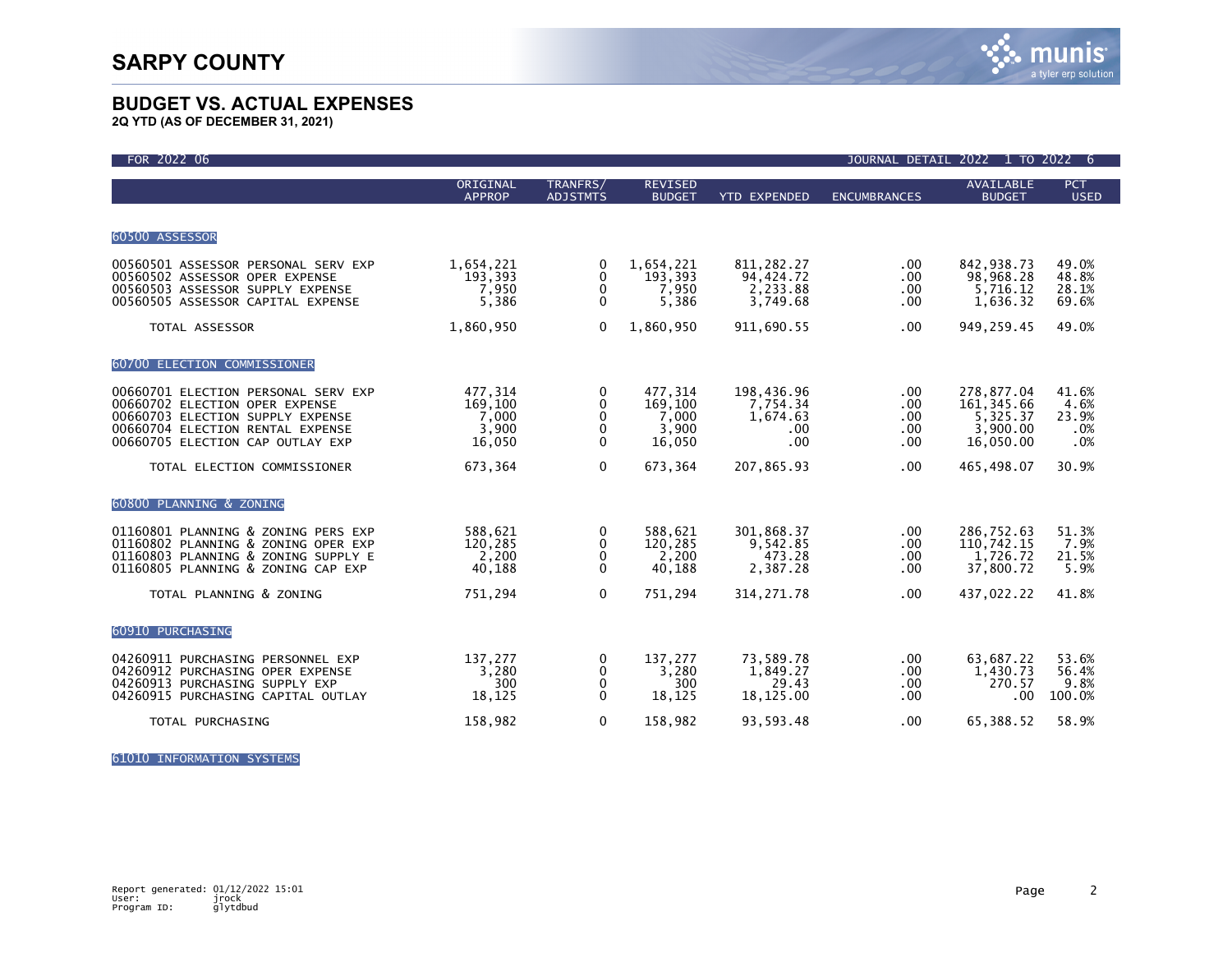

**2Q YTD (AS OF DECEMBER 31, 2021)**

| FOR 2022 06                                                                                                                                                               |                                                       |                                                              |                                                       |                                                                         |                                                     | JOURNAL DETAIL 2022 1 TO 2022                                       | -6                                        |
|---------------------------------------------------------------------------------------------------------------------------------------------------------------------------|-------------------------------------------------------|--------------------------------------------------------------|-------------------------------------------------------|-------------------------------------------------------------------------|-----------------------------------------------------|---------------------------------------------------------------------|-------------------------------------------|
|                                                                                                                                                                           | ORIGINAL<br><b>APPROP</b>                             | TRANFRS/<br><b>ADJSTMTS</b>                                  | <b>REVISED</b><br><b>BUDGET</b>                       | <b>YTD EXPENDED</b>                                                     | <b>ENCUMBRANCES</b>                                 | <b>AVAILABLE</b><br><b>BUDGET</b>                                   | <b>PCT</b><br><b>USED</b>                 |
| 03061011 INFO SYSTEMS PERSONNEL<br>03061012 INFO SYSTEMS OPER EXP<br>03061013 INFO SYSTEMS SUPPLY EXP<br>03061015 INFO SYSTEMS CAP OUTLAY EX<br>TOTAL INFORMATION SYSTEMS | 2,127,557<br>368,800<br>4,000<br>960,600<br>3,460,957 | $\mathbf{0}$<br>0<br>$\mathbf 0$<br>$\Omega$<br>$\mathbf{0}$ | 2,127,557<br>368,800<br>4,000<br>960,600<br>3,460,957 | 1, 141, 773. 67<br>137,896.01<br>1,345.99<br>249.075.55<br>1,530,091.22 | .00<br>9,810.00<br>.00<br>179, 175.99<br>188,985.99 | 985,783.33<br>221,093.99<br>2,654.01<br>532, 348.46<br>1,741,879.79 | 53.7%<br>40.1%<br>33.6%<br>44.6%<br>49.7% |
| 61020 GEOGRAPHIC INFORMATION SYSTEMS                                                                                                                                      |                                                       |                                                              |                                                       |                                                                         |                                                     |                                                                     |                                           |
| 03161021 GIS PERSONNEL EXP<br>03161022 GIS OPERATING EXP<br>03161023 GIS SUPPLY EXP<br>03161025 GIS CAPITAL OUTLAY EXP                                                    | 405,355<br>98,697<br>950<br>51,800                    | $\mathbf{0}$<br>0<br>0<br>$\Omega$                           | 405,355<br>98.697<br>950<br>51,800                    | 217,902.43<br>3.900.00<br>68.00<br>.00                                  | .00<br>.00<br>.00<br>.00                            | 187,452.57<br>94,797.00<br>882.00<br>51.800.00                      | 53.8%<br>4.0%<br>7.2%<br>.0%              |
| TOTAL GEOGRAPHIC INFORMATION SYSTEMS                                                                                                                                      | 556,802                                               | $\mathbf{0}$                                                 | 556,802                                               | 221,870.43                                                              | .00                                                 | 334,931.57                                                          | 39.8%                                     |
| 61100 ADMINISTRATION                                                                                                                                                      |                                                       |                                                              |                                                       |                                                                         |                                                     |                                                                     |                                           |
| 01261101 ADMIN PERSONAL SERV EXPENS<br>01261102 ADMIN OPER EXPENSE<br>01261103 ADMIN SUPPLY EXPENSE<br>01261105 ADMIN CAP OUTLAY EXPENSE                                  | 746,882<br>185,640<br>3,500<br>1,350                  | 0<br>0<br>$\Omega$<br>$\mathbf 0$                            | 746,882<br>185,640<br>3,500<br>1,350                  | 386, 364. 77<br>9,429.18<br>449.78<br>4,436.21                          | .00<br>.00<br>.00<br>.00                            | 360, 517.23<br>176,210.82<br>3.050.22<br>$-3,086.21$                | 51.7%<br>5.1%<br>12.9%<br>328.6%          |
| TOTAL ADMINISTRATION                                                                                                                                                      | 937,372                                               | $\mathbf{0}$                                                 | 937,372                                               | 400,679.94                                                              | .00                                                 | 536,692.06                                                          | 42.7%                                     |
| 61200 HUMAN RESOURCES                                                                                                                                                     |                                                       |                                                              |                                                       |                                                                         |                                                     |                                                                     |                                           |
| 04061201 HUMAN RESOURCES PERS SERV<br>04061202 HUMAN RESOURCES OPER EXPEN<br>04061203 HUMAN RESOURCES<br>SUPPLY EX<br>04061205 HUMAN RESOURCES CAPTIAL OU                 | 413,196<br>199,372<br>1,300<br>0                      | 0<br>0<br>0<br>$\Omega$                                      | 413,196<br>199,372<br>1,300<br>0                      | 219,990.37<br>75,484.11<br>503.81<br>10,362.54                          | .00<br>.00<br>.00<br>.00                            | 193,205.63<br>123,887.89<br>796.19<br>$-10, 362.54$                 | 53.2%<br>37.9%<br>38.8%<br>100.0%         |
| TOTAL HUMAN RESOURCES                                                                                                                                                     | 613,868                                               | 0                                                            | 613,868                                               | 306, 340.83                                                             | .00                                                 | 307,527.17                                                          | 49.9%                                     |

61300 RECORDS MANAGEMENT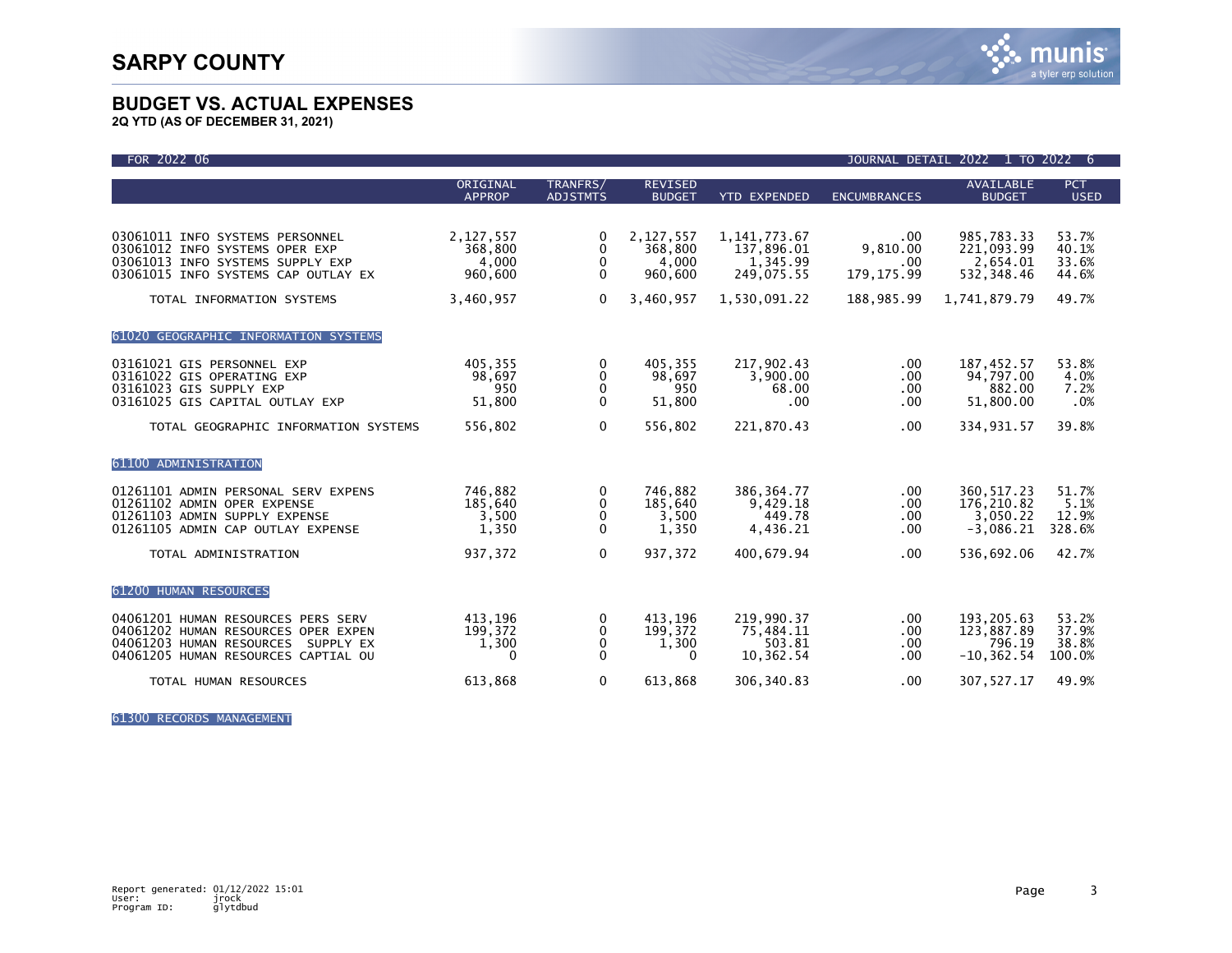

**2Q YTD (AS OF DECEMBER 31, 2021)**

| FOR 2022 06                                                                                                                                                                              |                                               |                                         |                                               |                                                            | JOURNAL DETAIL 2022             |                                                               | то 2022 6                                 |
|------------------------------------------------------------------------------------------------------------------------------------------------------------------------------------------|-----------------------------------------------|-----------------------------------------|-----------------------------------------------|------------------------------------------------------------|---------------------------------|---------------------------------------------------------------|-------------------------------------------|
|                                                                                                                                                                                          | ORIGINAL<br><b>APPROP</b>                     | TRANFRS/<br><b>ADJSTMTS</b>             | <b>REVISED</b><br><b>BUDGET</b>               | <b>YTD EXPENDED</b>                                        | <b>ENCUMBRANCES</b>             | <b>AVAILABLE</b><br><b>BUDGET</b>                             | PCT<br><b>USED</b>                        |
| 00261301 RECORDS MGT PERS EXP<br>00261302 RECORDS MGT OPER EXP<br>00261303 RECORDS MGT SUPPLY EXP<br>00261305 RECORDS MGT CAP OUTLAY EXP                                                 | 342,890<br>5,250<br>2,500<br>6,300            | 0<br>0<br>0<br>$\mathbf{0}$             | 342,890<br>5.250<br>2,500<br>6,300            | 184, 115.32<br>225.00<br>1,193.02<br>3,694.00              | .00<br>.00<br>.00<br>.00        | 158,774.68<br>5,025.00<br>1,306.98<br>2,606.00                | 53.7%<br>4.3%<br>47.7%<br>58.6%           |
| TOTAL RECORDS MANAGEMENT                                                                                                                                                                 | 356,940                                       | $\mathbf 0$                             | 356.940                                       | 189, 227.34                                                | .00                             | 167,712.66                                                    | 53.0%                                     |
| 61400 FISCAL & BUDGET                                                                                                                                                                    |                                               |                                         |                                               |                                                            |                                 |                                                               |                                           |
| 01361401 FISCAL PERSONAL SERV EXPEN<br>01361402 FISCAL OPER EXPENSE<br>01361403 FISCAL SUPPLY EXPENSE<br>01361405 FISCAL CAP OUTLAY EXPENSE                                              | 329,632<br>58,000<br>1,000<br>$\mathbf{0}$    | 0<br>0<br>0<br>$\Omega$                 | 329,632<br>58,000<br>1,000<br>0               | 176,855.48<br>21,215.00<br>102.17<br>1,323.07              | .00<br>.00<br>.00<br>.00        | 152,776.52<br>36,785.00<br>897.83<br>$-1, 323.07$             | 53.7%<br>36.6%<br>10.2%<br>100.0%         |
| TOTAL FISCAL & BUDGET                                                                                                                                                                    | 388,632                                       | $\mathbf 0$                             | 388,632                                       | 199,495.72                                                 | .00                             | 189, 136. 28                                                  | 51.3%                                     |
| 61800 BOARD OF EQUA                                                                                                                                                                      |                                               |                                         |                                               |                                                            |                                 |                                                               |                                           |
| 03561801 BOE PERSONNEL EXPENSE<br>03561802 BOE OPERATING EXPENSE<br>03561803 BOE SUPPLY EXPENSE                                                                                          | 5,012<br>110,000<br>0                         | 0<br>0<br>$\Omega$                      | 5,012<br>110,000<br>0                         | 5,176.20<br>72,807.80<br>90.00                             | .00<br>.00<br>.00               | $-164.20$<br>37, 192. 20<br>$-90.00$                          | 103.3%<br>66.2%<br>100.0%                 |
| TOTAL BOARD OF EQUA                                                                                                                                                                      | 115,012                                       | $\mathbf{0}$                            | 115,012                                       | 78,074.00                                                  | .00                             | 36,938.00                                                     | 67.9%                                     |
| 62100 CLERK OF THE DISTRICT COURT                                                                                                                                                        |                                               |                                         |                                               |                                                            |                                 |                                                               |                                           |
| 00762101 CLK DIS CT PERS SERV EXP<br>00762102 CLK DIS CT OPER EXPENSE<br>00762103 CLK DIS CT SUPPLY EXPENSE<br>00762104 CLK DIS CT RENTAL EXPENSE<br>00762105 CLK DIS CT CAP OUTLAY EXPE | 790,526<br>4,100<br>14,000<br>4,020<br>10,950 | 0<br>$\mathbf{0}$<br>0<br>0<br>$\Omega$ | 790,526<br>4,100<br>14,000<br>4,020<br>10,950 | 403,227.38<br>33,687.05<br>13,616.67<br>2,010.00<br>346.50 | .00<br>.00<br>.00<br>.00<br>.00 | 387,298.62<br>$-29,587.05$<br>383.33<br>2,010.00<br>10,603.50 | 51.0%<br>821.6%<br>97.3%<br>50.0%<br>3.2% |
| TOTAL CLERK OF THE DISTRICT COURT                                                                                                                                                        | 823,596                                       | $\mathbf 0$                             | 823,596                                       | 452,887.60                                                 | .00                             | 370,708.40                                                    | 55.0%                                     |

62150 CHILD SUPPORT DISTRICT CT GF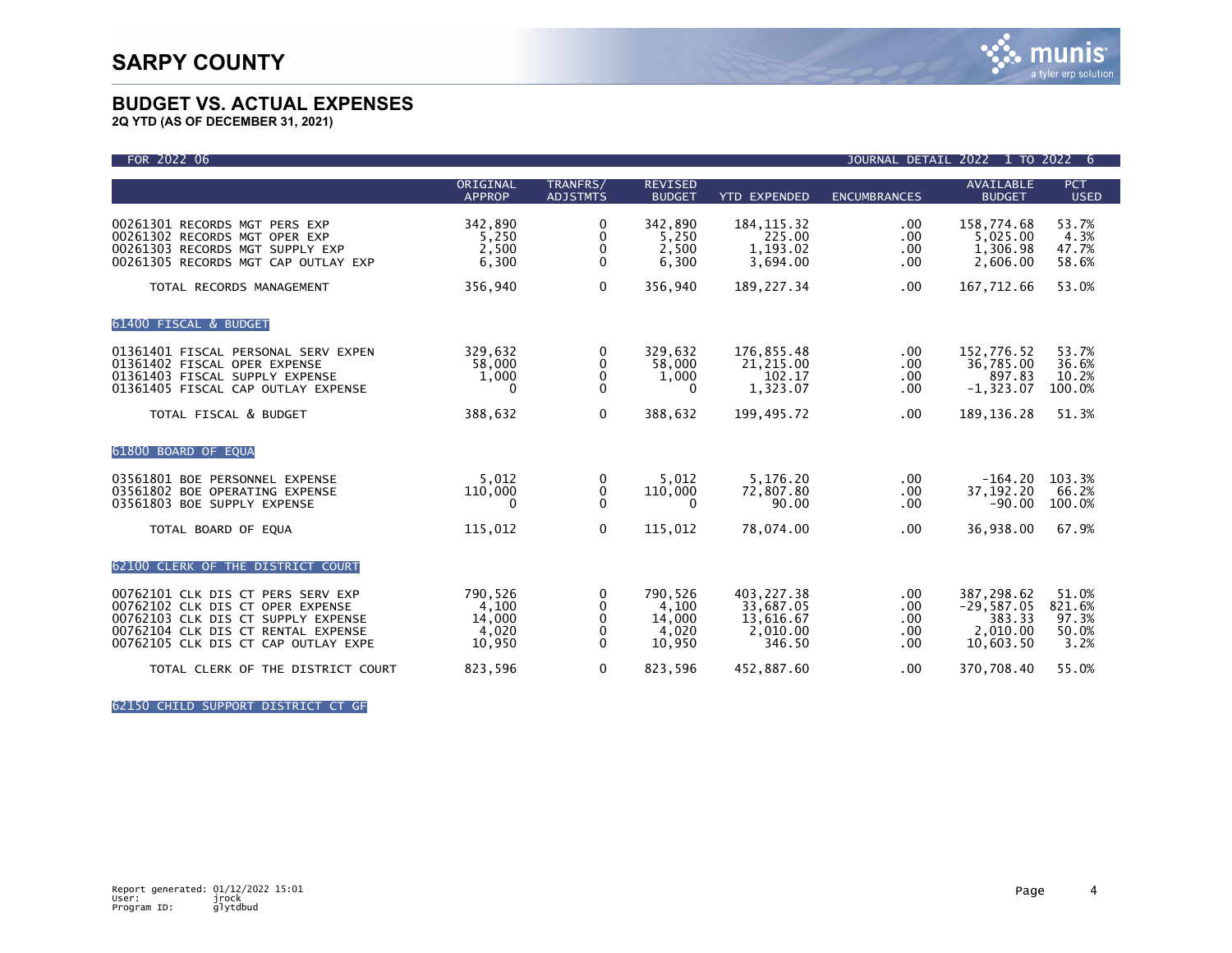

**2Q YTD (AS OF DECEMBER 31, 2021)**

| FOR 2022 06                                                                                                                                             |                                      |                                              |                                      |                                                | <b>JOURNAL DETAIL</b>                    | 2022 1                                         | TO 2022<br>6                      |
|---------------------------------------------------------------------------------------------------------------------------------------------------------|--------------------------------------|----------------------------------------------|--------------------------------------|------------------------------------------------|------------------------------------------|------------------------------------------------|-----------------------------------|
|                                                                                                                                                         | ORIGINAL<br><b>APPROP</b>            | TRANFRS/<br><b>ADJSTMTS</b>                  | <b>REVISED</b><br><b>BUDGET</b>      | <b>YTD EXPENDED</b>                            | <b>ENCUMBRANCES</b>                      | AVAILABLE<br><b>BUDGET</b>                     | <b>PCT</b><br><b>USED</b>         |
| 00762151 CHILD SUPPORT DISTRICT CT<br>00762152 CHILD SUPPORT DIST CT GF O<br>00762153 CHILD SUPPORT DIST CT GF S<br>00762154 CHILD SUPPORT DIST CT GF R | 106,305<br>4,175<br>500<br>945       | 0<br>0<br>0<br>$\mathbf{0}$                  | 106,305<br>4,175<br>500<br>945       | 64, 247.50<br>1,240.20<br>.00<br>.00           | .00.<br>.00<br>.00.<br>$.00 \,$          | 42,057.50<br>2,934.80<br>500.00<br>945.00      | 60.4%<br>29.7%<br>.0%<br>.0%      |
| TOTAL CHILD SUPPORT DISTRICT CT GF                                                                                                                      | 111,925                              | $\mathbf 0$                                  | 111,925                              | 65,487.70                                      | $.00 \,$                                 | 46,437.30                                      | 58.5%                             |
| 62200 COUNTY COURT                                                                                                                                      |                                      |                                              |                                      |                                                |                                          |                                                |                                   |
| 01462201 COUNTY COURT PERS SERV EXP<br>01462202 COUNTY COURT OPER EXP<br>01462203 COUNTY COURT SUPPLY EXP<br>01462205 COUNTY COURT CAP OUTLAY EX        | 580<br>132,734<br>13,000<br>11,200   | 0<br>0<br>0<br>0                             | 580<br>132,734<br>13,000<br>11,200   | 215.30<br>67, 111. 18<br>13,765.29<br>4,281.79 | .00.<br>$.00 \,$<br>$.00 \,$<br>$.00 \,$ | 364.70<br>65,622.82<br>$-765.29$<br>6,918.21   | 37.1%<br>50.6%<br>105.9%<br>38.2% |
| TOTAL COUNTY COURT                                                                                                                                      | 157,514                              | $\mathbf 0$                                  | 157,514                              | 85, 373.56                                     | .00                                      | 72,140.44                                      | 54.2%                             |
| 62300 JUVENILE PROBATION                                                                                                                                |                                      |                                              |                                      |                                                |                                          |                                                |                                   |
| 01562302 JUVENILE PROB OPER EXP<br>01562303 JUVENILE PROB SUPPLY EXP<br>01562304 JUVENILE PROB RENTAL EXP<br>01562305 JUVENILE PROB CAP OUTLAY E        | 2,950<br>12,000<br>46,834<br>14,325  | 0<br>$\mathbf{0}$<br>0<br>0                  | 2,950<br>12,000<br>46,834<br>14,325  | 240.06<br>4,041.52<br>23,416.98<br>591.73      | .00.<br>.00.<br>$.00 \,$<br>.00.         | 2.709.94<br>7,958.48<br>23,417.02<br>13,733.27 | 8.1%<br>33.7%<br>50.0%<br>4.1%    |
| TOTAL JUVENILE PROBATION                                                                                                                                | 76,109                               | $\mathbf{0}$                                 | 76,109                               | 28,290.29                                      | .00.                                     | 47,818.71                                      | 37.2%                             |
| 62350 JUVENILE COURT JUDGE                                                                                                                              |                                      |                                              |                                      |                                                |                                          |                                                |                                   |
| 01662351 JUV COURT JUDGE PERS SERV<br>01662352 JUV COURT JUDGE OPER EXP<br>01662353 JUV COURT JUDGE SUPPLY EXP<br>01662355 JUV COURT JUDGE CAP OUTLAY   | 228,785<br>478,290<br>1,300<br>6,135 | 0<br>$\mathbf{0}$<br>$\mathbf 0$<br>$\Omega$ | 228,785<br>478,290<br>1,300<br>6,135 | 123,822.60<br>270,704.86<br>550.23<br>595.00   | .00.<br>.00.<br>.00<br>.00               | 104,962.40<br>207,585.14<br>749.77<br>5,540.00 | 54.1%<br>56.6%<br>42.3%<br>9.7%   |
| TOTAL JUVENILE COURT JUDGE                                                                                                                              | 714,510                              | 0                                            | 714,510                              | 395,672.69                                     | .00.                                     | 318,837.31                                     | 55.4%                             |

62400 DISTRICT JUDGE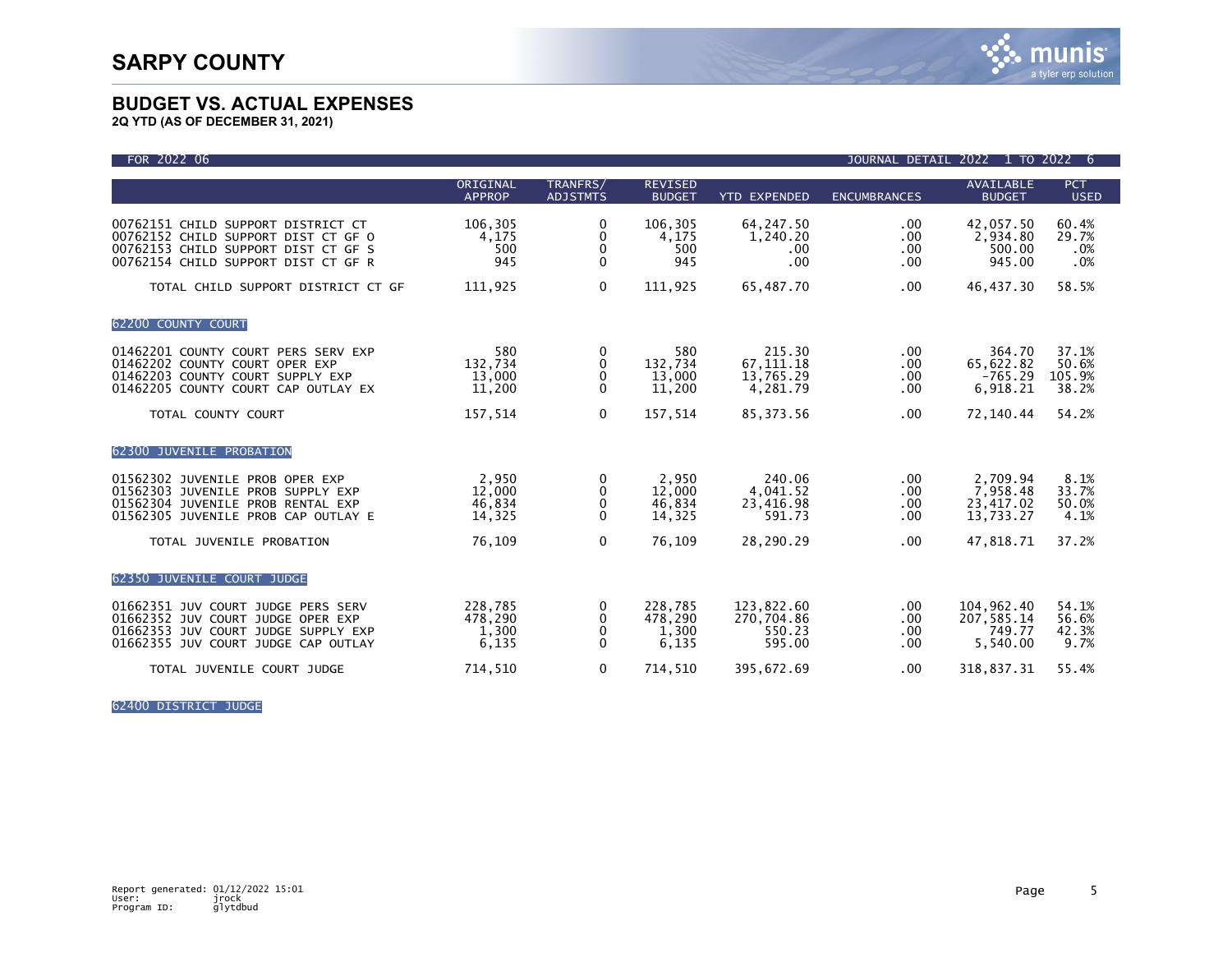**2Q YTD (AS OF DECEMBER 31, 2021)**

| FOR 2022 06                                                                                                                                         |                                        |                                    |                                        |                                              | <b>JOURNAL DETAIL</b>               | 2022 1 TO 2022                                       | 6                              |
|-----------------------------------------------------------------------------------------------------------------------------------------------------|----------------------------------------|------------------------------------|----------------------------------------|----------------------------------------------|-------------------------------------|------------------------------------------------------|--------------------------------|
|                                                                                                                                                     | ORIGINAL<br><b>APPROP</b>              | TRANFRS/<br><b>ADJSTMTS</b>        | <b>REVISED</b><br><b>BUDGET</b>        | <b>YTD EXPENDED</b>                          | <b>ENCUMBRANCES</b>                 | <b>AVAILABLE</b><br><b>BUDGET</b>                    | <b>PCT</b><br><b>USED</b>      |
| 01762401 DISTRICT JUDGE PERS SERV E<br>01762402 DISTRICT JUDGE OPER EXP<br>01762403 DISTRICT JUDGE SUPPLY EXP<br>01762405 DISTRICT JUDGE CAP OUTLAY | 348,212<br>383,350<br>5,100<br>1,800   | 0<br>0<br>0<br>0                   | 348,212<br>383,350<br>5,100<br>1,800   | 188,667.22<br>199,256.32<br>1,810.25<br>.00  | .00.<br>.00<br>$.00 \,$<br>$.00 \,$ | 159,544.78<br>184,093.68<br>3,289.75<br>1,800.00     | 54.2%<br>52.0%<br>35.5%<br>.0% |
| TOTAL DISTRICT JUDGE                                                                                                                                | 738,462                                | $\mathbf 0$                        | 738,462                                | 389,733.79                                   | .00                                 | 348,728.21                                           | 52.8%                          |
| 62500 PUBLIC DEFENDER                                                                                                                               |                                        |                                    |                                        |                                              |                                     |                                                      |                                |
| 00862501 PD PERSONAL SERV EXPENSE<br>00862502 PD OPER EXPENSE<br>00862503 PD SUPPLY EXPENSE<br>00862505 PD CAP OUTLAY EXPENSE                       | 2,131,015<br>189,405<br>5,500<br>2,700 | 0<br>$\Omega$<br>0<br>$\mathbf{0}$ | 2,131,015<br>189,405<br>5,500<br>2,700 | 1,018,241.91<br>72,112.86<br>2,258.13<br>.00 | .00<br>.00.<br>$.00 \,$<br>.00.     | 1, 112, 773.09<br>117,292.14<br>3,241.87<br>2,700.00 | 47.8%<br>38.1%<br>41.1%<br>.0% |
| TOTAL PUBLIC DEFENDER                                                                                                                               | 2,328,620                              | $\Omega$                           | 2,328,620                              | 1,092,612.90                                 | .00                                 | 1,236,007.10                                         | 46.9%                          |
| 62700 JURY COMMISSIONER                                                                                                                             |                                        |                                    |                                        |                                              |                                     |                                                      |                                |
| 00662701 JURY<br>PERSONAL SERV EXPENS<br>00662702 JURY OPER EXPENSE<br>00662703 JURY SUPPLY EXPENSE<br>00662705 JURY CAP OUTLAY EXPENSE             | 107,936<br>90,000<br>3,000<br>80,000   | 0<br>$\mathbf{0}$<br>0<br>0        | 107,936<br>90,000<br>3,000<br>80,000   | 41,533.44<br>16,412.17<br>75.08<br>.00       | $.00 \,$<br>.00.<br>.00<br>.00.     | 66,402.56<br>73,587.83<br>2,924.92<br>80,000.00      | 38.5%<br>18.2%<br>2.5%<br>.0%  |
| TOTAL JURY COMMISSIONER                                                                                                                             | 280,936                                | $\mathbf{0}$                       | 280,936                                | 58,020.69                                    | .00.                                | 222,915.31                                           | 20.7%                          |
| 63000 CASA                                                                                                                                          |                                        |                                    |                                        |                                              |                                     |                                                      |                                |
| 01863001 CASA PERSONAL SERV EXPENSE<br>01863002 CASA OPER EXPENSE<br>01863003 CASA SUPPLY EXPENSE<br>01863005 CASA CAP OUTLAY EXPENSE               | 265.572<br>2,000<br>1,000<br>2,700     | 0<br>0<br>0<br>0                   | 265.572<br>2,000<br>1,000<br>2,700     | 133,182.91<br>1,085.66<br>84.85<br>.00       | .00<br>.00.<br>.00<br>.00           | 132,389.09<br>914.34<br>915.15<br>2,700.00           | 50.1%<br>54.3%<br>8.5%<br>.0%  |
| TOTAL CASA                                                                                                                                          | 271,272                                | 0                                  | 271,272                                | 134, 353.42                                  | .00.                                | 136,918.58                                           | 49.5%                          |

64100 FACILITIES MANAGEMENT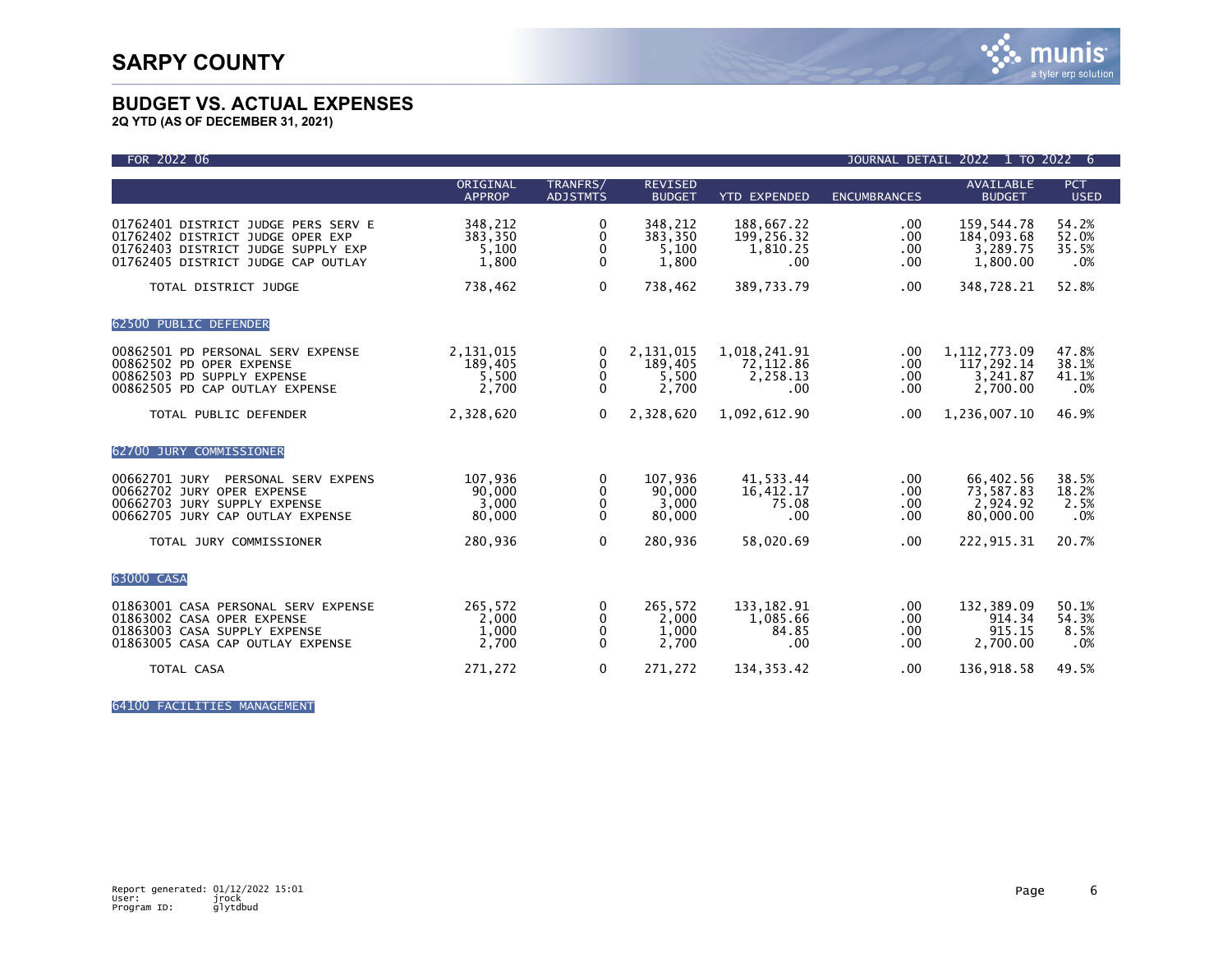| FOR 2022 06                                                                                                                                          |                                          |                                                 |                                          |                                              |                                         | JOURNAL DETAIL 2022 1 TO 2022 6                   |                                |
|------------------------------------------------------------------------------------------------------------------------------------------------------|------------------------------------------|-------------------------------------------------|------------------------------------------|----------------------------------------------|-----------------------------------------|---------------------------------------------------|--------------------------------|
|                                                                                                                                                      | ORIGINAL<br><b>APPROP</b>                | TRANFRS/<br><b>ADJSTMTS</b>                     | <b>REVISED</b><br><b>BUDGET</b>          | <b>YTD EXPENDED</b>                          | <b>ENCUMBRANCES</b>                     | <b>AVAILABLE</b><br><b>BUDGET</b>                 | PCT<br><b>USED</b>             |
| 01964101 FACILITIES MGT PERS EXP<br>01964102 FACILITIES MGT OP EXP<br>01964103 FACILITIES MGT SUPPLY EXP<br>01964105 FACILITIES MGT CAP OUTLAY       | 1,074,423<br>398,400<br>77,000<br>12,000 | 0<br>$\mathbf 0$<br>$\mathbf 0$<br>$\mathbf{0}$ | 1,074,423<br>398,400<br>77,000<br>12,000 | 568,932.35<br>318,979.47<br>54,281.79<br>.00 | .00<br>.00<br>.00<br>.00.               | 505,490.65<br>79,420.53<br>22,718.21<br>12,000.00 | 53.0%<br>80.1%<br>70.5%<br>.0% |
| TOTAL FACILITIES MANAGEMENT                                                                                                                          | 1,561,823                                | $\mathbf{0}$                                    | 1,561,823                                | 942, 193.61                                  | .00                                     | 619,629.39                                        | 60.3%                          |
| 64200 UTILITIES                                                                                                                                      |                                          |                                                 |                                          |                                              |                                         |                                                   |                                |
| 03564202 PUBLIC PROP UTILITIES OPER                                                                                                                  | 800,000                                  | $\Omega$                                        | 800,000                                  | 356,652.94                                   | .00                                     | 443,347.06                                        | 44.6%                          |
| TOTAL UTILITIES                                                                                                                                      | 800,000                                  | $\mathbf 0$                                     | 800,000                                  | 356,652.94                                   | .00                                     | 443,347.06                                        | 44.6%                          |
| 64400 JAIL MAINTENANCE                                                                                                                               |                                          |                                                 |                                          |                                              |                                         |                                                   |                                |
| 01964401 JAIL MAINT PERSONAL SERV E<br>01964402 JAIL MAINT OPER EXPENSE<br>01964403 JAIL MAINT SUPPLY EXPENSE<br>01964405 JAIL MAINT CAP OUTLAY EXPE | 107,767<br>105,000<br>24,000<br>700      | 0<br>$\mathbf{0}$<br>0<br>$\Omega$              | 107.767<br>105,000<br>24,000<br>700      | 57.113.93<br>29,296.85<br>15,718.67<br>.00   | .00 <sub>1</sub><br>.00.<br>.00.<br>.00 | 50,653.07<br>75,703.15<br>8,281.33<br>700.00      | 53.0%<br>27.9%<br>65.5%<br>.0% |
| TOTAL JAIL MAINTENANCE                                                                                                                               | 237,467                                  | $\Omega$                                        | 237,467                                  | 102, 129.45                                  | .00.                                    | 135, 337.55                                       | 43.0%                          |
| 64450 JJC MAINTENANCE                                                                                                                                |                                          |                                                 |                                          |                                              |                                         |                                                   |                                |
| 01964451 JJC MAINT PERSONAL SERV EX<br>01964452 JJC MAINT OPER EXPENSE<br>01964453 JJC MAINT SUPPLY EXPENSE                                          | 70.109<br>62,500<br>4,900                | 0<br>0<br>$\mathbf{0}$                          | 70,109<br>62,500<br>4,900                | 17,408.45<br>27,736.06<br>2,840.04           | $.00 \,$<br>.00<br>.00.                 | 52,700.55<br>34,763.94<br>2,059.96                | 24.8%<br>44.4%<br>58.0%        |
| TOTAL JJC MAINTENANCE                                                                                                                                | 137,509                                  | $\mathbf{0}$                                    | 137,509                                  | 47,984.55                                    | .00.                                    | 89,524.45                                         | 34.9%                          |
| 64460 SHERIFF MAINTENANCE                                                                                                                            |                                          |                                                 |                                          |                                              |                                         |                                                   |                                |
| 01964461 SHERIFF MAINT PERS EXP<br>01964462 SHERIFF MAINT OP EXP<br>01964463 SHERIFF MAINT SUP EXP                                                   | 82,294<br>41,000<br>3,000                | 0<br>$\mathbf{0}$<br>$\mathbf{0}$               | 82,294<br>41,000<br>3,000                | 43.593.07<br>30,076.02<br>1,269.94           | .00.<br>.00.<br>.00                     | 38,700.93<br>10,923.98<br>1,730.06                | 53.0%<br>73.4%<br>42.3%        |
| TOTAL SHERIFF MAINTENANCE                                                                                                                            | 126.294                                  | $\mathbf 0$                                     | 126,294                                  | 74.939.03                                    | .00                                     | 51.354.97                                         | 59.3%                          |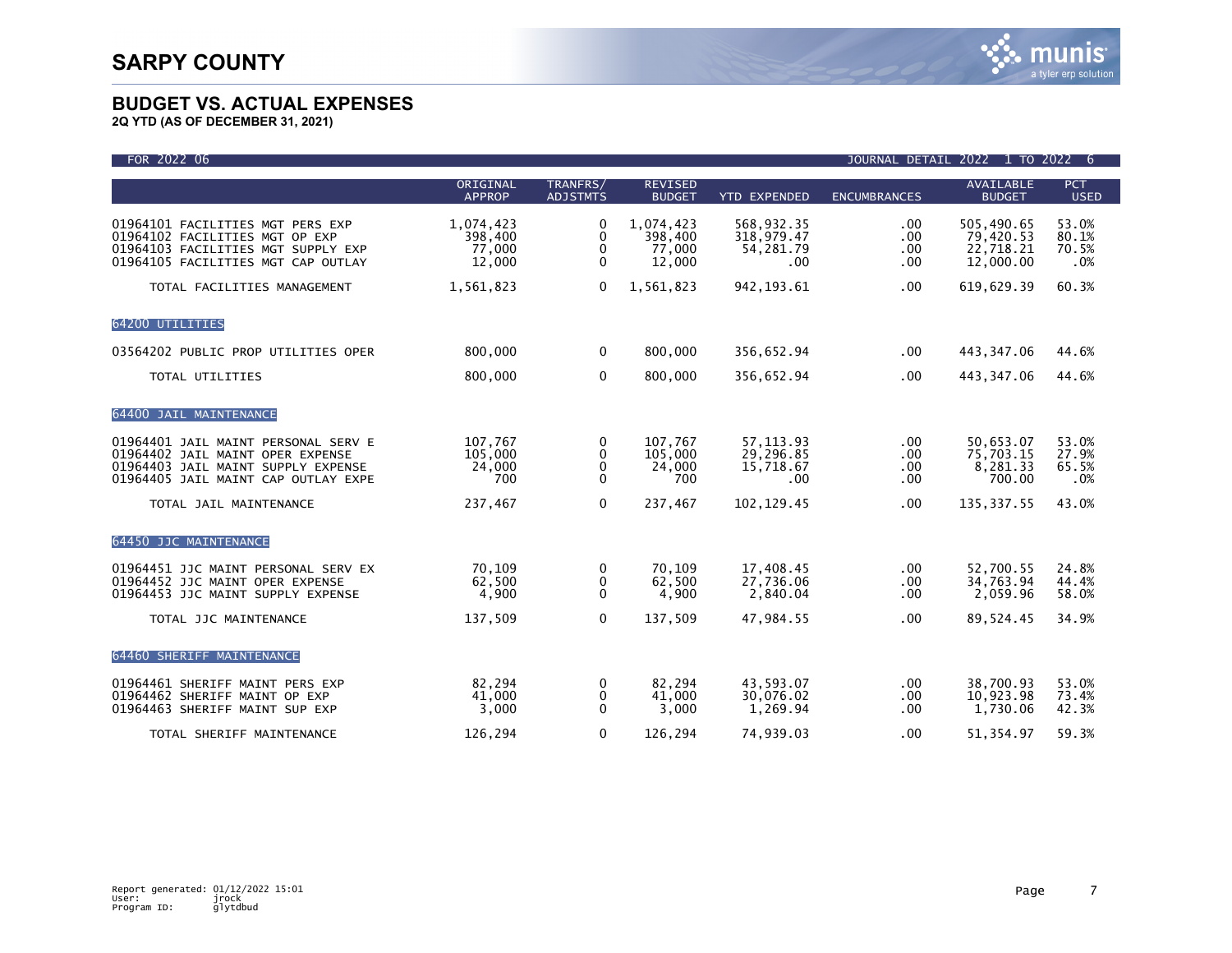**2Q YTD (AS OF DECEMBER 31, 2021)**

| FOR 2022 06                                                                                                                                    |                                           |                             |                                           |                                                       | <b>JOURNAL DETAIL</b>          | 2022<br>1 TO 2022                                       | -6                               |
|------------------------------------------------------------------------------------------------------------------------------------------------|-------------------------------------------|-----------------------------|-------------------------------------------|-------------------------------------------------------|--------------------------------|---------------------------------------------------------|----------------------------------|
|                                                                                                                                                | ORIGINAL<br><b>APPROP</b>                 | TRANFRS/<br><b>ADJSTMTS</b> | <b>REVISED</b><br><b>BUDGET</b>           | <b>YTD EXPENDED</b>                                   | <b>ENCUMBRANCES</b>            | <b>AVAILABLE</b><br><b>BUDGET</b>                       | <b>PCT</b><br><b>USED</b>        |
| 64500 EXTENSION                                                                                                                                |                                           |                             |                                           |                                                       |                                |                                                         |                                  |
| 03364501 EXTENSION PERSONAL SERV EX<br>03364502 EXTENSION OPER EXPENSE                                                                         | 63.049<br>99,764                          | 0<br>$\Omega$               | 63.049<br>99,764                          | 34,084.76<br>.00                                      | $.00 \,$<br>$.00 \,$           | 28,964.24<br>99,764.00                                  | 54.1%<br>.0%                     |
| TOTAL EXTENSION                                                                                                                                | 162,813                                   | $\Omega$                    | 162,813                                   | 34,084.76                                             | .00.                           | 128,728.24                                              | 20.9%                            |
| 64710 FLEET SERVICES                                                                                                                           |                                           |                             |                                           |                                                       |                                |                                                         |                                  |
| 03264711 FLEET PERSONNEL EXP<br>03264712 FLEET OPERATING EXP<br>03264713 FLEET SUPPLY EXPENSE<br>03264715 FLEET CAPITAL OUTLAY EXP             | 675,762<br>456,293<br>372,200<br>67,135   | 0<br>0<br>0<br>$\Omega$     | 675,762<br>456,293<br>372,200<br>67,135   | 318, 332. 72<br>237,525.62<br>180, 275.68<br>3,844.80 | .00<br>.00<br>.00<br>35,162.00 | 357,429.28<br>218,767.38<br>191,924.32<br>28,128.20     | 47.1%<br>52.1%<br>48.4%<br>58.1% |
| TOTAL FLEET SERVICES                                                                                                                           | 1,571,390                                 | $\mathbf{0}$                | 1,571,390                                 | 739,978.82                                            | 35,162.00                      | 796,249.18                                              | 49.3%                            |
| 64800 OTHER INTRAGOVT'L                                                                                                                        |                                           |                             |                                           |                                                       |                                |                                                         |                                  |
| 03564802 OTHER INTRAGOVT'L OPER EXP<br>03564803 OTHER INTRA GOVT'L SUP EXP<br>03564804 OTHER INTRA GOVT'L RENT EX                              | 674,400<br>43,000<br>75,000               | 0<br>0<br>$\Omega$          | 674,400<br>43,000<br>75,000               | 186, 186. 17<br>14,674.20<br>30, 112.96               | .00<br>.00<br>.00              | 488, 213.83<br>28,325.80<br>44,887.04                   | 27.6%<br>34.1%<br>40.2%          |
| TOTAL OTHER INTRAGOVT'L                                                                                                                        | 792,400                                   | $\mathbf{0}$                | 792.400                                   | 230.973.33                                            | .00                            | 561,426.67                                              | 29.1%                            |
| 65100 SHERIFF                                                                                                                                  |                                           |                             |                                           |                                                       |                                |                                                         |                                  |
| 01065101 SHERIFF PERSONAL SERV EXPE<br>01065102 SHERIFF OPER EXPENSE<br>01065103 SHERIFF SUPPLY EXPENSE<br>01065105 SHERIFF CAP OUTLAY EXPENSE | 2,349,527<br>106,702<br>91,865<br>361,786 | 0<br>0<br>0<br>$\Omega$     | 2,349,527<br>106,702<br>91,865<br>361,786 | 1,181,813.88<br>58, 173.83<br>27,805.69<br>72,176.12  | .00<br>.00<br>.00<br>.00       | 1, 167, 713. 12<br>48,528.17<br>64,059.31<br>289,609.88 | 50.3%<br>54.5%<br>30.3%<br>19.9% |
| <b>TOTAL SHERIFF</b>                                                                                                                           | 2,909,880                                 | 0                           | 2,909,880                                 | 1,339,969.52                                          | .00                            | 1,569,910.48                                            | 46.0%                            |

65120 DRUG ERADICATION GF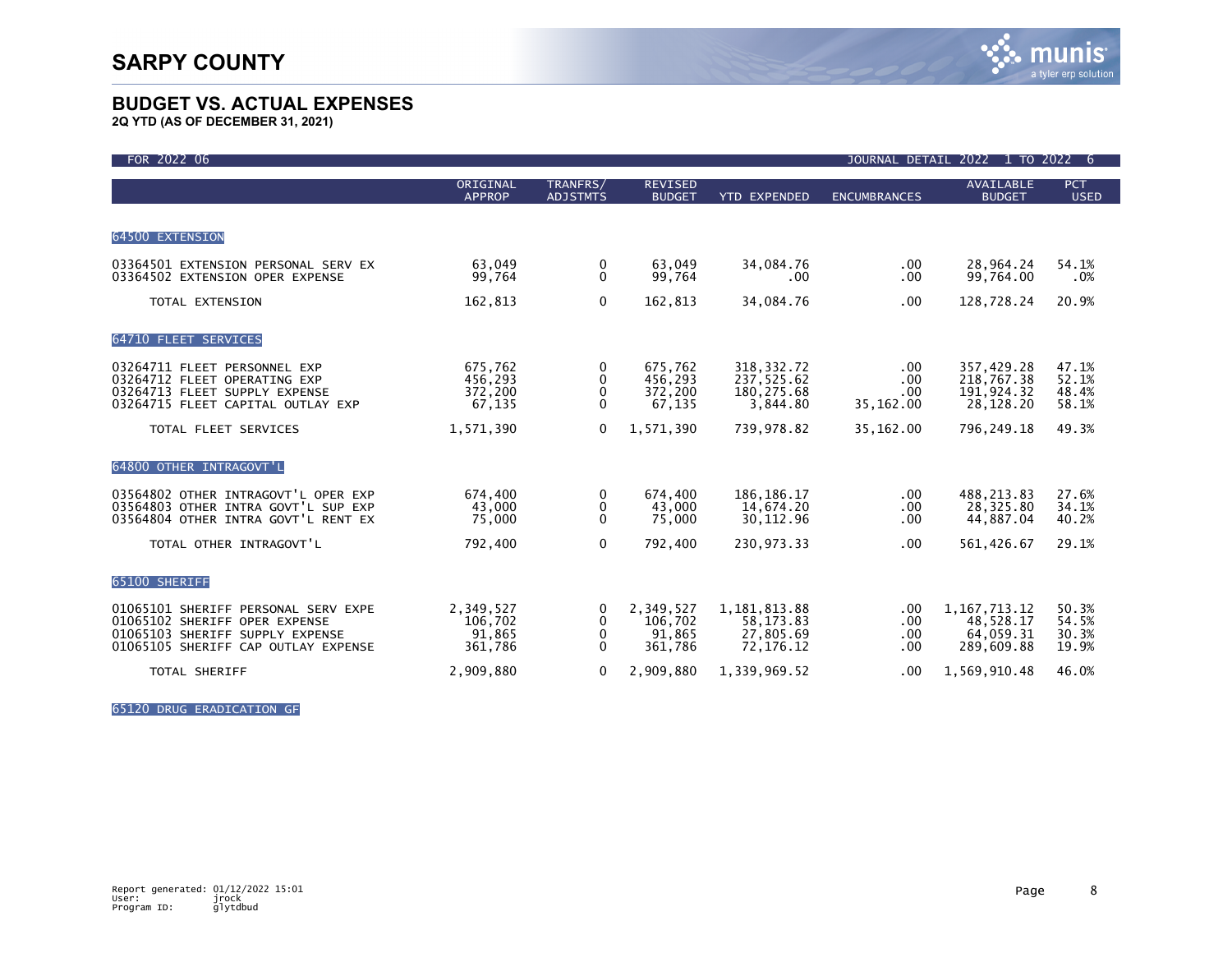

**2Q YTD (AS OF DECEMBER 31, 2021)**

| FOR 2022 06                                                                                                                                                                   |                                                  |                                                      |                                                  |                                                                  | <b>JOURNAL DETAIL</b>           | 2022<br>1 TO 2022                                                 | 6                                         |
|-------------------------------------------------------------------------------------------------------------------------------------------------------------------------------|--------------------------------------------------|------------------------------------------------------|--------------------------------------------------|------------------------------------------------------------------|---------------------------------|-------------------------------------------------------------------|-------------------------------------------|
|                                                                                                                                                                               | ORIGINAL<br><b>APPROP</b>                        | TRANFRS/<br><b>ADJSTMTS</b>                          | <b>REVISED</b><br><b>BUDGET</b>                  | <b>YTD EXPENDED</b>                                              | <b>ENCUMBRANCES</b>             | AVAILABLE<br><b>BUDGET</b>                                        | <b>PCT</b><br><b>USED</b>                 |
| 01065121 DRUG ERADICATION GF PERS E<br>01065122 DRUG ERADICATION GF OPS EX<br>01065123 DRUG ERADICATION GF SUP EX<br>01065125 DRUG ERADICATION GF CAP OU                      | 13,800<br>3,600<br>2,000<br>600                  | 0<br>0<br>$\mathbf{0}$<br>$\Omega$                   | 13,800<br>3,600<br>2,000<br>600                  | 651.56<br>1,719.69<br>3,314.16<br>2,567.31                       | .00<br>.00<br>.00<br>.00        | 13, 148. 44<br>1,880.31<br>$-1, 314.16$<br>$-1,967.31$            | 4.7%<br>47.8%<br>165.7%<br>427.9%         |
| TOTAL DRUG ERADICATION GF                                                                                                                                                     | 20,000                                           | 0                                                    | 20,000                                           | 8,252.72                                                         | .00                             | 11,747.28                                                         | 41.3%                                     |
| 65200 COUNTY ATTORNEY                                                                                                                                                         |                                                  |                                                      |                                                  |                                                                  |                                 |                                                                   |                                           |
| 00965201 CTY ATTY PERSONAL SERV EXP<br>00965202 CTY ATTY OPER EXPENSE<br>00965203 CTY ATTY SUPPLY EXPENSE<br>00965205 CTY ATTY CAP OUTLAY EXPENS                              | 3,776,874<br>462,500<br>9,000<br>55,245          | $\Omega$<br>0<br>0<br>$\mathbf{0}$                   | 3,776,874<br>462,500<br>9,000<br>55,245          | 1,947,017.75<br>272,077.62<br>4,179.26<br>19,432.58              | .00.<br>.00<br>.00<br>.00.      | 1,829,856.25<br>190,422.38<br>4,820.74<br>35,812.42               | 51.6%<br>58.8%<br>46.4%<br>35.2%          |
| TOTAL COUNTY ATTORNEY                                                                                                                                                         | 4,303,619                                        | $\Omega$                                             | 4,303,619                                        | 2,242,707.21                                                     | .00.                            | 2,060,911.79                                                      | 52.1%                                     |
| 65400 INVESTIGATIONS                                                                                                                                                          |                                                  |                                                      |                                                  |                                                                  |                                 |                                                                   |                                           |
| 01065401 INVEST PERSONAL SERV EXPEN<br>01065402 INVEST OPER EXPENSE<br>01065403 INVEST SUPPLY EXPENSE<br>01065404 INVEST RENTAL EXPENSE<br>01065405 INVEST CAP OUTLAY EXPENSE | 2,142,994<br>71,260<br>6,300<br>27,210<br>48,850 | 0<br>$\mathbf 0$<br>0<br>$\mathbf 0$<br>$\mathbf{0}$ | 2,142,994<br>71,260<br>6,300<br>27,210<br>48,850 | 1, 107, 740. 15<br>22,608.64<br>1,583.37<br>6,014.79<br>6.441.93 | .00<br>.00<br>.00<br>.00<br>.00 | 1,035,253.85<br>48,651.36<br>4,716.63<br>21, 195. 21<br>42,408.07 | 51.7%<br>31.7%<br>25.1%<br>22.1%<br>13.2% |
| TOTAL INVESTIGATIONS                                                                                                                                                          | 2,296,614                                        | $\Omega$                                             | 2,296,614                                        | 1, 144, 388.88                                                   | .00                             | 1, 152, 225.12                                                    | 49.8%                                     |
| 65600 ROAD PATROL                                                                                                                                                             |                                                  |                                                      |                                                  |                                                                  |                                 |                                                                   |                                           |
| 01065601 ROAD PAT PERS SERV EXPENSE<br>01065602 ROAD PAT OPER EXPENSE<br>01065603 ROAD PATROL SUPPLY EXP<br>01065605 ROAD PAT CAP OUTLAY EXPENS                               | 6,036,465<br>81,350<br>72,850<br>379,895         | 0<br>0<br>0<br>$\Omega$                              | 6,036,465<br>81,350<br>72,850<br>379,895         | 3,320,538.54<br>36,581.90<br>31,772.60<br>180,540.59             | .00<br>.00<br>$.00 \,$<br>.00   | 2,715,926.46<br>44,768.10<br>41,077.40<br>199, 354.41             | 55.0%<br>45.0%<br>43.6%<br>47.5%          |
| TOTAL ROAD PATROL                                                                                                                                                             | 6,570,560                                        | 0                                                    | 6,570,560                                        | 3,569,433.63                                                     | .00                             | 3,001,126.37                                                      | 54.3%                                     |

65800 VEHICLE INSPECTION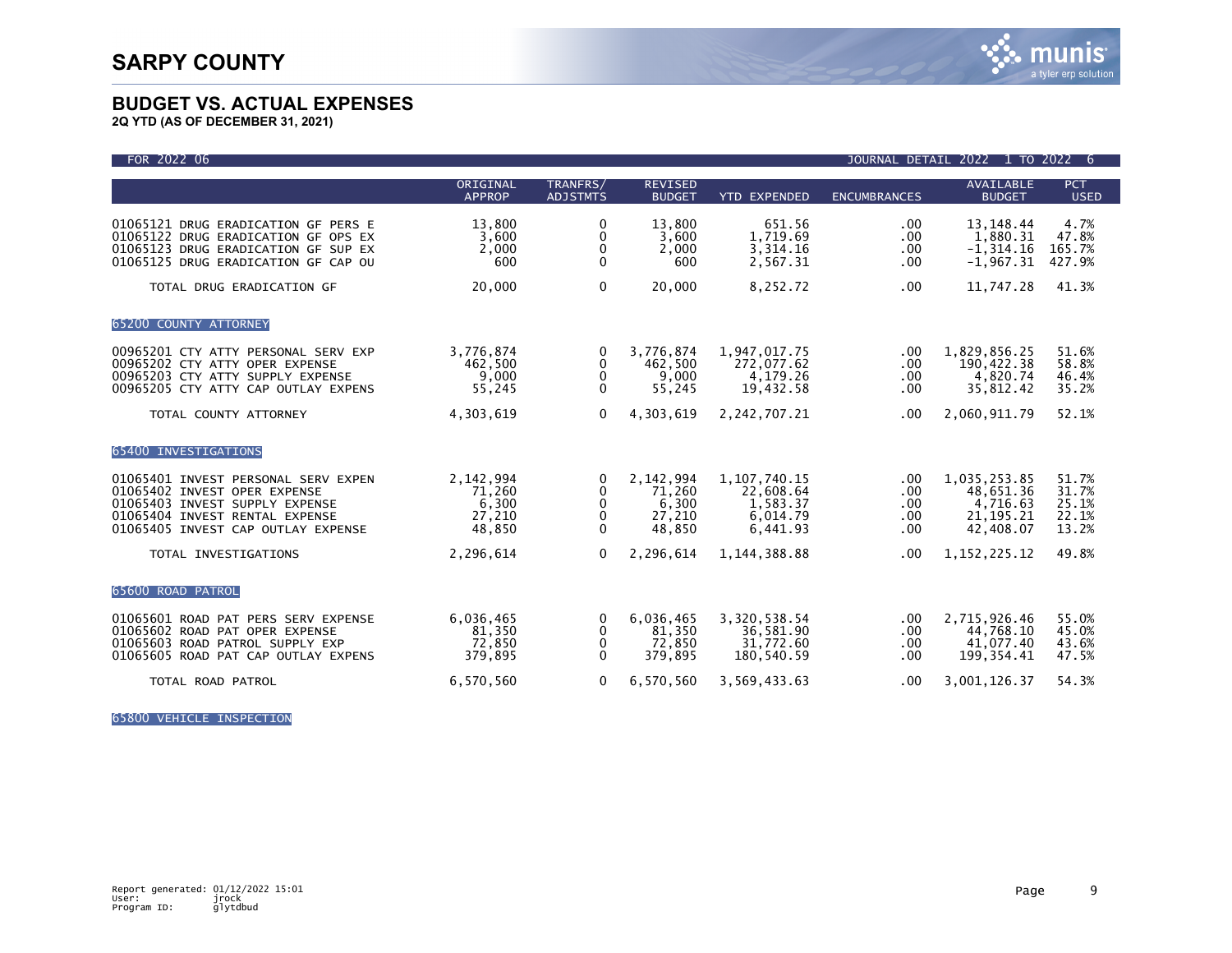

**2Q YTD (AS OF DECEMBER 31, 2021)**

| FOR 2022 06                                                                                                                                          |                                       |                             |                                       |                                               | <b>JOURNAL DETAIL</b>             | 2022<br>1 TO 2022                                  | 6                                |
|------------------------------------------------------------------------------------------------------------------------------------------------------|---------------------------------------|-----------------------------|---------------------------------------|-----------------------------------------------|-----------------------------------|----------------------------------------------------|----------------------------------|
|                                                                                                                                                      | ORIGINAL<br><b>APPROP</b>             | TRANFRS/<br><b>ADJSTMTS</b> | <b>REVISED</b><br><b>BUDGET</b>       | <b>YTD EXPENDED</b>                           | <b>ENCUMBRANCES</b>               | <b>AVAILABLE</b><br><b>BUDGET</b>                  | <b>PCT</b><br><b>USED</b>        |
| 01065801 VEHICLE INSP PERS SERV EXP<br>01065802 VEHICLE INSP OPER EXP<br>01065803 VEHICLE INSP SUPPLY EXP<br>01065805 VEHICLE INSP CAP OUTLAY EX     | 116,978<br>100<br>500<br>13,250       | 0<br>0<br>0<br>$\mathbf{0}$ | 116,978<br>100<br>500<br>13,250       | 62,560.61<br>116.25<br>163.28<br>.00          | .00<br>.00.<br>.00.<br>.00        | 54, 417.39<br>$-16.25$<br>336.72<br>13,250.00      | 53.5%<br>116.3%<br>32.7%<br>.0%  |
| TOTAL VEHICLE INSPECTION                                                                                                                             | 130,828                               | 0                           | 130,828                               | 62,840.14                                     | .00                               | 67,987.86                                          | 48.0%                            |
| 65850 TOW LOT                                                                                                                                        |                                       |                             |                                       |                                               |                                   |                                                    |                                  |
| 01065851 TOW LOT PERS SERV EXP<br>01065852 TOW LOT OPER EXPENSE<br>01065853 TOW LOT SUPPLY EXPENSE<br>01065855 TOW LOT CAPITAL OUTLAY EXP            | 107,451<br>203,608<br>21,150<br>5,975 | 0<br>0<br>0<br>$\mathbf{0}$ | 107,451<br>203,608<br>21,150<br>5,975 | 48,695.71<br>69,535.96<br>444.37<br>.00       | .00<br>.00.<br>22, 223. 72<br>.00 | 58,755.29<br>134,072.04<br>$-1,518.09$<br>5,975.00 | 45.3%<br>34.2%<br>107.2%<br>.0%  |
| TOTAL TOW LOT                                                                                                                                        | 338,184                               | 0                           | 338,184                               | 118,676.04                                    | 22, 223. 72                       | 197,284.24                                         | 41.7%                            |
| 65900 DIVERSION                                                                                                                                      |                                       |                             |                                       |                                               |                                   |                                                    |                                  |
| 02065901 DIVERSION PERS EXP<br>02065902 DIVERSION OPER EXP<br>02065903 DIVERSION SUPPLY EXP<br>02065905 DIVERSION CAPITAL EXP                        | 753,828<br>15,760<br>23,798<br>6,323  | 0<br>0<br>0<br>$\mathbf{0}$ | 753,828<br>15,760<br>23,798<br>6,323  | 438,637.54<br>8,097.50<br>13,012.15<br>720.00 | $.00 \,$<br>.00.<br>.00<br>.00    | 315, 190.46<br>7,662.50<br>10,785.85<br>5,603.00   | 58.2%<br>51.4%<br>54.7%<br>11.4% |
| TOTAL DIVERSION                                                                                                                                      | 799,709                               | $\Omega$                    | 799,709                               | 460, 467. 19                                  | .00                               | 339,241.81                                         | 57.6%                            |
| 66210 CHILD SUPPORT COUNTY ATTY GF                                                                                                                   |                                       |                             |                                       |                                               |                                   |                                                    |                                  |
| 02666211 CHILD SUPPORT CTY ATTY GF<br>02666212 CHILD SUPPORT CTY ATTY GF<br>02666213 CHILD SUPPORT CTY ATTY GF<br>02666215 CHILD SUPPORT CTY ATTY GF | 1,287,994<br>22,320<br>6,500<br>7,595 | 0<br>0<br>0<br>$\Omega$     | 1,287,994<br>22,320<br>6,500<br>7,595 | 606,842.59<br>12,719.57<br>2,556.11<br>568.76 | .00<br>.00<br>.00<br>.00          | 681, 151.41<br>9,600.43<br>3,943.89<br>7,026.24    | 47.1%<br>57.0%<br>39.3%<br>7.5%  |
| TOTAL CHILD SUPPORT COUNTY ATTY GF                                                                                                                   | 1,324,409                             | $\Omega$                    | 1,324,409                             | 622,687.03                                    | .00                               | 701,721.97                                         | 47.0%                            |

66300 VICTIM WITNESS-CTY ATTY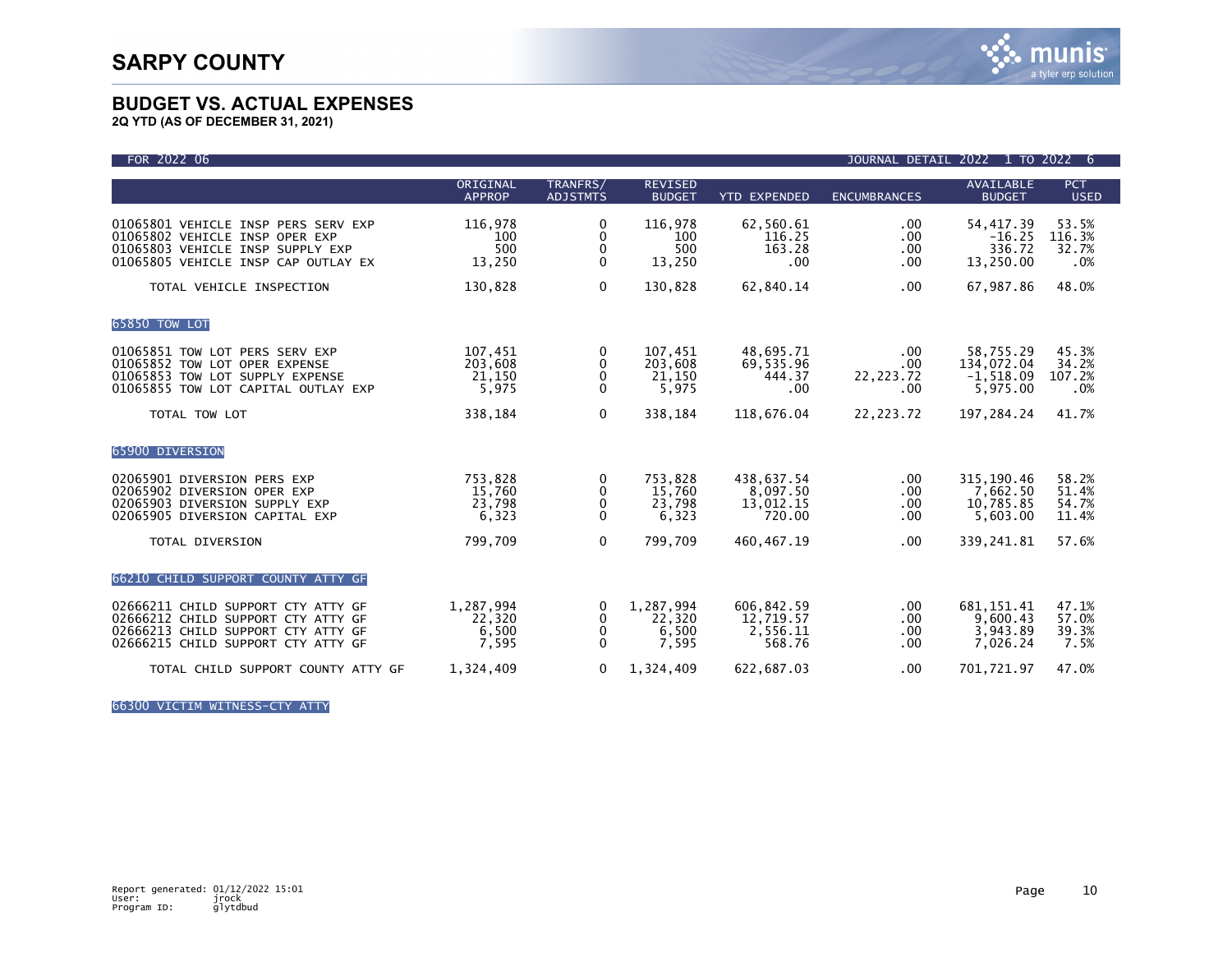| FOR 2022 06                                                                                                                                |                                        |                                       |                                        |                                                |                                              | JOURNAL DETAIL 2022 1 TO 2022 6                    |                                   |
|--------------------------------------------------------------------------------------------------------------------------------------------|----------------------------------------|---------------------------------------|----------------------------------------|------------------------------------------------|----------------------------------------------|----------------------------------------------------|-----------------------------------|
|                                                                                                                                            | ORIGINAL<br><b>APPROP</b>              | TRANFRS/<br><b>ADJSTMTS</b>           | <b>REVISED</b><br><b>BUDGET</b>        | <b>YTD EXPENDED</b>                            | <b>ENCUMBRANCES</b>                          | <b>AVAILABLE</b><br><b>BUDGET</b>                  | <b>PCT</b><br><b>USED</b>         |
| 02066301 VICTIM WITNESS PERS EXP<br>02066302 VICTIM WITNESS OPER EXP<br>02066303 VICTIM WITNESS SUP EXP<br>02066305 VICTIM WITNESS CAP EXP | 470,923<br>900<br>800<br>2,240         | 0<br>0<br>$\mathbf 0$<br>$\mathbf{0}$ | 470,923<br>900<br>800<br>2,240         | 214, 186. 27<br>1,011.20<br>780.65<br>1,302.14 | $.00 \,$<br>$.00 \,$<br>$.00 \,$<br>$.00 \,$ | 256,736.73<br>$-111.20$<br>19.35<br>937.86         | 45.5%<br>112.4%<br>97.6%<br>58.1% |
| TOTAL VICTIM WITNESS-CTY ATTY                                                                                                              | 474,863                                | $\mathbf 0$                           | 474,863                                | 217,280.26                                     | $.00 \,$                                     | 257,582.74                                         | 45.8%                             |
| 66320 MENTAL HEALTH DIVERSION                                                                                                              |                                        |                                       |                                        |                                                |                                              |                                                    |                                   |
| 02066321 MENTAL HEALTH DIV PERSONNE<br>02066322 MENTAL HEALTH DIVERSION OP                                                                 | 128,551<br>100                         | 0<br>$\Omega$                         | 128.551<br>100                         | 68.978.21<br>60.00                             | $.00 \,$<br>.00                              | 59.572.79<br>40.00                                 | 53.7%<br>60.0%                    |
| TOTAL MENTAL HEALTH DIVERSION                                                                                                              | 128,651                                | $\mathbf{0}$                          | 128,651                                | 69,038.21                                      | .00                                          | 59,612.79                                          | 53.7%                             |
| 66400 COMMUNITY CORRECTIONS                                                                                                                |                                        |                                       |                                        |                                                |                                              |                                                    |                                   |
| 03866401 COMMUNITY CORR PERS EXP<br>03866402 COMMUNITY CORR OP EXP<br>03866403 COMMUNITY CORR SUP EXP<br>03866405 COMMUNITY CORR CAP EXP   | 715,350<br>280,175<br>17,000<br>10,850 | 0<br>0<br>$\mathbf 0$<br>$\Omega$     | 715,350<br>280,175<br>17,000<br>10,850 | 397,889.94<br>132,926.55<br>5,115.50<br>.00    | .00.<br>.00<br>.00.<br>$.00 \,$              | 317,460.06<br>147,248.45<br>11,884.50<br>10,850.00 | 55.6%<br>47.4%<br>30.1%<br>.0%    |
| TOTAL COMMUNITY CORRECTIONS                                                                                                                | 1,023,375                              | $\Omega$                              | 1,023,375                              | 535,931.99                                     | $.00 \,$                                     | 487,443.01                                         | 52.4%                             |
| 66460 PROBLEM SOLVING COURT                                                                                                                |                                        |                                       |                                        |                                                |                                              |                                                    |                                   |
| 01766462 PROBLEM SOLVING COURT OPS<br>01766463 PROBLEM SOLVING COURT SUP<br>01766465 PROBLEM SOLVING COURT CAP                             | 19,500<br>2,000<br>4,000               | 0<br>0<br>$\Omega$                    | 19.500<br>2,000<br>4,000               | 4,500.92<br>255.89<br>$.00 \,$                 | $.00 \,$<br>$.00 \,$<br>$.00 \,$             | 14,999.08<br>1,744.11<br>4,000.00                  | 23.1%<br>12.8%<br>.0%             |
| TOTAL PROBLEM SOLVING COURT                                                                                                                | 25,500                                 | $\Omega$                              | 25,500                                 | 4,756.81                                       | .00.                                         | 20,743.19                                          | 18.7%                             |
| 66500 CORRECTIONAL CENTER                                                                                                                  |                                        |                                       |                                        |                                                |                                              |                                                    |                                   |
| 00166501 CORRECTIONAL CTR-PERSNL SE<br>00166502 CORRECTIONAL CTR-OPER EXP<br>00166503 CORRECTIONAL CTR-SUPPLIES                            | 4,241,677<br>1,113,070<br>499,100      | 0<br>$\mathbf 0$<br>$\mathbf{0}$      | 4,241,677<br>1,113,070<br>499,100      | 2, 163, 818, 29<br>359,432.56<br>262.208.55    | $.00 \,$<br>.00.<br>.00                      | 2,077,858.71<br>753,637.44<br>236,891.45           | 51.0%<br>32.3%<br>52.5%           |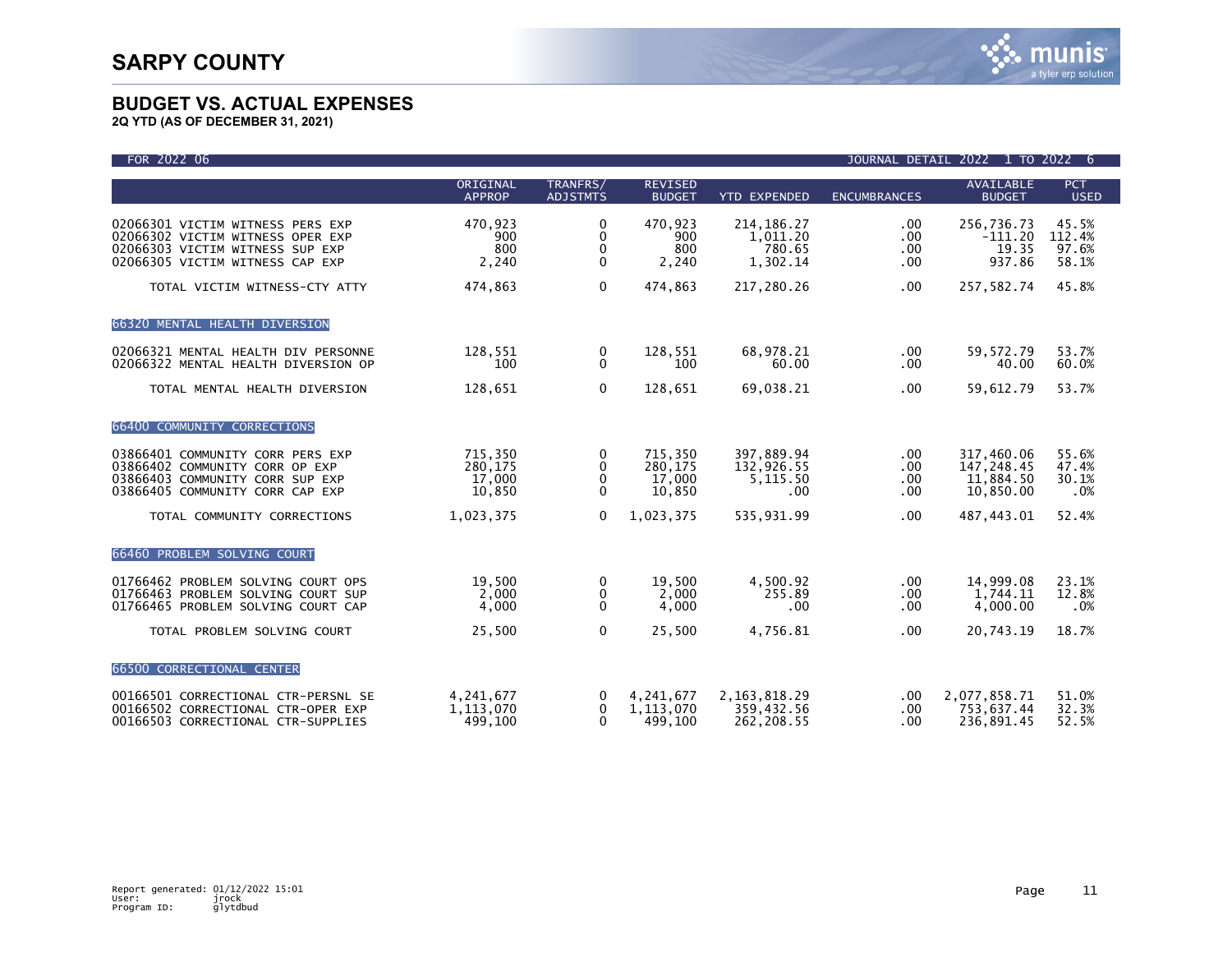| FOR 2022 06                                                                                                                                            |                                          |                                               |                                          |                                                       |                                    | JOURNAL DETAIL 2022 1 TO 2022 6                       |                                  |
|--------------------------------------------------------------------------------------------------------------------------------------------------------|------------------------------------------|-----------------------------------------------|------------------------------------------|-------------------------------------------------------|------------------------------------|-------------------------------------------------------|----------------------------------|
|                                                                                                                                                        | ORIGINAL<br><b>APPROP</b>                | TRANFRS/<br><b>ADJSTMTS</b>                   | <b>REVISED</b><br><b>BUDGET</b>          | <b>YTD EXPENDED</b>                                   | <b>ENCUMBRANCES</b>                | <b>AVAILABLE</b><br><b>BUDGET</b>                     | PCT<br><b>USED</b>               |
| 00166505 CORRECTIONAL CTR-CAP OUTLA                                                                                                                    | 102,968                                  | $\mathbf{0}$                                  | 102,968                                  | 41,996.97                                             | .00.                               | 60,971.03                                             | 40.8%                            |
| TOTAL CORRECTIONAL CENTER                                                                                                                              | 5,956,815                                | $\mathbf{0}$                                  | 5,956,815                                | 2,827,456.37                                          | .00.                               | 3,129,358.63                                          | 47.5%                            |
| 66900 JUV JUSTICE CENTER                                                                                                                               |                                          |                                               |                                          |                                                       |                                    |                                                       |                                  |
| 01066901 JJC PERSONAL SERV EXPENSE<br>01066902 JJC OPER EXPENSE<br>01066903 JJC SUPPLY EXPENSE<br>01066905 JJC CAPITAL OUTLAY EXP                      | 2,785,562<br>355,518<br>99,350<br>50,850 | 0<br>$\mathbf{0}$<br>0<br>$\mathbf{0}$        | 2,785,562<br>355,518<br>99,350<br>50,850 | 1,326,185.78<br>139,737.21<br>28, 156. 17<br>6,742.13 | .00<br>.00<br>.00<br>.00           | 1,459,376.22<br>215,780.79<br>71,193.83<br>44, 107.87 | 47.6%<br>39.3%<br>28.3%<br>13.3% |
| TOTAL JUV JUSTICE CENTER                                                                                                                               | 3,291,280                                | $\mathbf{0}$                                  | 3,291,280                                | 1,500,821.29                                          | .00                                | 1,790,458.71                                          | 45.6%                            |
| 66957 STATE ED REIMBURSEMENT GF                                                                                                                        |                                          |                                               |                                          |                                                       |                                    |                                                       |                                  |
| 01066951 STATE ED REIMB GF PERS EXP<br>01066952 STATE ED REIMB GF OPS EXP<br>01066953 STATE ED REIMB GF SUP EXP<br>01066955 STATE ED REIMB GF CAP OUTL | 492,281<br>500<br>3,500<br>4,500         | 0<br>$\mathbf{0}$<br>0<br>$\mathbf{0}$        | 492,281<br>500<br>3,500<br>4,500         | 237,795.85<br>$.00 \,$<br>729.26<br>36.75             | $.00 \,$<br>.00<br>$.00 \,$<br>.00 | 254,485.15<br>500.00<br>2,770.74<br>4,463.25          | 48.3%<br>.0%<br>20.8%<br>.8%     |
| TOTAL STATE ED REIMBURSEMENT GF                                                                                                                        | 500,781                                  | $\mathbf{0}$                                  | 500.781                                  | 238,561.86                                            | .00                                | 262, 219.14                                           | 47.6%                            |
| 67100 JAIL                                                                                                                                             |                                          |                                               |                                          |                                                       |                                    |                                                       |                                  |
| 01067101 JAIL PERSONAL SERV EXPENSE<br>01067102 JAIL OPER EXPENSE                                                                                      | 926,968<br>2,880                         | 0<br>$\mathbf{0}$                             | 926,968<br>2,880                         | 470,615.48<br>290.00                                  | .00<br>$.00 \,$                    | 456, 352.52<br>2,590.00                               | 50.8%<br>10.1%                   |
| TOTAL JAIL                                                                                                                                             | 929,848                                  | $\mathbf 0$                                   | 929,848                                  | 470,905.48                                            | .00                                | 458,942.52                                            | 50.6%                            |
| 67150 SUPPORT SERVICES                                                                                                                                 |                                          |                                               |                                          |                                                       |                                    |                                                       |                                  |
| 01067151 SUPPORT SERVICES PERS EXP<br>01067152 SUPPORT SERVICES OPER EXP<br>01067153 SUPPORT SERVICES SUP EXP<br>01067155 SUPPORT SERVICES CAP OUTLA   | 2,904,561<br>104,790<br>10,375<br>20,675 | 0<br>$\mathbf{0}$<br>$\Omega$<br>$\mathbf{0}$ | 2,904,561<br>104,790<br>10,375<br>20,675 | 1,578,328.69<br>21,770.50<br>1,776.90<br>1,273.65     | .00<br>.00<br>.00<br>.00           | 1,326,232.31<br>83,019.50<br>8,598.10<br>19,401.35    | 54.3%<br>20.8%<br>17.1%<br>6.2%  |
| TOTAL SUPPORT SERVICES                                                                                                                                 | 3.040.401                                | $\mathbf{0}$                                  | 3.040.401                                | 1.603.149.74                                          | .00                                | 1,437,251.26                                          | 52.7%                            |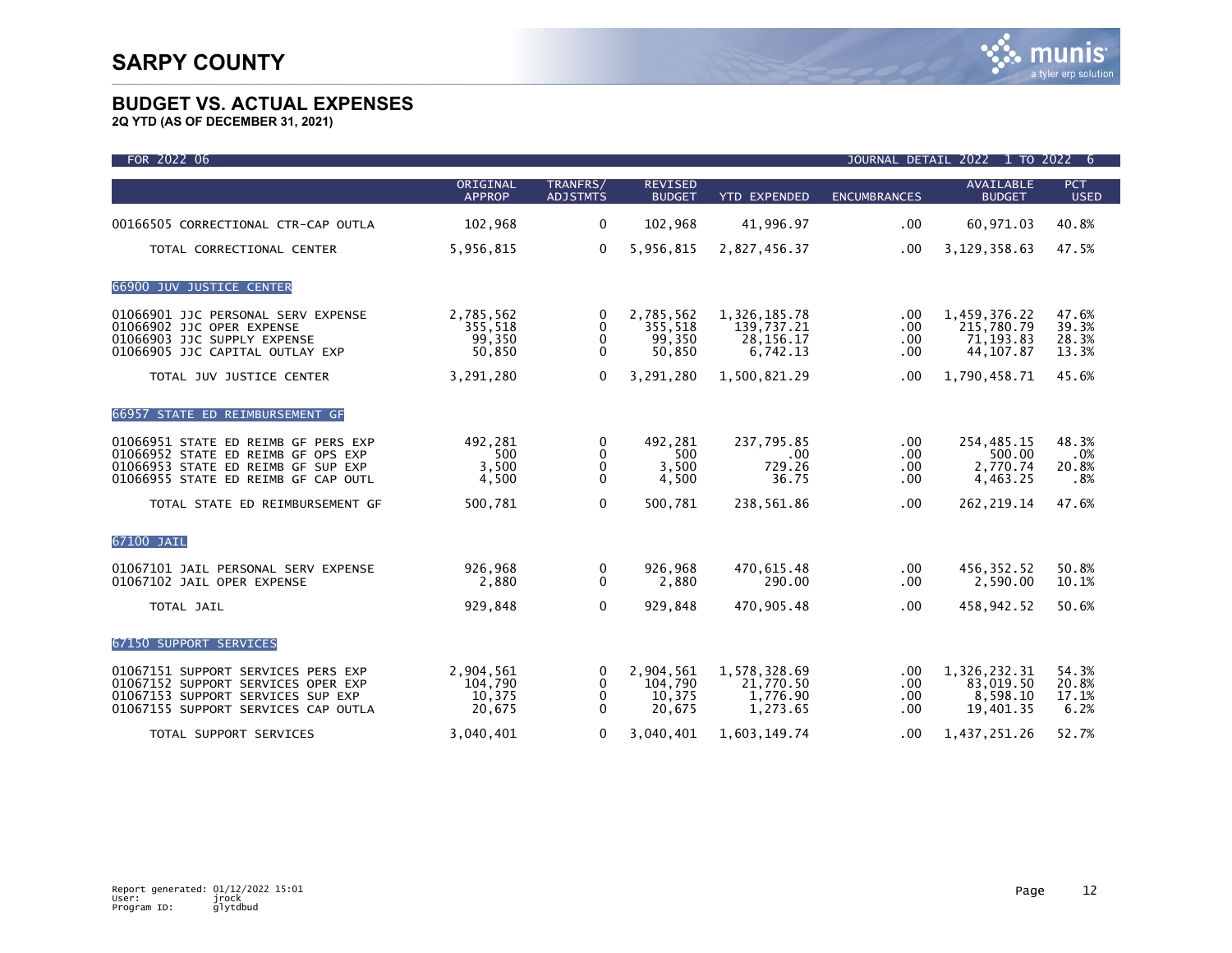**2Q YTD (AS OF DECEMBER 31, 2021)**

| FOR 2022 06                                                                                                                                             |                                      |                                   |                                      |                                               | JOURNAL DETAIL 2022        | 1 TO 2022                                        | -6                               |
|---------------------------------------------------------------------------------------------------------------------------------------------------------|--------------------------------------|-----------------------------------|--------------------------------------|-----------------------------------------------|----------------------------|--------------------------------------------------|----------------------------------|
|                                                                                                                                                         | ORIGINAL<br><b>APPROP</b>            | TRANFRS/<br><b>ADJSTMTS</b>       | <b>REVISED</b><br><b>BUDGET</b>      | <b>YTD EXPENDED</b>                           | <b>ENCUMBRANCES</b>        | <b>AVAILABLE</b><br><b>BUDGET</b>                | <b>PCT</b><br><b>USED</b>        |
| 67160 WARRANTS EXTRADITION                                                                                                                              |                                      |                                   |                                      |                                               |                            |                                                  |                                  |
| 01067161 WARRANTS/EXTRADITION PERS<br>01067162 WARRANT/EXTRADITION OPER E<br>01067163 WARRANT/EXTRADITION SUP EX<br>01067165 WARRANT/EXTRADITION CAP OU | 752,228<br>40,214<br>7,200<br>33,944 | 0<br>0<br>$\mathbf 0$<br>$\Omega$ | 752.228<br>40,214<br>7,200<br>33,944 | 419.924.30<br>29,641.50<br>426.48<br>1,405.73 | .00<br>.00<br>.00<br>.00.  | 332,303.70<br>10,572.50<br>6.773.52<br>32,538.27 | 55.8%<br>73.7%<br>5.9%<br>4.1%   |
| TOTAL WARRANTS EXTRADITION                                                                                                                              | 833,586                              | $\mathbf 0$                       | 833,586                              | 451,398.01                                    | .00.                       | 382, 187.99                                      | 54.2%                            |
| 67200 ADULT PROBATION                                                                                                                                   |                                      |                                   |                                      |                                               |                            |                                                  |                                  |
| 01567202 ADULT PROB OPER EXP<br>01567203 ADULT PROB SUPPLY EXP<br>01567204 ADULT PROB RENTAL EXP<br>01567205 ADULT PROB CAP OUTLAY EXP                  | 8,780<br>11,000<br>51,500<br>25,795  | 0<br>0<br>$\mathbf 0$<br>$\Omega$ | 8,780<br>11,000<br>51,500<br>25,795  | 1,659.76<br>5,806.13<br>24,682.50<br>6,551.11 | .00.<br>.00.<br>.00<br>.00 | 7,120.24<br>5,193.87<br>26,817.50<br>19,243.89   | 18.9%<br>52.8%<br>47.9%<br>25.4% |
| TOTAL ADULT PROBATION                                                                                                                                   | 97,075                               | $\mathbf 0$                       | 97,075                               | 38,699.50                                     | .00                        | 58, 375.50                                       | 39.9%                            |
| 69300 EMERGENCY MGT                                                                                                                                     |                                      |                                   |                                      |                                               |                            |                                                  |                                  |
| 02269301 EM MGT PERSONAL SERV EXPEN<br>02269302 EM MGT OPER EXPENSE<br>02269303 EM MGT SUPPLY EXPENSE<br>02269305 EM MGT CAP OUTLAY EXPENSE             | 183,590<br>16,574<br>1,000<br>42,700 | 0<br>0<br>0<br>$\mathbf{0}$       | 183,590<br>16,574<br>1,000<br>42,700 | 106,453.97<br>1,186.82<br>26.80<br>151.91     | .00.<br>.00<br>.00<br>.00  | 77,136.03<br>15,387.18<br>973.20<br>42,548.09    | 58.0%<br>7.2%<br>2.7%<br>.4%     |
| TOTAL EMERGENCY MGT                                                                                                                                     | 243,864                              | $\mathbf{0}$                      | 243,864                              | 107,819.50                                    | .00.                       | 136,044.50                                       | 44.2%                            |
| 69400 ANIMAL CONTROL                                                                                                                                    |                                      |                                   |                                      |                                               |                            |                                                  |                                  |
| 03569402 ANIMAL CONTROL OPER EXP                                                                                                                        | 630,000                              | 0                                 | 630,000                              | 329,230.93                                    | .00                        | 300,769.07                                       | 52.3%                            |
| TOTAL ANIMAL CONTROL                                                                                                                                    | 630,000                              | $\mathbf 0$                       | 630,000                              | 329,230.93                                    | .00                        | 300,769.07                                       | 52.3%                            |

73310 NOXIOUS WEED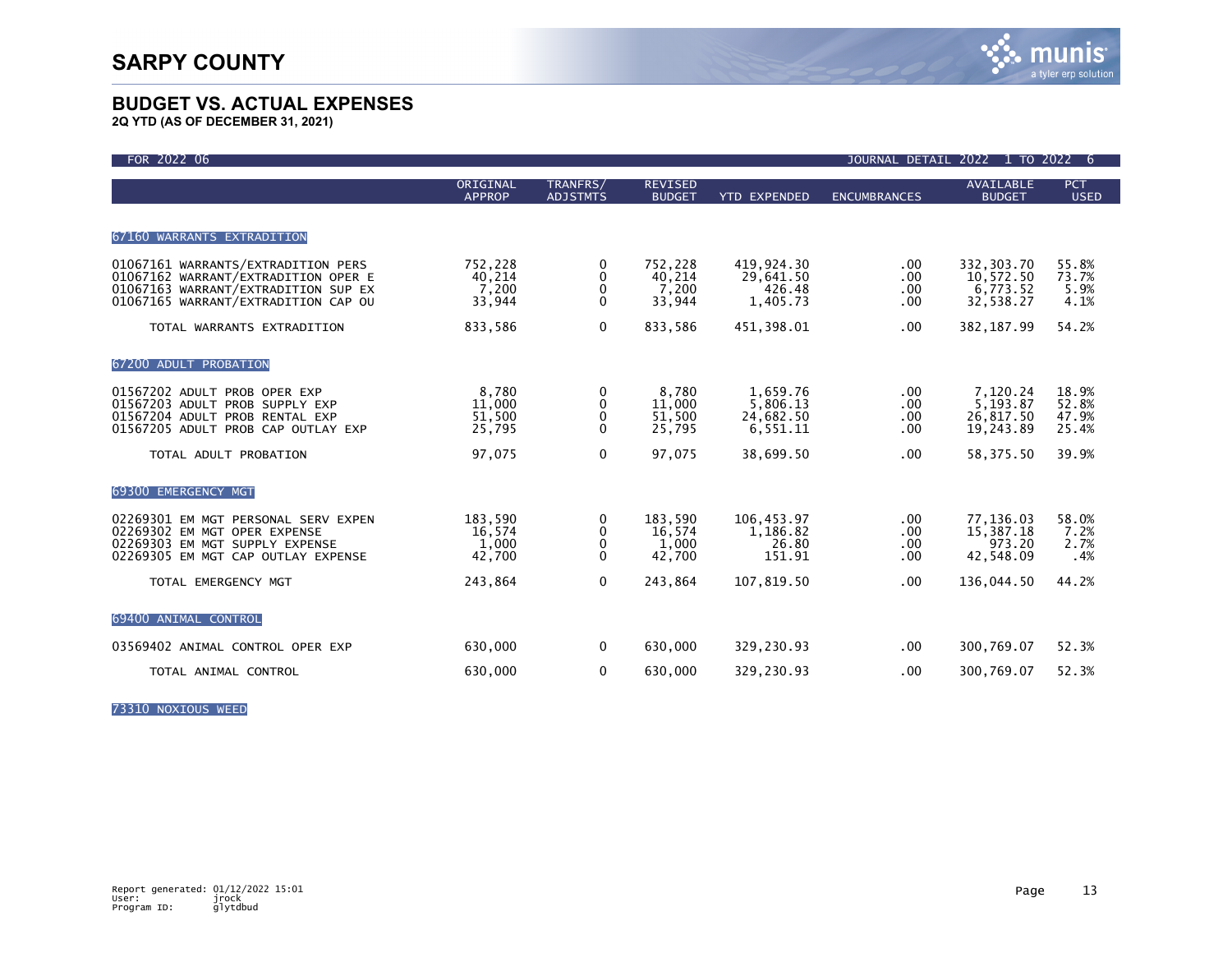

| FOR 2022 06                                                                                                                                             |                                        |                                                  |                                        |                                            |                               | JOURNAL DETAIL 2022 1 TO 2022                  | 6                                |
|---------------------------------------------------------------------------------------------------------------------------------------------------------|----------------------------------------|--------------------------------------------------|----------------------------------------|--------------------------------------------|-------------------------------|------------------------------------------------|----------------------------------|
|                                                                                                                                                         | ORIGINAL<br><b>APPROP</b>              | TRANFRS/<br><b>ADJSTMTS</b>                      | <b>REVISED</b><br><b>BUDGET</b>        | <b>YTD EXPENDED</b>                        | <b>ENCUMBRANCES</b>           | <b>AVAILABLE</b><br><b>BUDGET</b>              | <b>PCT</b><br><b>USED</b>        |
| 02973311 NOXIOUS WEED PERSONNEL EXP<br>02973312 NOXIOUS WEED OPER EXPENSE<br>02973313 NOXIOUS WEED SUPPLY EXPENS<br>02973315 NOXIOUS WEED CAPITAL EXPEN | 86,126<br>6,000<br>1,200<br>300        | 0<br>0<br>0<br>$\mathbf 0$                       | 86,126<br>6.000<br>1,200<br>300        | 42,711.79<br>4,930.84<br>74.58<br>.00      | .00<br>.00<br>.00<br>.00      | 43, 414. 21<br>1,069.16<br>1,125.42<br>300.00  | 49.6%<br>82.2%<br>6.2%<br>.0%    |
| TOTAL NOXIOUS WEED                                                                                                                                      | 93,626                                 | $\mathbf 0$                                      | 93,626                                 | 47.717.21                                  | .00                           | 45,908.79                                      | 51.0%                            |
| 75600 MENTAL HEALTH BOARD                                                                                                                               |                                        |                                                  |                                        |                                            |                               |                                                |                                  |
| 03575601 MENTAL HEALTH PERS EXP<br>03575602 MENTAL HEALTH OPER EXP<br>03575603 MENTAL HEALTH SUP EXP                                                    | 19,377<br>26,250<br>1,000              | 0<br>$\mathbf 0$<br>$\mathbf 0$                  | 19,377<br>26,250<br>1,000              | 11,026.07<br>395.69<br>.00                 | $.00 \,$<br>.00<br>.00        | 8,350.93<br>25,854.31<br>1,000.00              | 56.9%<br>1.5%<br>.0%             |
| TOTAL MENTAL HEALTH BOARD                                                                                                                               | 46,627                                 | $\mathbf 0$                                      | 46,627                                 | 11,421.76                                  | .00                           | 35,205.24                                      | 24.5%                            |
| 80300 VETERANS SERVICES                                                                                                                                 |                                        |                                                  |                                        |                                            |                               |                                                |                                  |
| 02380301 VETS PERSONAL SERV EXPENSE<br>02380302 VETS OPER EXPENSE<br>02380303 VETS SUPPLY EXPENSE<br>02380305 VETS CAP OUTLAY EXPENSE                   | 298,790<br>4,150<br>1,500<br>4,388     | $\bf{0}$<br>$\Omega$<br>0<br>$\Omega$            | 298,790<br>4,150<br>1,500<br>4,388     | 128,501.10<br>640.20<br>203.09<br>1,796.00 | $.00 \,$<br>.00<br>.00<br>.00 | 170,288.90<br>3,509.80<br>1,296.91<br>2,592.00 | 43.0%<br>15.4%<br>13.5%<br>40.9% |
| TOTAL VETERANS SERVICES                                                                                                                                 | 308,828                                | $\mathbf{0}$                                     | 308,828                                | 131, 140.39                                | .00.                          | 177,687.61                                     | 42.5%                            |
| 80600 HUMAN SERVICES                                                                                                                                    |                                        |                                                  |                                        |                                            |                               |                                                |                                  |
| 02480601 HSERV PERSONAL SERV EXPENS<br>02480602 HSERV OPER EXPENSE<br>02480603 HSERV SUPPLY EXPENSE<br>02480605 HSERV CAP OUTLAY EXPENSE                | 115,554<br>1,472,794<br>1,000<br>6,000 | 0<br>$\mathbf{0}$<br>$\mathbf{0}$<br>$\mathbf 0$ | 115,554<br>1,472,794<br>1,000<br>6,000 | 59,338.14<br>591,268.01<br>466.05<br>.00   | $.00 \,$<br>.00<br>.00<br>.00 | 56,215.86<br>881, 525.99<br>533.95<br>6.000.00 | 51.4%<br>40.1%<br>46.6%<br>.0%   |
| TOTAL HUMAN SERVICES                                                                                                                                    | 1,595,348                              | $\mathbf{0}$                                     | 1,595,348                              | 651,072.20                                 | .00                           | 944, 275.80                                    | 40.8%                            |
| 97000 MISC GENERAL                                                                                                                                      |                                        |                                                  |                                        |                                            |                               |                                                |                                  |
| 03597001 MISC GENERAL PERS EXP                                                                                                                          | 9,032,500                              | $\mathbf{0}$                                     | 9,032,500                              | 3,623,540.55                               | $.00 \,$                      | 5,408,959.45                                   | 40.1%                            |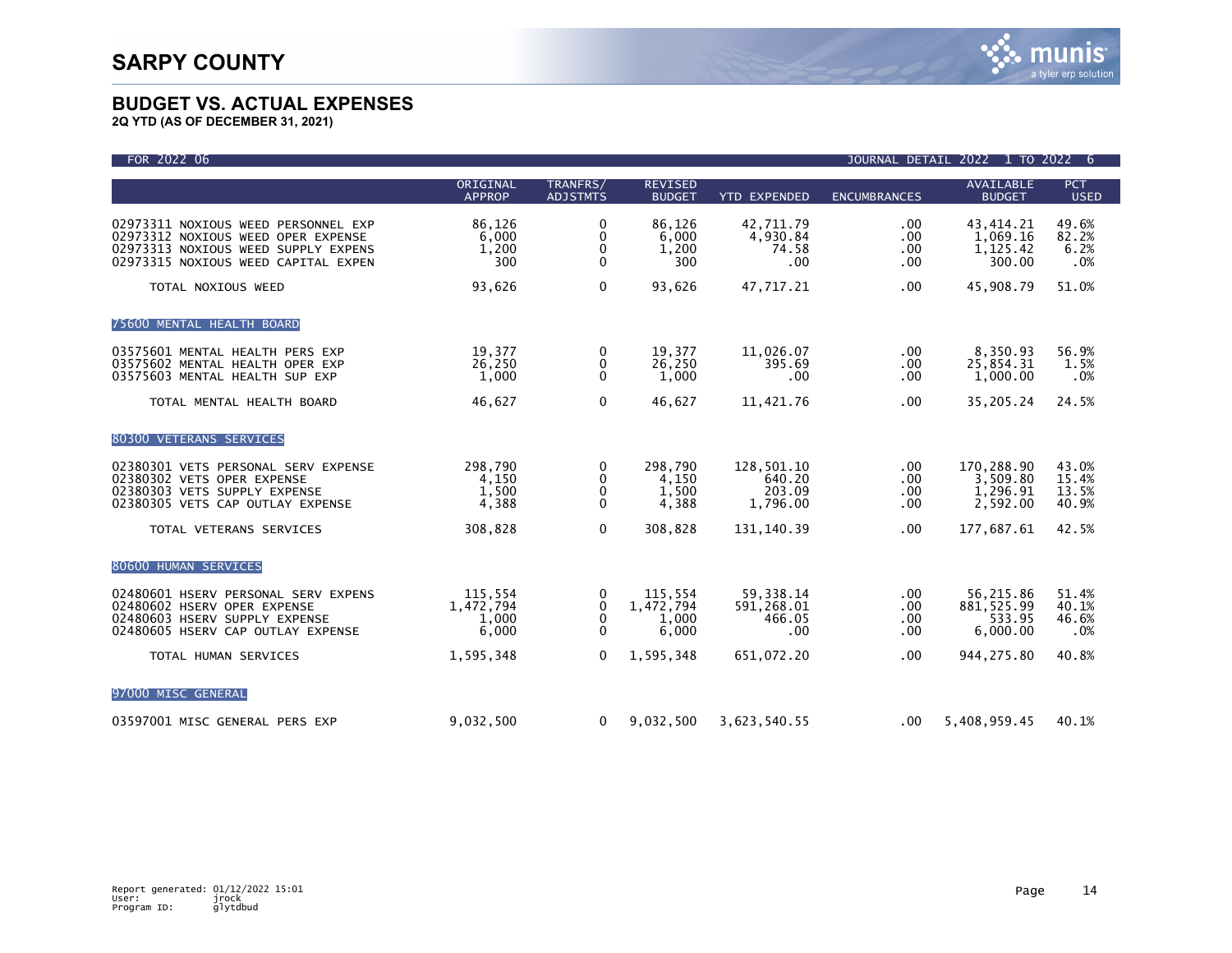| FOR 2022 06                                                                                           | JOURNAL DETAIL 2022 1 TO 2022<br>6 |                             |                                  |                                       |                     |                                           |                           |
|-------------------------------------------------------------------------------------------------------|------------------------------------|-----------------------------|----------------------------------|---------------------------------------|---------------------|-------------------------------------------|---------------------------|
|                                                                                                       | ORIGINAL<br><b>APPROP</b>          | TRANFRS/<br><b>ADJSTMTS</b> | <b>REVISED</b><br><b>BUDGET</b>  | <b>YTD EXPENDED</b>                   | <b>ENCUMBRANCES</b> | <b>AVAILABLE</b><br><b>BUDGET</b>         | <b>PCT</b><br><b>USED</b> |
| 03597002 MISC GENERAL OPER EXP<br>03597004 MISC GENERAL RENT EXP<br>03597005 MISC GENERAL CAPITAL EXP | 3,989,655<br>72,000<br>1,362,786   | 0<br>0<br>$\Omega$          | 3,989,655<br>72,000<br>1,362,786 | 996,775.87<br>38,326.72<br>323,753.95 | .00<br>.00<br>.00   | 2,992,879.13<br>33,673.28<br>1,039,032.05 | 25.0%<br>53.2%<br>23.8%   |
| TOTAL MISC GENERAL                                                                                    | 14,456,941                         | $\mathbf{0}$                | 14,456,941                       | 4,982,397.09                          | .00                 | 9,474,543.91                              | 34.5%                     |
| 97300 PAYROLL ACCRUAL                                                                                 |                                    |                             |                                  |                                       |                     |                                           |                           |
| 03597302 PAYROLL ACCRUAL OPER EXP                                                                     | 1,750,000                          | 0                           | 1,750,000                        | .00                                   | .00                 | 1,750,000.00                              | .0%                       |
| TOTAL PAYROLL ACCRUAL                                                                                 | 1,750,000                          | 0                           | 1,750,000                        | .00                                   | .00                 | 1,750,000.00                              | .0%                       |
| 97500 CASH RESERVE                                                                                    |                                    |                             |                                  |                                       |                     |                                           |                           |
| 03597508 CASH RESERVE EXPENSE                                                                         | 6,873,807                          | 0                           | 6,873,807                        | .00 <sub>1</sub>                      | .00                 | 6,873,807.00                              | .0%                       |
| TOTAL CASH RESERVE                                                                                    | 6,873,807                          | $\Omega$                    | 6,873,807                        | .00                                   | .00                 | 6,873,807.00                              | .0%                       |
| 98000 CAPITAL PROJECTS                                                                                |                                    |                             |                                  |                                       |                     |                                           |                           |
| 03598005 CAPITAL PROJ CAPITAL<br><b>EXP</b>                                                           | 8,580,000                          | $\Omega$                    | 8,580,000                        | 122,378.43                            | .00                 | 8,457,621.57                              | 1.4%                      |
| TOTAL CAPITAL PROJECTS                                                                                | 8,580,000                          | 0                           | 8,580,000                        | 122,378.43                            | .00                 | 8,457,621.57                              | 1.4%                      |
| 98020 COPS-EMERGENCY COMMS                                                                            |                                    |                             |                                  |                                       |                     |                                           |                           |
| 03598022 COPS EMERGENCY COMMS OP EX                                                                   | 925,888                            | 0                           | 925,888                          | 46,952.76                             | .00                 | 878,935.24                                | 5.1%                      |
| TOTAL COPS-EMERGENCY COMMS                                                                            | 925,888                            | 0                           | 925,888                          | 46,952.76                             | .00                 | 878,935.24                                | 5.1%                      |
| 99000 TRANSFERS                                                                                       |                                    |                             |                                  |                                       |                     |                                           |                           |
| 03599007 TRANSFERS OTHER                                                                              | 7,800,000                          | $\bf{0}$                    | 7,800,000                        | 7,800,000.00                          | .00.                | $.00 \,$                                  | 100.0%                    |
| TOTAL TRANSFERS                                                                                       | 7,800,000                          | 0                           | 7,800,000                        | 7,800,000.00                          | .00                 | .00                                       | 100.0%                    |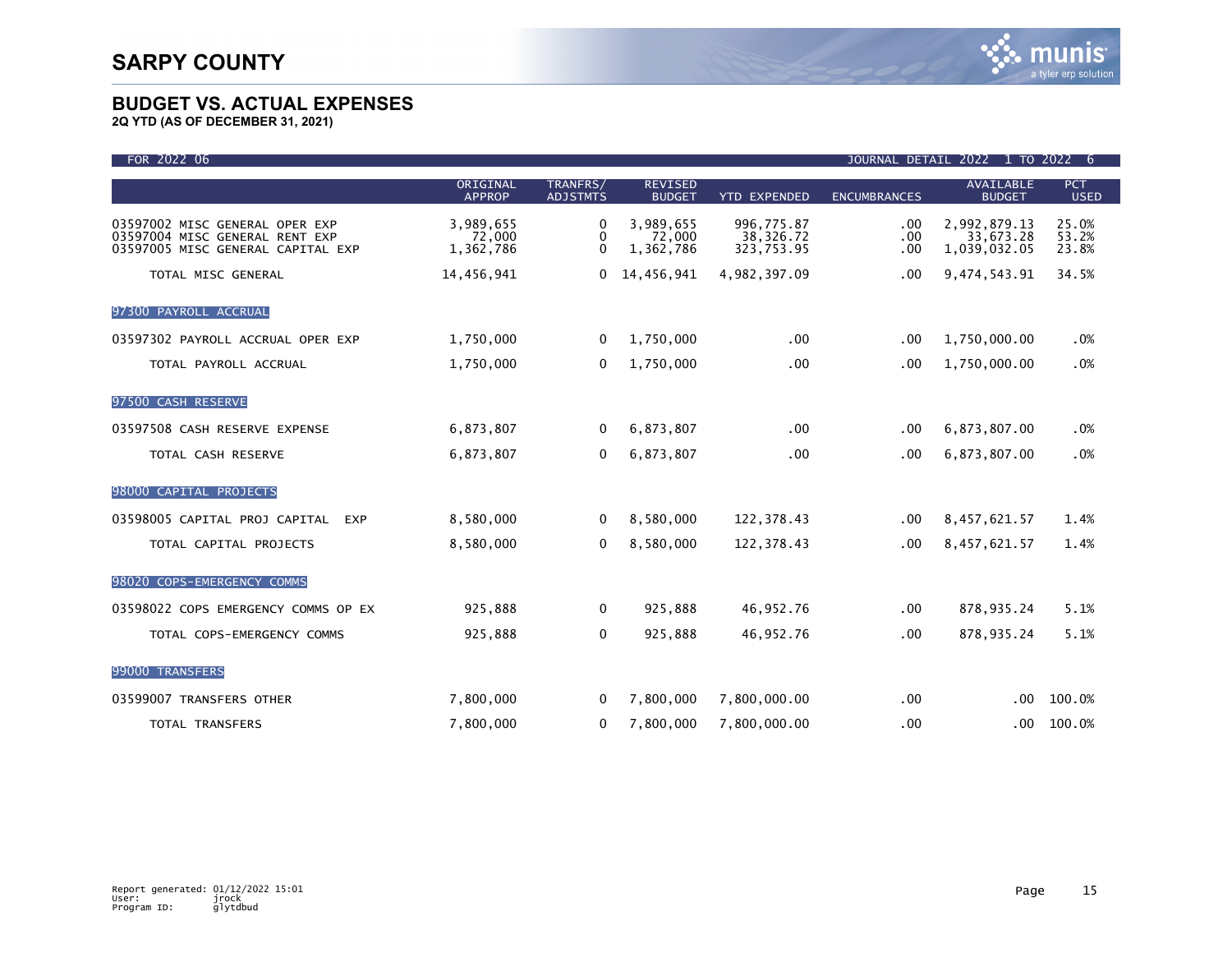| FOR 2022 06                                                                                                                                                                         | JOURNAL DETAIL 2022 1 TO 2022<br>-6                      |                                     |                                                          |                                                                     |                                        |                                                                        |                                           |
|-------------------------------------------------------------------------------------------------------------------------------------------------------------------------------------|----------------------------------------------------------|-------------------------------------|----------------------------------------------------------|---------------------------------------------------------------------|----------------------------------------|------------------------------------------------------------------------|-------------------------------------------|
|                                                                                                                                                                                     | ORIGINAL<br><b>APPROP</b>                                | TRANFRS/<br><b>ADJSTMTS</b>         | <b>REVISED</b><br><b>BUDGET</b>                          | <b>YTD EXPENDED</b>                                                 | <b>ENCUMBRANCES</b>                    | <b>AVAILABLE</b><br><b>BUDGET</b>                                      | <b>PCT</b><br><b>USED</b>                 |
| TOTAL COUNTY GENERAL                                                                                                                                                                | 102,681,091                                              |                                     | 0 102,681,091                                            | 43, 263, 681. 72                                                    |                                        | 246, 371.71 59, 171, 037.57                                            | 42.4%                                     |
| 0200 PUBLIC WORKS                                                                                                                                                                   |                                                          |                                     |                                                          |                                                                     |                                        |                                                                        |                                           |
| 70500 PUBLIC WORKS                                                                                                                                                                  |                                                          |                                     |                                                          |                                                                     |                                        |                                                                        |                                           |
| 200251 PUBLIC WORKS PERSONAL EXP<br>200252 PUBLIC WORKS OPERATING EXP<br>200253 PUBLIC WORKS SUPPLY EXPENSE<br>200254 PUBLIC WORKS RENTAL EXP<br>200255 PUBLIC WORKS CAPITAL OUTLAY | 4,064,980<br>986,349<br>2,236,600<br>39,500<br>1,559,389 | 0<br>0<br>$\Omega$<br>0<br>$\Omega$ | 4,064,980<br>986,349<br>2,236,600<br>39,500<br>1,559,389 | 1,982,698.96<br>626.149.61<br>867,913.63<br>11,606.00<br>253,413.31 | .00<br>.00<br>.00<br>.00<br>584,745.26 | 2,082,281.04<br>360, 199.39<br>1,368,686.37<br>27,894.00<br>721,230.43 | 48.8%<br>63.5%<br>38.8%<br>29.4%<br>53.7% |
| TOTAL PUBLIC WORKS                                                                                                                                                                  | 8,886,818                                                | $\Omega$                            | 8,886,818                                                | 3,741,781.51                                                        | 584,745.26                             | 4,560,291.23                                                           | 48.7%                                     |
| TOTAL PUBLIC WORKS                                                                                                                                                                  | 8,886,818                                                | $\mathbf{0}$                        | 8,886,818                                                | 3,741,781.51                                                        | 584,745.26                             | 4,560,291.23                                                           | 48.7%                                     |
| 0205 PW - ASIP<br>70600 PUBLIC WORKS - ASIP FEES                                                                                                                                    |                                                          |                                     |                                                          |                                                                     |                                        |                                                                        |                                           |
| 205255 PUBLIC WORKS ASIP FEES CAPIT<br>205257 PUBLIC WORKS-ASIP FEES XFR E                                                                                                          | 1,007,342<br>1,000,000                                   | 0<br>$\mathbf{0}$                   | 1,007,342<br>1,000,000                                   | .00.<br>1,000,000.00                                                | .00<br>.00                             | 1,007,342.00<br>$.00 \,$                                               | .0%<br>100.0%                             |
| TOTAL PUBLIC WORKS - ASIP FEES                                                                                                                                                      | 2,007,342                                                | $\Omega$                            | 2,007,342                                                | 1,000,000.00                                                        | .00                                    | 1,007,342.00                                                           | 49.8%                                     |
| TOTAL PW - ASIP                                                                                                                                                                     | 2,007,342                                                | 0                                   | 2,007,342                                                | 1,000,000.00                                                        | .00.                                   | 1,007,342.00                                                           | 49.8%                                     |
| 0206 PW - ROAD PROJECTS                                                                                                                                                             |                                                          |                                     |                                                          |                                                                     |                                        |                                                                        |                                           |
| 70700 PW - ROAD PROJECTS                                                                                                                                                            |                                                          |                                     |                                                          |                                                                     |                                        |                                                                        |                                           |
| 206252 ROAD PROJECT OPER EXP<br>206255 ROAD PROJECTS CAP EXP<br>206256 ROAD PROJECTS DEBT<br>206257 ROAD PROJECTS TRANSFER                                                          | 0<br>20,666,313<br>4,790,000<br>4,000,000                | 0<br>0<br>0<br>$\mathbf{0}$         | 0<br>20,666,313<br>4,790,000<br>4,000,000                | 624.00<br>11,668,962.57<br>2,014,404.37<br>4,000,000.00             | .00.<br>.00.<br>.00<br>.00             | $-624.00$<br>8,997,350.43<br>2,775,595.63<br>.00                       | 100.0%<br>56.5%<br>42.1%<br>100.0%        |
| TOTAL PW - ROAD PROJECTS                                                                                                                                                            | 29,456,313                                               | $\mathbf{0}$                        | 29,456,313                                               | 17,683,990.94                                                       | $.00 \,$                               | 11,772,322.06                                                          | 60.0%                                     |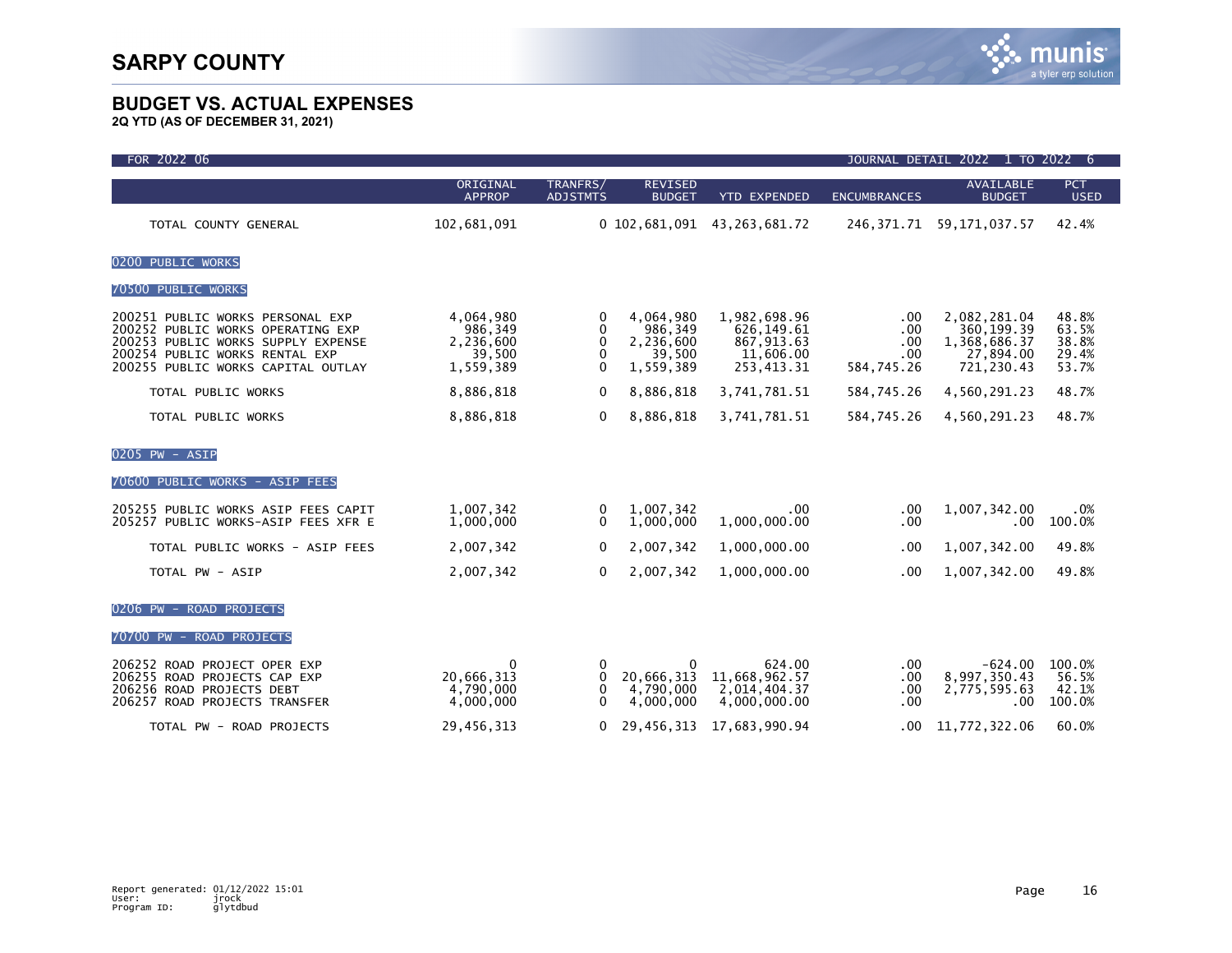| FOR 2022 06                                                                                                                                             | JOURNAL DETAIL 2022 1 TO 2022<br>6                  |                             |                                                     |                                                                    |                                 |                                                                       |                                          |
|---------------------------------------------------------------------------------------------------------------------------------------------------------|-----------------------------------------------------|-----------------------------|-----------------------------------------------------|--------------------------------------------------------------------|---------------------------------|-----------------------------------------------------------------------|------------------------------------------|
| 0206<br>PW - ROAD PROJECTS                                                                                                                              | ORIGINAL<br><b>APPROP</b>                           | TRANFRS/<br><b>ADJSTMTS</b> | <b>REVISED</b><br><b>BUDGET</b>                     | <b>YTD EXPENDED</b>                                                | <b>ENCUMBRANCES</b>             | <b>AVAILABLE</b><br><b>BUDGET</b>                                     | <b>PCT</b><br><b>USED</b>                |
| TOTAL PW - ROAD PROJECTS                                                                                                                                | 29,456,313                                          | 0                           | 29,456,313                                          | 17,683,990.94                                                      | .00                             | 11,772,322.06                                                         | 60.0%                                    |
| 0941 E911 COMMUNICATIONS                                                                                                                                |                                                     |                             |                                                     |                                                                    |                                 |                                                                       |                                          |
| 65300 E911 COMMUNICATIONS                                                                                                                               |                                                     |                             |                                                     |                                                                    |                                 |                                                                       |                                          |
| 941221 E911 PERS SERV EXPENSE<br>941222 E911 OPER EXPENSE<br>941223 E911 SUPPLY EXPENSE<br>941224 E911 RENTAL EXPENSE<br>941225 E911 CAP OUTLAY EXPENSE | 4,345,285<br>825,739<br>11,500<br>70,535<br>275,731 | 0<br>0<br>0<br>0<br>0       | 4,345,285<br>825,739<br>11,500<br>70,535<br>275,731 | 2, 147, 622.09<br>316,896.58<br>3,881.21<br>35,531.84<br>25,517.40 | .00<br>.00<br>.00<br>.00<br>.00 | 2, 197, 662. 91<br>508,842.42<br>7,618.79<br>35,003.16<br>250, 213.60 | 49.4%<br>38.4%<br>33.7%<br>50.4%<br>9.3% |
| TOTAL E911 COMMUNICATIONS                                                                                                                               | 5,528,790                                           | 0                           | 5,528,790                                           | 2,529,449.12                                                       | .00                             | 2,999,340.88                                                          | 45.8%                                    |
| TOTAL E911 COMMUNICATIONS                                                                                                                               | 5,528,790                                           | 0                           | 5,528,790                                           | 2,529,449.12                                                       | .00                             | 2,999,340.88                                                          | 45.8%                                    |
| <b>E911 WIRELESS SERVICE</b><br>0943<br>65305 E911 WIRELESS SERVICE                                                                                     |                                                     |                             |                                                     |                                                                    |                                 |                                                                       |                                          |
| 943221 E911 WIRELESS PERS EXP<br>943222 E911 WIRELESS SERVICE                                                                                           | 165,000<br>62,195                                   | 0<br>$\mathbf{0}$           | 165,000<br>62,195                                   | $.00 \,$<br>39, 145. 13                                            | .00<br>.00                      | 165,000.00<br>23,049.87                                               | .0%<br>62.9%                             |
| TOTAL E911 WIRELESS SERVICE                                                                                                                             | 227,195                                             | 0                           | 227,195                                             | 39, 145. 13                                                        | .00                             | 188,049.87                                                            | 17.2%                                    |
| TOTAL E911 WIRELESS SERVICE                                                                                                                             | 227,195                                             | 0                           | 227,195                                             | 39, 145. 13                                                        | .00                             | 188,049.87                                                            | 17.2%                                    |
| <b>E911 WIRELESS SINKING</b><br>0944                                                                                                                    |                                                     |                             |                                                     |                                                                    |                                 |                                                                       |                                          |
| 65306 E911 WIRELESS SINKING                                                                                                                             |                                                     |                             |                                                     |                                                                    |                                 |                                                                       |                                          |
| 944225 E911 WIRELESS SINKING CAP OU                                                                                                                     | 66,749                                              | 0                           | 66,749                                              | .00.                                                               | .00                             | 66,749.00                                                             | .0%                                      |
| TOTAL E911 WIRELESS SINKING                                                                                                                             | 66,749                                              | 0                           | 66,749                                              | .00                                                                | .00                             | 66,749.00                                                             | .0%                                      |
| TOTAL E911 WIRELESS SINKING                                                                                                                             | 66,749                                              | 0                           | 66,749                                              | .00                                                                | .00                             | 66,749.00                                                             | .0%                                      |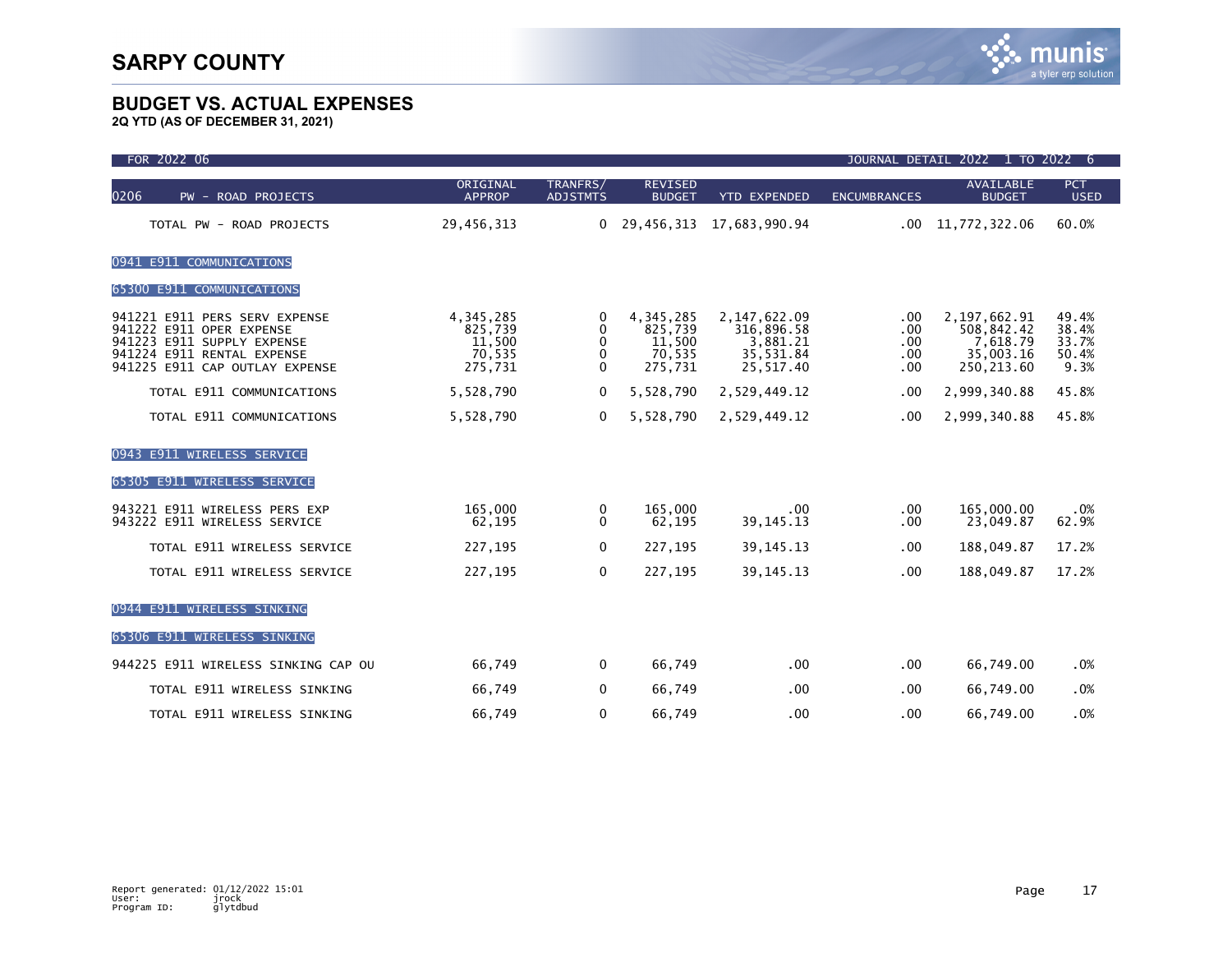**2Q YTD (AS OF DECEMBER 31, 2021)**

| FOR 2022 06                                                                                                                           |                                      |                             |                                      |                                           | <b>JOURNAL DETAIL</b>    | 2022 1 TO 2022                                    | 6                              |
|---------------------------------------------------------------------------------------------------------------------------------------|--------------------------------------|-----------------------------|--------------------------------------|-------------------------------------------|--------------------------|---------------------------------------------------|--------------------------------|
| 0960<br>PLANNING-WIRELESS TOWERS                                                                                                      | ORIGINAL<br><b>APPROP</b>            | TRANFRS/<br><b>ADJSTMTS</b> | <b>REVISED</b><br><b>BUDGET</b>      | <b>YTD EXPENDED</b>                       | <b>ENCUMBRANCES</b>      | <b>AVAILABLE</b><br><b>BUDGET</b>                 | <b>PCT</b><br><b>USED</b>      |
| 0960 PLANNING-WIRELESS TOWERS                                                                                                         |                                      |                             |                                      |                                           |                          |                                                   |                                |
| 60810 PLANNING-WIRELESS TOWERS                                                                                                        |                                      |                             |                                      |                                           |                          |                                                   |                                |
| 960112 PLANNING-WIRELESS TOWERS OPE                                                                                                   | 194,708                              | $\mathbf 0$                 | 194,708                              | 7,932.70                                  | $.00 \,$                 | 186,775.30                                        | 4.1%                           |
| TOTAL PLANNING-WIRELESS TOWERS                                                                                                        | 194,708                              | $\Omega$                    | 194,708                              | 7,932.70                                  | .00                      | 186,775.30                                        | 4.1%                           |
| TOTAL PLANNING-WIRELESS TOWERS                                                                                                        | 194,708                              | 0                           | 194,708                              | 7,932.70                                  | .00                      | 186,775.30                                        | 4.1%                           |
| 0986 CSCA INCENTIVE                                                                                                                   |                                      |                             |                                      |                                           |                          |                                                   |                                |
| <b>66250 CSCA INCENTIVE</b>                                                                                                           |                                      |                             |                                      |                                           |                          |                                                   |                                |
| 986261 CSCA INCENTIVE PERS SERV EXP                                                                                                   | 99,405                               | $\mathbf 0$                 | 99,405                               | 62,328.81                                 | .00.                     | 37,076.19                                         | 62.7%                          |
| TOTAL CSCA INCENTIVE                                                                                                                  | 99,405                               | 0                           | 99,405                               | 62,328.81                                 | .00.                     | 37,076.19                                         | 62.7%                          |
| TOTAL CSCA INCENTIVE                                                                                                                  | 99,405                               | $\mathbf 0$                 | 99,405                               | 62,328.81                                 | .00.                     | 37,076.19                                         | 62.7%                          |
| 0990 TOURISM                                                                                                                          |                                      |                             |                                      |                                           |                          |                                                   |                                |
| 87900 TOURISM                                                                                                                         |                                      |                             |                                      |                                           |                          |                                                   |                                |
| 990271 TOURISM PERS SERV EXPENSE<br>990272 TOURISM OPER EXPENSE<br>990273 TOURISM SUPPLY EXPENSE<br>990275 TOURISM CAP OUTLAY EXPENSE | 220.734<br>479,858<br>2,000<br>1,700 | 0<br>0<br>0<br>$\Omega$     | 220.734<br>479,858<br>2,000<br>1,700 | 114,019.88<br>102,484.75<br>266.39<br>.00 | .00<br>.00<br>.00<br>.00 | 106,714.12<br>377, 373.25<br>1,733.61<br>1.700.00 | 51.7%<br>21.4%<br>13.3%<br>.0% |
| TOTAL TOURISM                                                                                                                         | 704,292                              | 0                           | 704,292                              | 216,771.02                                | .00                      | 487,520.98                                        | 30.8%                          |
| <b>TOTAL TOURISM</b>                                                                                                                  | 704,292                              | 0                           | 704,292                              | 216,771.02                                | .00                      | 487,520.98                                        | 30.8%                          |

0991 VISITORS IMPROVEMENT FUND

87901 VISITORS IMPROVEMENT FUND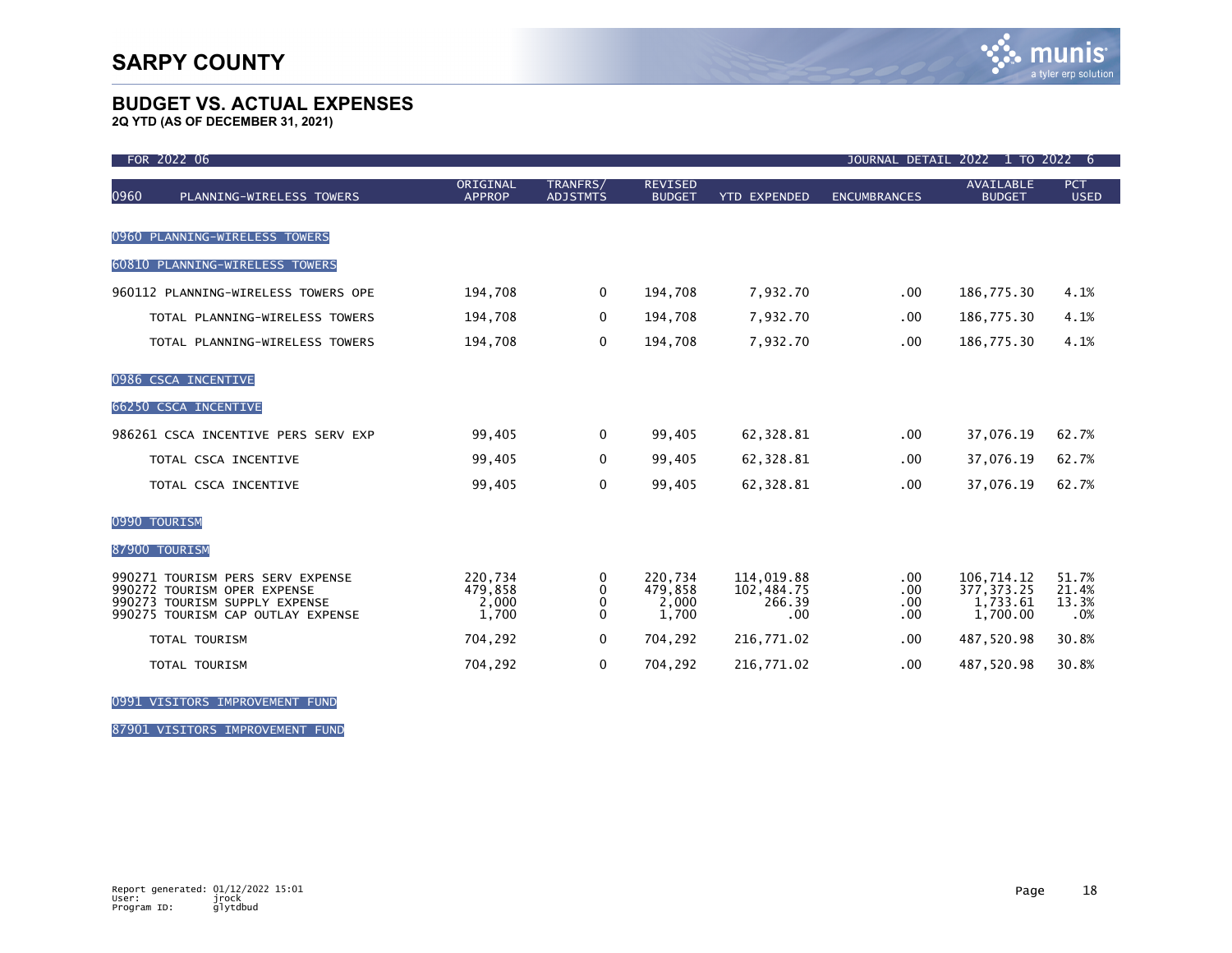| FOR 2022 06                                                                |                           |                             |                                 |                     |                           | JOURNAL DETAIL 2022 1 TO 2022     | -6                        |
|----------------------------------------------------------------------------|---------------------------|-----------------------------|---------------------------------|---------------------|---------------------------|-----------------------------------|---------------------------|
| 0991<br>VISITORS IMPROVEMENT FUND                                          | ORIGINAL<br><b>APPROP</b> | TRANFRS/<br><b>ADJSTMTS</b> | <b>REVISED</b><br><b>BUDGET</b> | <b>YTD EXPENDED</b> | <b>ENCUMBRANCES</b>       | <b>AVAILABLE</b><br><b>BUDGET</b> | <b>PCT</b><br><b>USED</b> |
| 991272 VISITOR IMP OPER EXP<br>991277 VISITOR IMP XFR EXP                  | 289.640<br>500,000        | 0<br>$\mathbf{0}$           | 289.640<br>500,000              | .00<br>500,000.00   | .00<br>.00                | 289,640.00<br>.00                 | .0%<br>100.0%             |
| TOTAL VISITORS IMPROVEMENT FUND                                            | 789,640                   | $\mathbf{0}$                | 789,640                         | 500,000.00          | .00                       | 289.640.00                        | 63.3%                     |
| TOTAL VISITORS IMPROVEMENT FUND                                            | 789,640                   | 0                           | 789,640                         | 500,000.00          | .00                       | 289,640.00                        | 63.3%                     |
| 1800 REG OF DEEDS P&M TECH                                                 |                           |                             |                                 |                     |                           |                                   |                           |
| 60410 REG OF DEEDS P&M TECH                                                |                           |                             |                                 |                     |                           |                                   |                           |
| 1800042 REG OF DEEDS P&M TECH OP EX<br>1800045 REG OF DEEDS P&M TECH CAP O | 614,775<br>375,000        | 0<br>0                      | 614,775<br>375,000              | 138.00<br>26,592.58 | $.00 \cdot$<br>145,669.00 | 614.637.00<br>202,738.42          | .0%<br>45.9%              |
| TOTAL REG OF DEEDS P&M TECH                                                | 989,775                   | $\mathbf{0}$                | 989,775                         | 26,730.58           | 145,669.00                | 817, 375.42                       | 17.4%                     |
| TOTAL REG OF DEEDS P&M TECH                                                | 989,775                   | 0                           | 989,775                         | 26,730.58           | 145,669.00                | 817, 375.42                       | 17.4%                     |
| 2360 COUNTY DRUG ENFORCEMENT                                               |                           |                             |                                 |                     |                           |                                   |                           |
| 66700 COUNTY DRUG ENF                                                      |                           |                             |                                 |                     |                           |                                   |                           |
| 2360352 COUNTY DRUG ENF OPER EXP<br>2360355 COUNTY DRUG ENF CAPITAL EXP    | 4,000<br>5,124            | 0<br>$\mathbf{0}$           | 4,000<br>5,124                  | 4,925.74<br>.00     | .00<br>.00                | $-925.74$<br>5,124.00             | 123.1%<br>.0%             |
| TOTAL COUNTY DRUG ENF                                                      | 9,124                     | 0                           | 9,124                           | 4,925.74            | .00                       | 4,198.26                          | 54.0%                     |
| TOTAL COUNTY DRUG ENFORCEMENT                                              | 9,124                     | 0                           | 9,124                           | 4,925.74            | .00                       | 4,198.26                          | 54.0%                     |
| 2383 SG-JUSTICE REINVESTMENT                                               |                           |                             |                                 |                     |                           |                                   |                           |
| 67170 SG-JUSTICE REINVESTMENT                                              |                           |                             |                                 |                     |                           |                                   |                           |
| 2383102 SG-JUSTICE REINVEST OPER EX                                        | 13,952                    | 0                           | 13,952                          | 12,491.50           | .00                       | 1,460.50                          | 89.5%                     |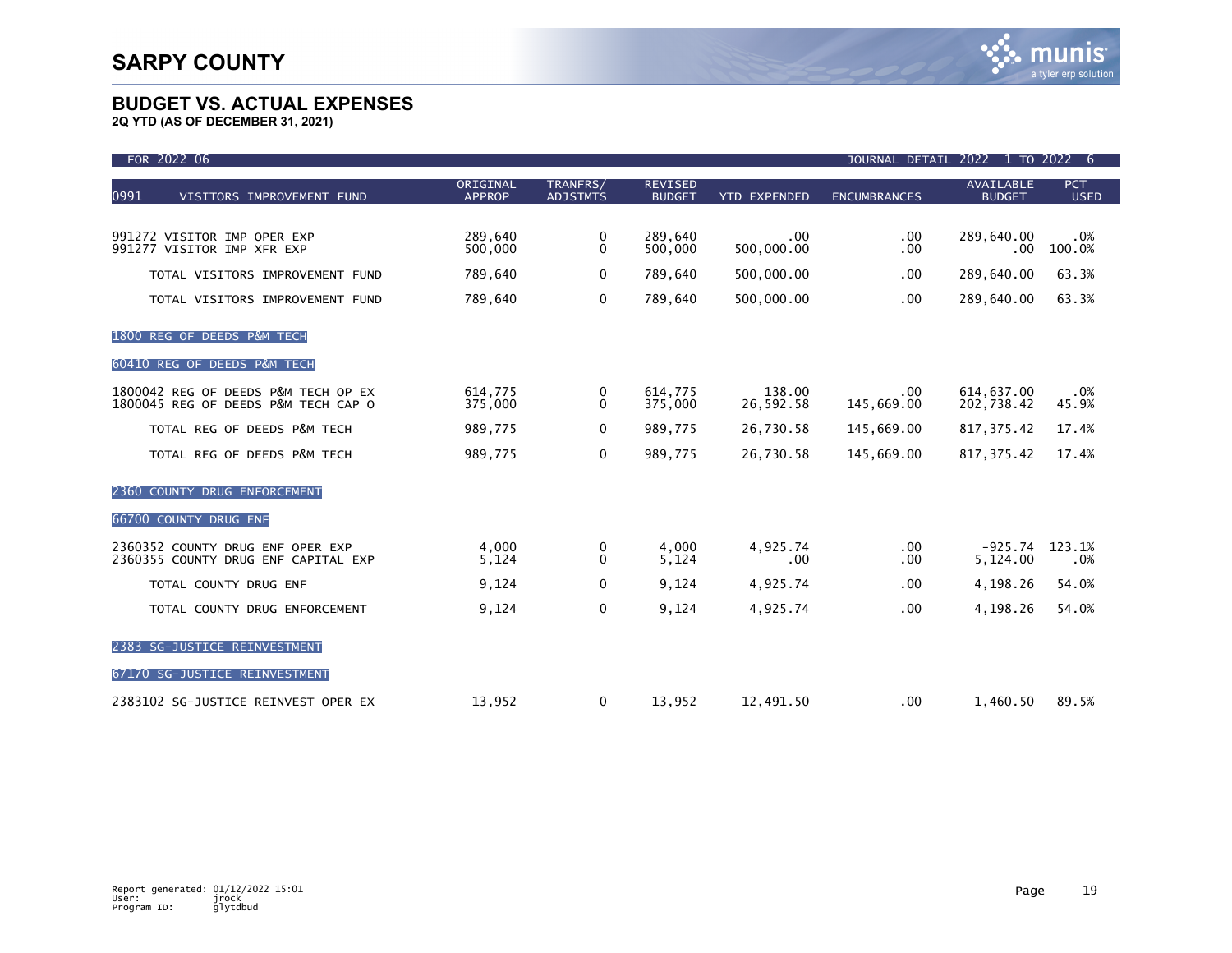**2Q YTD (AS OF DECEMBER 31, 2021)**

| FOR 2022 06                                                                                         |                            |                                   |                                 |                                     |                         | JOURNAL DETAIL 2022 1 TO 2022              | -6                        |
|-----------------------------------------------------------------------------------------------------|----------------------------|-----------------------------------|---------------------------------|-------------------------------------|-------------------------|--------------------------------------------|---------------------------|
| 2383<br>SG-JUSTICE REINVESTMENT                                                                     | ORIGINAL<br><b>APPROP</b>  | TRANFRS/<br><b>ADJSTMTS</b>       | <b>REVISED</b><br><b>BUDGET</b> | <b>YTD EXPENDED</b>                 | <b>ENCUMBRANCES</b>     | <b>AVAILABLE</b><br><b>BUDGET</b>          | <b>PCT</b><br><b>USED</b> |
| 2383103 SG-JUSTICE REINVEST SUP EXP                                                                 | $\mathbf{0}$               | $\mathbf 0$                       | $\mathbf 0$                     | 179.98                              | .00.                    | $-179.98$                                  | 100.0%                    |
| TOTAL SG-JUSTICE REINVESTMENT                                                                       | 13,952                     | $\mathbf 0$                       | 13,952                          | 12,671.48                           | .00                     | 1,280.52                                   | 90.8%                     |
| TOTAL SG-JUSTICE REINVESTMENT                                                                       | 13,952                     | $\mathbf 0$                       | 13,952                          | 12,671.48                           | .00                     | 1,280.52                                   | 90.8%                     |
| 2387 LB561 GRANT                                                                                    |                            |                                   |                                 |                                     |                         |                                            |                           |
| 65258 SG-LB561 2021 FY                                                                              |                            |                                   |                                 |                                     |                         |                                            |                           |
| 2387021 SG-LB561 2021 FY PERS<br>2387022 SG-LB561 2021 OPER EXP                                     | 45,710<br>345,982          | 0<br>$\Omega$                     | 45,710<br>345,982               | 28,824.89<br>6.462.00               | $.00 \,$<br>.00.        | 16,885.11<br>339,520.00                    | 63.1%<br>1.9%             |
| <b>TOTAL SG-LB561 2021 FY</b>                                                                       | 391,692                    | $\mathbf 0$                       | 391,692                         | 35,286.89                           | .00.                    | 356,405.11                                 | 9.0%                      |
| 65259 SG-LB561 2022 FY                                                                              |                            |                                   |                                 |                                     |                         |                                            |                           |
| 2387031 SG-LB561 2022 FY PERS<br>2387032 SG-LB561 2022 OPS EXP<br>2387033 SG_LB561 2022 FY SUP      | 449,236<br>98,546<br>610   | 0<br>$\mathbf{0}$<br>$\mathbf{0}$ | 449.236<br>98,546<br>610        | 209.117.69<br>14,910.00<br>1,800.00 | .00<br>.00.<br>.00.     | 240.118.31<br>83,636.00<br>$-1, 190.00$    | 46.5%<br>15.1%<br>295.1%  |
| TOTAL SG-LB561 2022 FY                                                                              | 548,392                    | $\mathbf{0}$                      | 548,392                         | 225,827.69                          | .00.                    | 322,564.31                                 | 41.2%                     |
| TOTAL LB561 GRANT                                                                                   | 940,084                    | $\mathbf 0$                       | 940,084                         | 261, 114.58                         | .00.                    | 678,969.42                                 | 27.8%                     |
| 2410 FED FORFEITURES-SHERIFF                                                                        |                            |                                   |                                 |                                     |                         |                                            |                           |
| 66600 FED FORFEITURES-SHERIFF                                                                       |                            |                                   |                                 |                                     |                         |                                            |                           |
| 2410102 FED FORFEITURE OPER EXP<br>2410103 FED FORFEITURE SUP EXP<br>2410105 FED FORFEITURE CAP EXP | 13,100<br>45,087<br>80,000 | 0<br>0<br>$\mathbf{0}$            | 13,100<br>45,087<br>80,000      | 2,250.36<br>10,850.00<br>80,000.00  | $.00 \,$<br>.00<br>.00. | 10,849.64<br>34,237.00<br>.00 <sub>1</sub> | 17.2%<br>24.1%<br>100.0%  |
| TOTAL FED FORFEITURES-SHERIFF                                                                       | 138,187                    | 0                                 | 138,187                         | 93,100.36                           | .00.                    | 45,086.64                                  | 67.4%                     |
| TOTAL FED FORFEITURES-SHERIFF                                                                       | 138,187                    | 0                                 | 138,187                         | 93,100.36                           | .00.                    | 45,086.64                                  | 67.4%                     |

2411 FED FORFEITURE-CA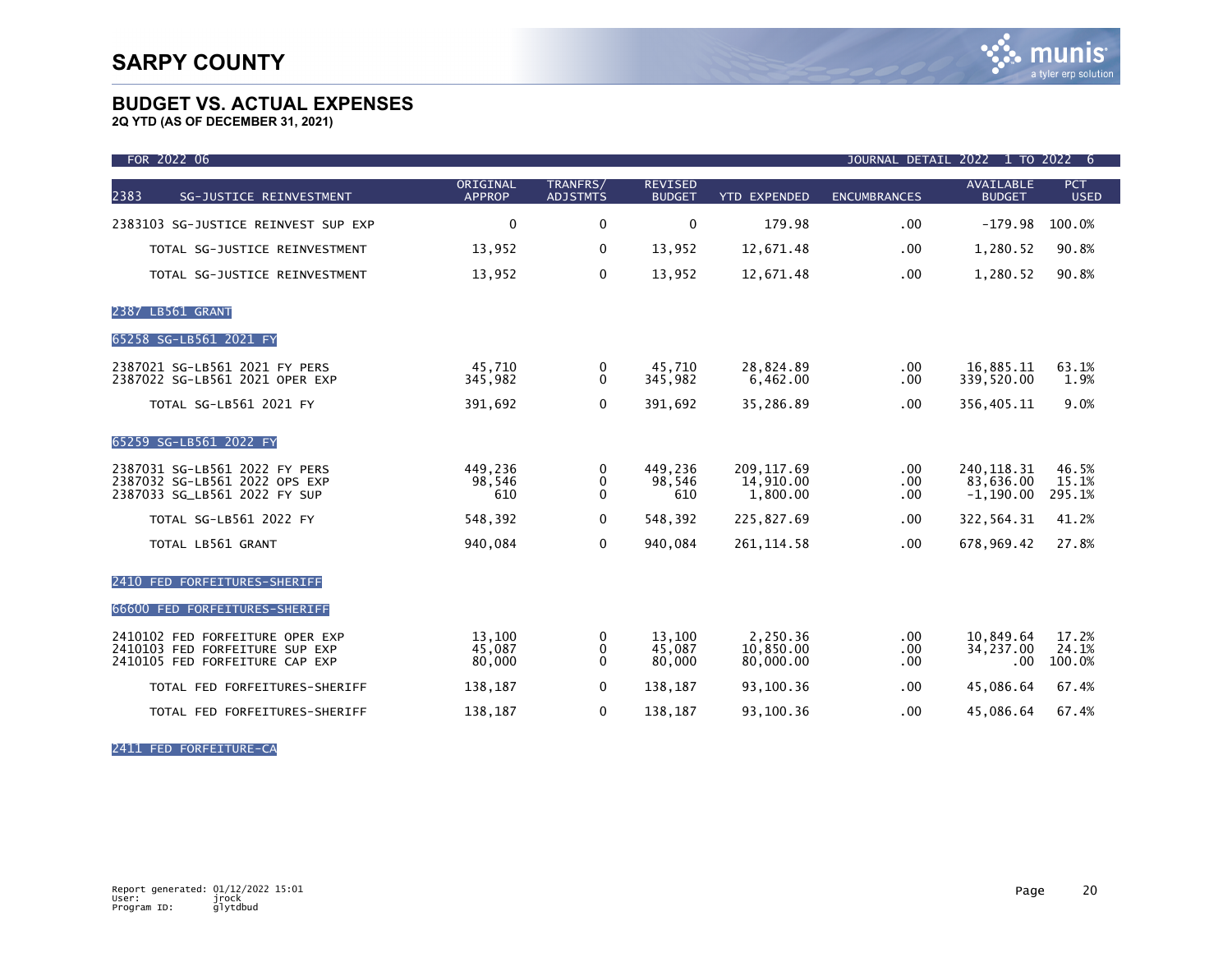| FOR 2022 06                                     |                           |                             |                                 |                     | JOURNAL DETAIL 2022 1 TO 2022 |                                   | - 6                       |
|-------------------------------------------------|---------------------------|-----------------------------|---------------------------------|---------------------|-------------------------------|-----------------------------------|---------------------------|
| 2411<br>FED FORFEITURE-CA                       | ORIGINAL<br><b>APPROP</b> | TRANFRS/<br><b>ADJSTMTS</b> | <b>REVISED</b><br><b>BUDGET</b> | <b>YTD EXPENDED</b> | <b>ENCUMBRANCES</b>           | <b>AVAILABLE</b><br><b>BUDGET</b> | <b>PCT</b><br><b>USED</b> |
| 66610 FED FORFEITURES-CA                        |                           |                             |                                 |                     |                               |                                   |                           |
| 2411092 FED FORFEITURE OPER EXP                 | 73,477                    | 0                           | 73,477                          | 50,000.00           | .00                           | 23,477.00                         | 68.0%                     |
| TOTAL FED FORFEITURES-CA                        | 73,477                    | 0                           | 73,477                          | 50,000.00           | .00                           | 23,477.00                         | 68.0%                     |
| TOTAL FED FORFEITURE-CA                         | 73,477                    | $\mathbf 0$                 | 73,477                          | 50,000.00           | .00                           | 23,477.00                         | 68.0%                     |
| 2412 SCAAP                                      |                           |                             |                                 |                     |                               |                                   |                           |
| 66611 SCAAP                                     |                           |                             |                                 |                     |                               |                                   |                           |
| 2412102 SCAAP OPER EXP<br>2412107 SCAAP XFR EXP | 25,579<br>28,000          | 0<br>0                      | 25,579<br>28,000                | 31,884.39<br>.00    | $.00 \,$<br>.00               | $-6, 305.39$<br>28,000.00         | 124.7%<br>.0%             |
| TOTAL SCAAP                                     | 53,579                    | 0                           | 53,579                          | 31,884.39           | .00                           | 21,694.61                         | 59.5%                     |
| TOTAL SCAAP                                     | 53,579                    | 0                           | 53,579                          | 31,884.39           | .00                           | 21,694.61                         | 59.5%                     |
| 2413 SOC SECURITY INCENTIVE                     |                           |                             |                                 |                     |                               |                                   |                           |
| 66612 SOC SECURITY INCENTIVE                    |                           |                             |                                 |                     |                               |                                   |                           |
| 2413102 SOC SECURITY INCENTIVE OP E             | 10,660                    | 0                           | 10,660                          | 9,403.54            | .00                           | 1,256.46                          | 88.2%                     |
| TOTAL SOC SECURITY INCENTIVE                    | 10,660                    | 0                           | 10,660                          | 9,403.54            | .00                           | 1,256.46                          | 88.2%                     |
| TOTAL SOC SECURITY INCENTIVE                    | 10,660                    | 0                           | 10,660                          | 9,403.54            | .00                           | 1,256.46                          | 88.2%                     |
| 2415 STOP PROGRAM                               |                           |                             |                                 |                     |                               |                                   |                           |
| 65550 STOP PROGRAM                              |                           |                             |                                 |                     |                               |                                   |                           |
| 2415102 STOP PROGRAM OPER EXP                   | 0                         | 0                           | 0                               | 2,000.00            | .00                           | $-2,000.00$                       | 100.0%                    |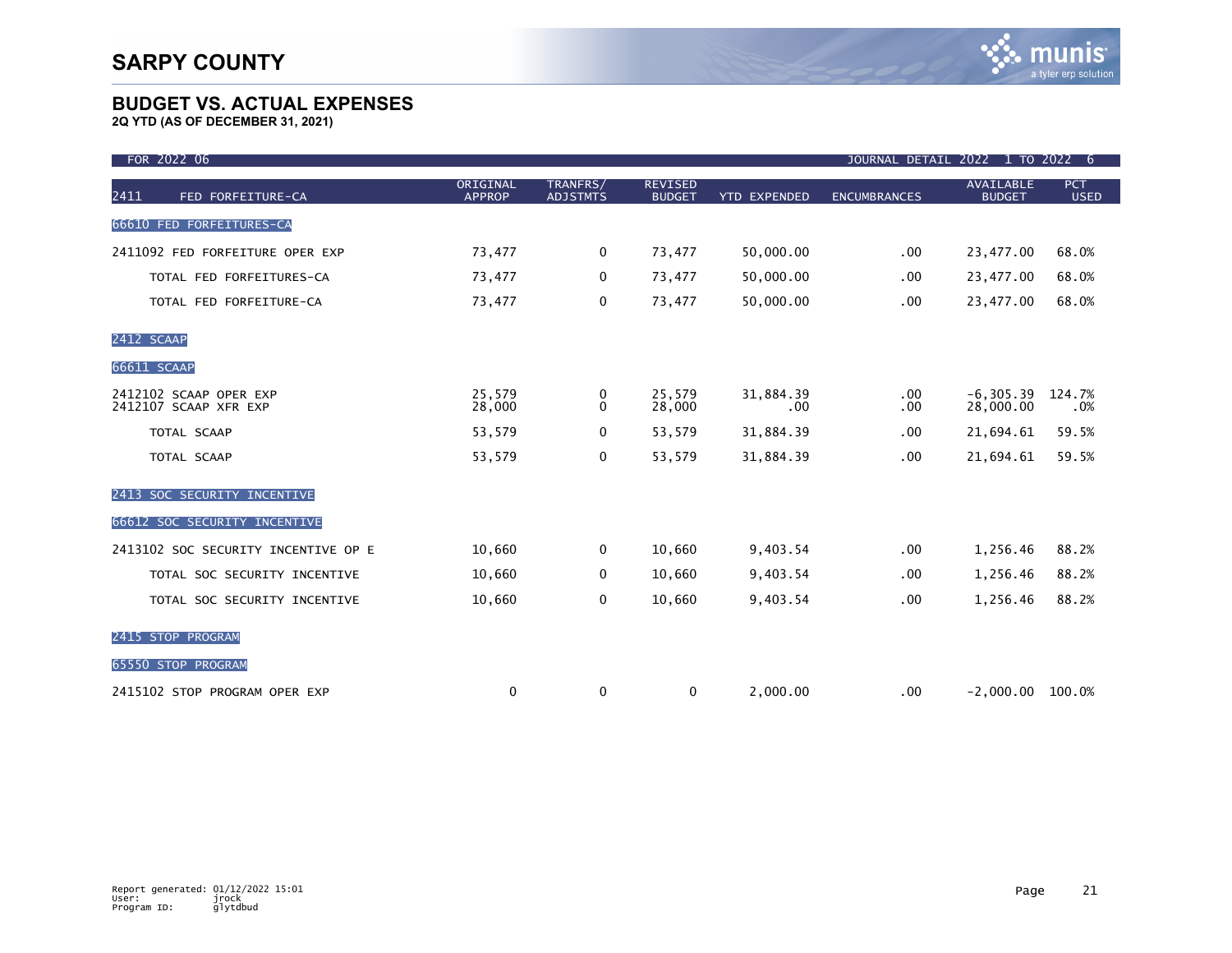| FOR 2022 06                                                                |                           |                             |                                 |                       | JOURNAL DETAIL      | 2022 1 TO 2022                    | -6                        |
|----------------------------------------------------------------------------|---------------------------|-----------------------------|---------------------------------|-----------------------|---------------------|-----------------------------------|---------------------------|
| 2415<br>STOP PROGRAM                                                       | ORIGINAL<br><b>APPROP</b> | TRANFRS/<br><b>ADJSTMTS</b> | <b>REVISED</b><br><b>BUDGET</b> | <b>YTD EXPENDED</b>   | <b>ENCUMBRANCES</b> | <b>AVAILABLE</b><br><b>BUDGET</b> | <b>PCT</b><br><b>USED</b> |
| 2415103 STOP PROGRAM SUP EXP                                               | 90,703                    | 0                           | 90,703                          | 21,632.00             | .00                 | 69,071.00                         | 23.8%                     |
| TOTAL STOP PROGRAM                                                         | 90,703                    | 0                           | 90,703                          | 23,632.00             | .00                 | 67,071.00                         | 26.1%                     |
| TOTAL STOP PROGRAM                                                         | 90,703                    | 0                           | 90,703                          | 23,632.00             | .00                 | 67,071.00                         | 26.1%                     |
| 2416 SWAT/CNU                                                              |                           |                             |                                 |                       |                     |                                   |                           |
| 65110 SWAT/CNU                                                             |                           |                             |                                 |                       |                     |                                   |                           |
| 2416105 SWAT/CNU CAPITAL OUTLAY                                            | 18,439                    | 0                           | 18,439                          | 1,793.11              | .00                 | 16,645.89                         | 9.7%                      |
| TOTAL SWAT/CNU                                                             | 18,439                    | 0                           | 18,439                          | 1,793.11              | $.00 \,$            | 16,645.89                         | 9.7%                      |
| TOTAL SWAT/CNU                                                             | 18,439                    | 0                           | 18,439                          | 1,793.11              | .00 <sub>1</sub>    | 16,645.89                         | 9.7%                      |
| FG-MENTAL HEALTH COLLABORATIVE<br>2511                                     |                           |                             |                                 |                       |                     |                                   |                           |
| 65256 FG-MENTAL HEALTH COLLABORATIVE                                       |                           |                             |                                 |                       |                     |                                   |                           |
| 2511102 FG-MH COLLABORATIVE OPER EX<br>2511107 FG-MH COLLABORATIVE XFR EXP | 74,538<br>500             | 0<br>$\mathbf{0}$           | 74,538<br>500                   | 21, 311.80<br>500.00  | $.00 \,$<br>.00     | 53,226.20<br>.00                  | 28.6%<br>100.0%           |
| TOTAL FG-MENTAL HEALTH COLLABORATIVE                                       | 75,038                    | 0                           | 75,038                          | 21,811.80             | .00                 | 53,226.20                         | 29.1%                     |
| TOTAL FG-MENTAL HEALTH COLLABORATIVE                                       | 75,038                    | 0                           | 75,038                          | 21,811.80             | .00                 | 53,226.20                         | 29.1%                     |
| 2513 FG-VICTIM WITNESS                                                     |                           |                             |                                 |                       |                     |                                   |                           |
| 66314 FG-VICTIM WITNESS 2021 FY                                            |                           |                             |                                 |                       |                     |                                   |                           |
| 2513021 FG-VICTIM WITNESS 2021 FY P<br>2513027 FG-VICTIM WITNESS 2021 FY X | 2.018<br>10,500           | 0<br>$\Omega$               | 2.018<br>10,500                 | 1,268.94<br>10,500.00 | $.00 \,$<br>.00     | 749.06<br>.00                     | 62.9%<br>100.0%           |
| TOTAL FG-VICTIM WITNESS 2021 FY                                            | 12,518                    | 0                           | 12,518                          | 11,768.94             | .00                 | 749.06                            | 94.0%                     |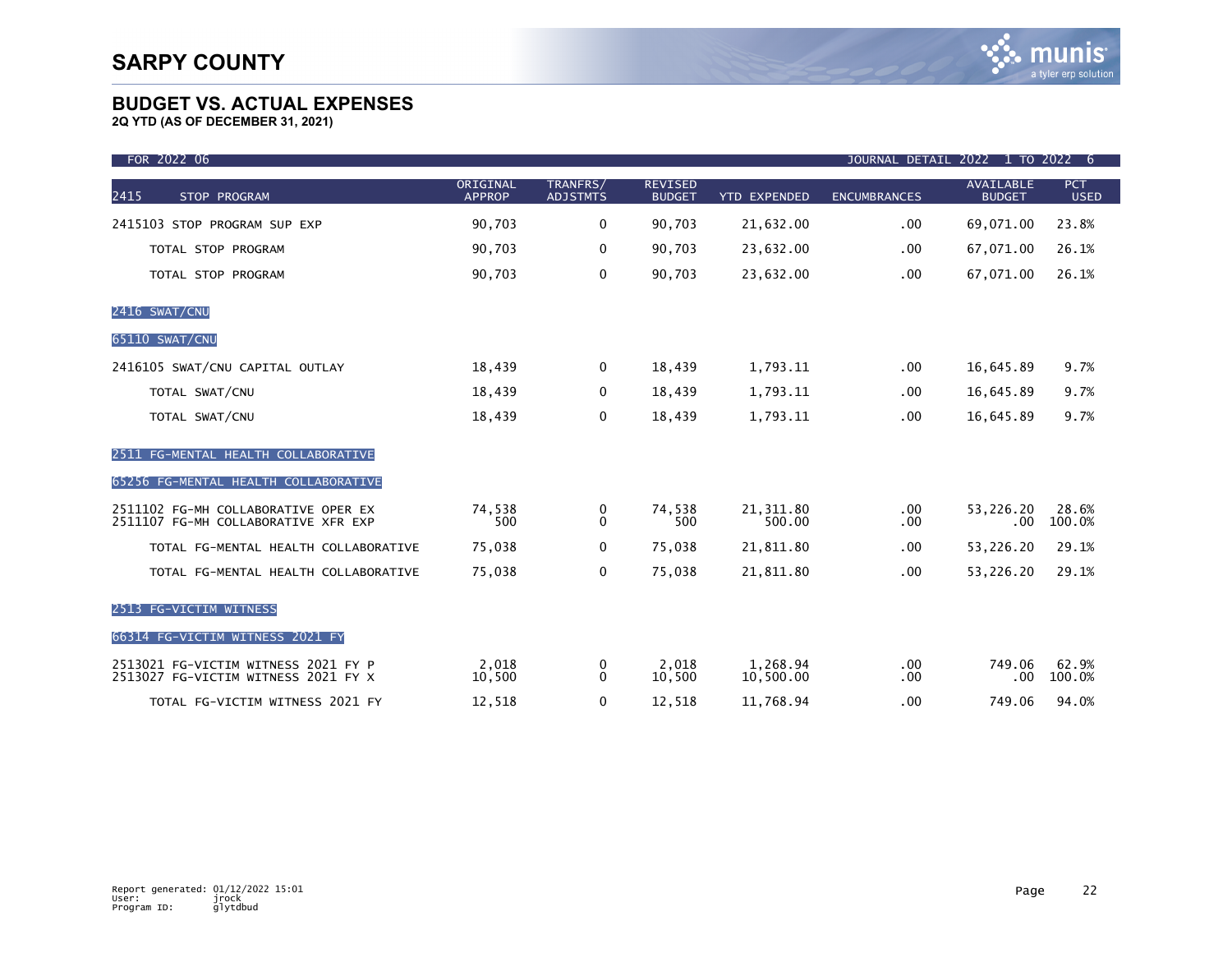**2Q YTD (AS OF DECEMBER 31, 2021)**

| FOR 2022 06                                                                                                       |                           |                             |                                 |                              | JOURNAL DETAIL 2022 1 TO 2022 6 |                                        |                       |
|-------------------------------------------------------------------------------------------------------------------|---------------------------|-----------------------------|---------------------------------|------------------------------|---------------------------------|----------------------------------------|-----------------------|
| 2513<br>FG-VICTIM WITNESS                                                                                         | ORIGINAL<br><b>APPROP</b> | TRANFRS/<br><b>ADJSTMTS</b> | <b>REVISED</b><br><b>BUDGET</b> | <b>YTD EXPENDED</b>          | <b>ENCUMBRANCES</b>             | AVAILABLE<br><b>BUDGET</b>             | PCT<br><b>USED</b>    |
| TOTAL FG-VICTIM WITNESS                                                                                           | 12,518                    | $\mathbf 0$                 | 12,518                          | 11,768.94                    | .00                             | 749.06                                 | 94.0%                 |
| 2514 FG-MENTAL HEALTH                                                                                             |                           |                             |                                 |                              |                                 |                                        |                       |
| 66406 FG-MENTAL HEALTH 2021 FY                                                                                    |                           |                             |                                 |                              |                                 |                                        |                       |
| 2514021 FG-MENTAL HEALTH 2021 FY PE<br>2514027 FG-MENTAL HEALTH 2021 FY XF                                        | 4,570<br>11,000           | 0<br>0                      | 4,570<br>11,000                 | 2,076.65<br>11,000.00        | $.00 \,$<br>.00                 | 2,493.35<br>.00                        | 45.4%<br>100.0%       |
| TOTAL FG-MENTAL HEALTH 2021 FY                                                                                    | 15,570                    | 0                           | 15,570                          | 13,076.65                    | .00                             | 2,493.35                               | 84.0%                 |
| TOTAL FG-MENTAL HEALTH                                                                                            | 15,570                    | 0                           | 15,570                          | 13,076.65                    | .00                             | 2,493.35                               | 84.0%                 |
| 2520 FEDERAL GRANT FUNDS                                                                                          |                           |                             |                                 |                              |                                 |                                        |                       |
| 64314 FG-MAPA TRANSPORTATION FY2022                                                                               |                           |                             |                                 |                              |                                 |                                        |                       |
| 2520061 FG-MAPA FY2022 PERS                                                                                       | 57,403                    | $\Omega$                    | 57,403                          | 16,895.81                    | .00                             | 40,507.19                              | 29.4%                 |
| TOTAL FG-MAPA TRANSPORTATION FY2022                                                                               | 57,403                    | 0                           | 57,403                          | 16,895.81                    | .00                             | 40,507.19                              | 29.4%                 |
| 65115 FG-BJA PANDEMIC                                                                                             |                           |                             |                                 |                              |                                 |                                        |                       |
| 2520033 FG-BJA PANDEMIC SUPPLIES                                                                                  | 536,525                   | $\mathbf{0}$                | 536,525                         | .00                          | .00                             | 536,525.00                             | .0%                   |
| TOTAL FG-BJA PANDEMIC                                                                                             | 536,525                   | 0                           | 536,525                         | .00                          | .00                             | 536,525.00                             | .0%                   |
| 65610 FG-SARPY TRAFFIC TASK FORCE                                                                                 |                           |                             |                                 |                              |                                 |                                        |                       |
| 2520011 SARPY TRAFFIC TASK FORCE-PE<br>2520012 SARPY TRAFFIC TASK FORCE OP<br>2520013 SARPY TRAFFIC TASK FORCE SU | 100,000<br>0<br>25,000    | 0<br>0<br>$\mathbf{0}$      | 100,000<br>$\Omega$<br>25,000   | 7.544.89<br>22,728.56<br>.00 | .00<br>.00<br>.00               | 92.455.11<br>$-22,728.56$<br>25,000.00 | 7.5%<br>100.0%<br>.0% |
| TOTAL FG-SARPY TRAFFIC TASK FORCE                                                                                 | 125,000                   | 0                           | 125,000                         | 30,273.45                    | .00                             | 94,726.55                              | 24.2%                 |

65615 FG-BODY CAMERAS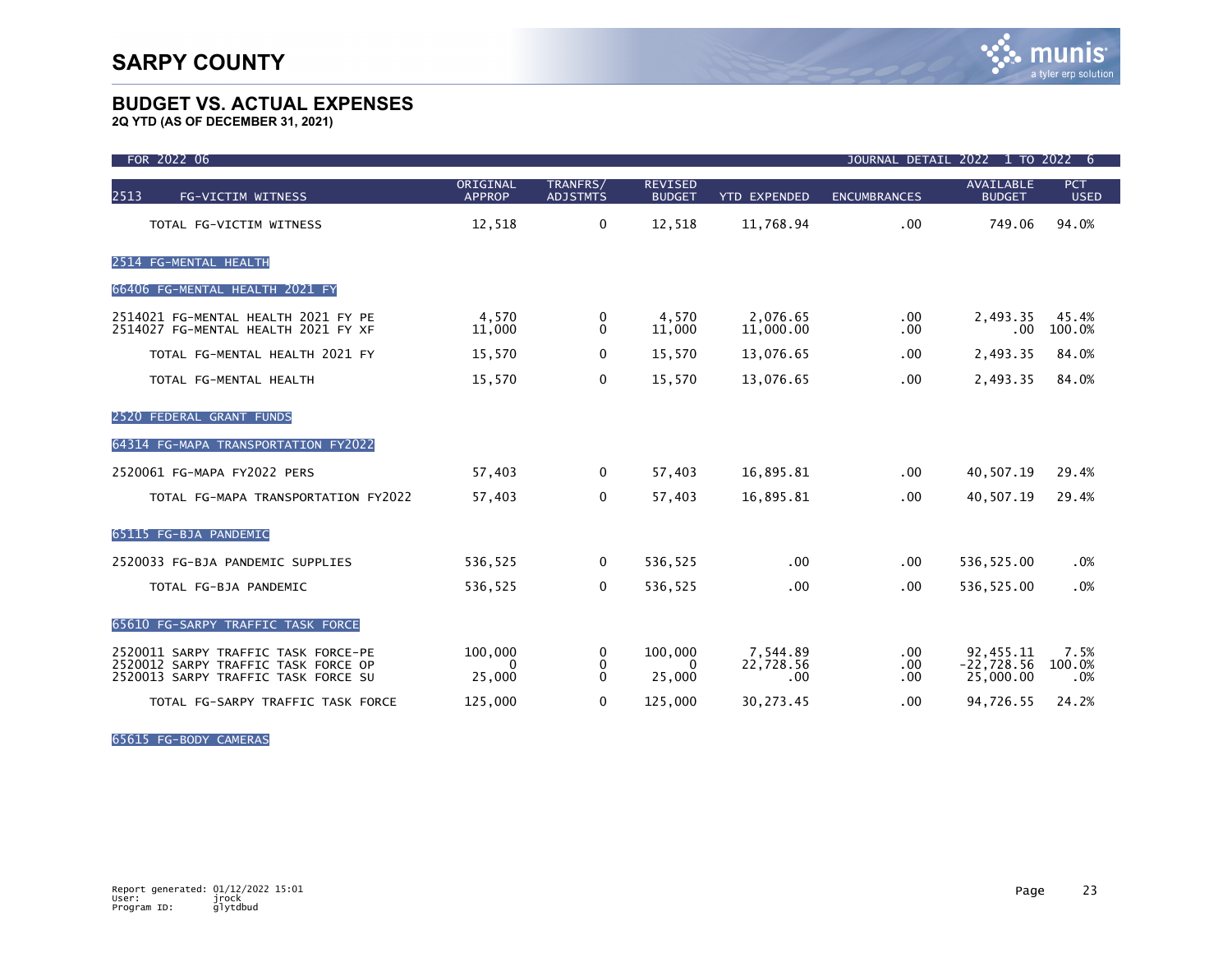| FOR 2022 06                                                                                                                  |                                   |                                        |                                   |                                  |                             | JOURNAL DETAIL 2022 1 TO 2022                 | 6 <sub>o</sub>               |
|------------------------------------------------------------------------------------------------------------------------------|-----------------------------------|----------------------------------------|-----------------------------------|----------------------------------|-----------------------------|-----------------------------------------------|------------------------------|
|                                                                                                                              | ORIGINAL<br><b>APPROP</b>         | TRANFRS/<br><b>ADJSTMTS</b>            | <b>REVISED</b><br><b>BUDGET</b>   | <b>YTD EXPENDED</b>              | <b>ENCUMBRANCES</b>         | <b>AVAILABLE</b><br><b>BUDGET</b>             | <b>PCT</b><br><b>USED</b>    |
| 2520025 FG-BODYCAM CAPOUTLAY                                                                                                 | 84,000                            | $\mathbf 0$                            | 84,000                            | 84,000.00                        | .00.                        | .00 <sub>1</sub>                              | 100.0%                       |
| TOTAL FG-BODY CAMERAS                                                                                                        | 84,000                            | 0                                      | 84,000                            | 84,000.00                        | .00.                        | .00                                           | 100.0%                       |
| 66315 FG-VICTIM WITNESS FY2022                                                                                               |                                   |                                        |                                   |                                  |                             |                                               |                              |
| 2520041 FG-VICTIM WITNESS FY2022 PE                                                                                          | 141,286                           | 0                                      | 141,286                           | 85,855.31                        | .00.                        | 55,430.69                                     | 60.8%                        |
| TOTAL FG-VICTIM WITNESS FY2022                                                                                               | 141,286                           | 0                                      | 141,286                           | 85,855.31                        | .00.                        | 55,430.69                                     | 60.8%                        |
| 66407 FG-MENTAL HEALTH FY2022                                                                                                |                                   |                                        |                                   |                                  |                             |                                               |                              |
| 2520051 FG-MENTAL HEALTH FY2022 PER                                                                                          | 73,540                            | 0                                      | 73,540                            | 34,259.40                        | .00.                        | 39,280.60                                     | 46.6%                        |
| TOTAL FG-MENTAL HEALTH FY2022                                                                                                | 73,540                            | 0                                      | 73,540                            | 34,259.40                        | .00.                        | 39,280.60                                     | 46.6%                        |
| 66958 FG-TITLE 1D                                                                                                            |                                   |                                        |                                   |                                  |                             |                                               |                              |
| 2520071 FG-TITLE1D PERS SVCS<br>2520072 FG-TITLE1D OPS EXP<br>2520073 FG-TITLE1D SUPPLY EXP<br>2520074 FG-TITLE1D RENTAL EXP | 34,320<br>2,000<br>4,000<br>1,000 | 0<br>$\mathbf{0}$<br>0<br>$\mathbf{0}$ | 34,320<br>2,000<br>4,000<br>1,000 | 6,132.49<br>.00<br>.00<br>269.28 | .00.<br>.00<br>.00.<br>.00. | 28, 187. 51<br>2,000.00<br>4,000.00<br>730.72 | 17.9%<br>.0%<br>.0%<br>26.9% |
| TOTAL FG-TITLE 1D                                                                                                            | 41,320                            | 0                                      | 41,320                            | 6,401.77                         | .00.                        | 34,918.23                                     | 15.5%                        |
| TOTAL FEDERAL GRANT FUNDS                                                                                                    | 1,059,074                         | 0                                      | 1,059,074                         | 257,685.74                       | .00.                        | 801,388.26                                    | 24.3%                        |
| 2530 COVID AMERICAN RESCUE PLAN                                                                                              |                                   |                                        |                                   |                                  |                             |                                               |                              |
| 97600 COVID AMERICAN RESCUE PLAN                                                                                             |                                   |                                        |                                   |                                  |                             |                                               |                              |
| 2530012 COVID AMERICAN RESCUE PLAN                                                                                           | 36,260,628                        | $\mathbf{0}$                           | 36,260,628                        | 410,442.26                       | .00                         | 35,850,185.74                                 | 1.1%                         |
| TOTAL COVID AMERICAN RESCUE PLAN                                                                                             | 36,260,628                        | $\mathbf{0}$                           | 36,260,628                        | 410,442.26                       | .00                         | 35,850,185.74                                 | 1.1%                         |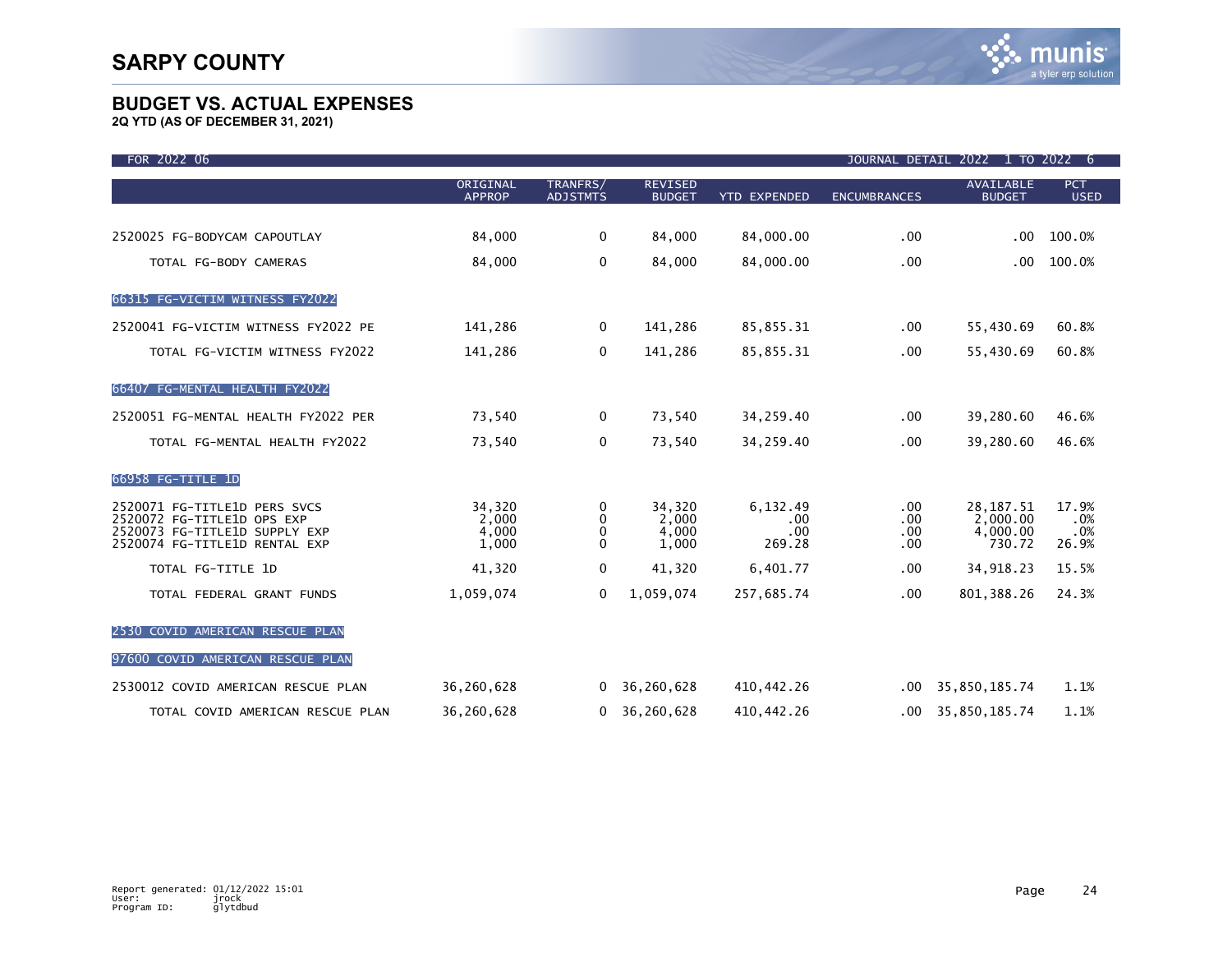**2Q YTD (AS OF DECEMBER 31, 2021)**

| FOR 2022 06                                                                                                                                     | JOURNAL DETAIL 2022 1 TO 2022 6            |                                               |                                            |                                                     |                          |                                                 |                                  |
|-------------------------------------------------------------------------------------------------------------------------------------------------|--------------------------------------------|-----------------------------------------------|--------------------------------------------|-----------------------------------------------------|--------------------------|-------------------------------------------------|----------------------------------|
| 2530<br>COVID AMERICAN RESCUE PLAN                                                                                                              | ORIGINAL<br><b>APPROP</b>                  | TRANFRS/<br><b>ADJSTMTS</b>                   | <b>REVISED</b><br><b>BUDGET</b>            | <b>YTD EXPENDED</b>                                 | <b>ENCUMBRANCES</b>      | <b>AVAILABLE</b><br><b>BUDGET</b>               | <b>PCT</b><br><b>USED</b>        |
| TOTAL COVID AMERICAN RESCUE PLAN                                                                                                                | 36,260,628                                 | $\Omega$                                      | 36,260,628                                 | 410, 442.26                                         | .00                      | 35,850,185.74                                   | 1.1%                             |
| 2700 INHERITANCE TAX                                                                                                                            |                                            |                                               |                                            |                                                     |                          |                                                 |                                  |
| 98010 INHERITANCE TAX                                                                                                                           |                                            |                                               |                                            |                                                     |                          |                                                 |                                  |
| 2700352 INHERITANCE TAX OPER EXP<br>2700355 INHERITANCE TAX CAPITAL EXP<br>2700356 INHERITANCE TAX DEBT EXP<br>2700357 INHERITANCE TAX XFER EXP | 320,000<br>7,556,668<br>272,000<br>600,000 | 0<br>$\mathbf{0}$<br>$\Omega$<br>$\mathbf{0}$ | 320,000<br>7,556,668<br>272,000<br>600,000 | 79,443.70<br>264,829.33<br>135,983.12<br>600,000.00 | .00<br>.00<br>.00<br>.00 | 240,556.30<br>7,291,838.67<br>136,016.88<br>.00 | 24.8%<br>3.5%<br>50.0%<br>100.0% |
| TOTAL INHERITANCE TAX                                                                                                                           | 8,748,668                                  | 0                                             | 8,748,668                                  | 1,080,256.15                                        | .00                      | 7,668,411.85                                    | 12.3%                            |
| TOTAL INHERITANCE TAX                                                                                                                           | 8,748,668                                  | $\mathbf{0}$                                  | 8,748,668                                  | 1,080,256.15                                        | .00                      | 7,668,411.85                                    | 12.3%                            |
| <b>2800 KENO</b>                                                                                                                                |                                            |                                               |                                            |                                                     |                          |                                                 |                                  |
| 92000 KENO                                                                                                                                      |                                            |                                               |                                            |                                                     |                          |                                                 |                                  |
| 2800352 KENO OPER EXPENSE<br>2800357 KENO XFER EXP                                                                                              | 371.796<br>250,000                         | 0<br>$\Omega$                                 | 371.796<br>250,000                         | 133.868.00<br>250,000.00                            | $.00 \,$<br>.00          | 237,928.00<br>.00                               | 36.0%<br>100.0%                  |
| TOTAL KENO                                                                                                                                      | 621,796                                    | $\mathbf 0$                                   | 621,796                                    | 383,868.00                                          | .00                      | 237,928.00                                      | 61.7%                            |
| TOTAL KENO                                                                                                                                      | 621,796                                    | $\mathbf 0$                                   | 621,796                                    | 383,868.00                                          | .00                      | 237,928.00                                      | 61.7%                            |
| 3300 BONDS-CORRECTIONAL CENTER                                                                                                                  |                                            |                                               |                                            |                                                     |                          |                                                 |                                  |
| 98600 BONDS-CORRECTIONAL CENTER                                                                                                                 |                                            |                                               |                                            |                                                     |                          |                                                 |                                  |
| 3300356 BONDS-CORRECTIONAL CTR DEBT                                                                                                             | 2,752,796                                  | $\mathbf{0}$                                  | 2,752,796                                  | $.00 \,$                                            | $.00 \,$                 | 2,752,796.00                                    | .0%                              |
| TOTAL BONDS-CORRECTIONAL CENTER                                                                                                                 | 2,752,796                                  | $\mathbf 0$                                   | 2,752,796                                  | .00                                                 | .00                      | 2,752,796.00                                    | .0%                              |
| TOTAL BONDS-CORRECTIONAL CENTER                                                                                                                 | 2,752,796                                  | 0                                             | 2,752,796                                  | .00                                                 | .00                      | 2,752,796.00                                    | .0%                              |

3311 BONDS - STADIUM (PRIVATE)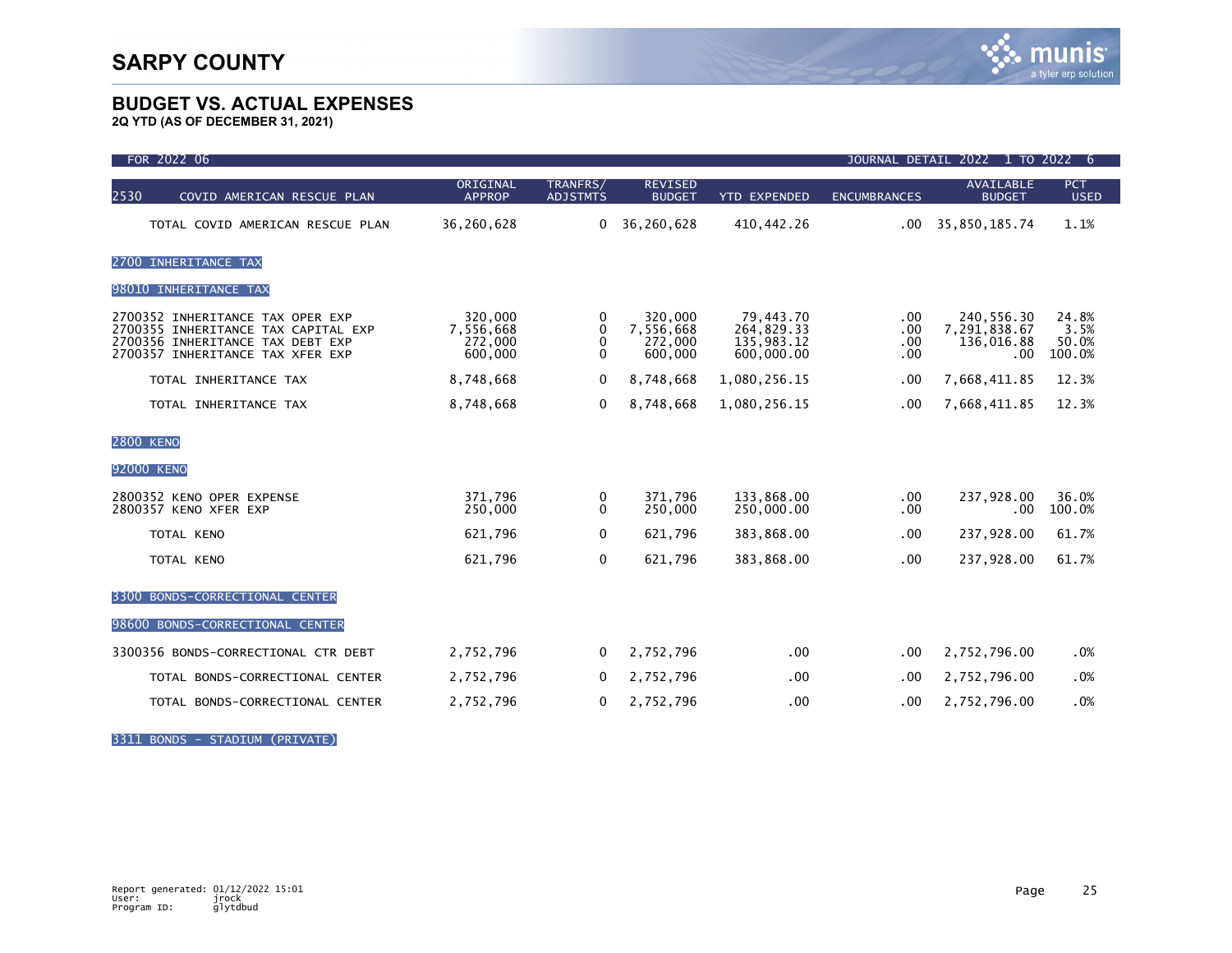| FOR 2022 06                                                               |                           |                             |                                 |                          |                     | JOURNAL DETAIL 2022 1 TO 2022 6   |                           |
|---------------------------------------------------------------------------|---------------------------|-----------------------------|---------------------------------|--------------------------|---------------------|-----------------------------------|---------------------------|
| 3311<br>BONDS - STADIUM (PRIVATE)                                         | ORIGINAL<br><b>APPROP</b> | TRANFRS/<br><b>ADJSTMTS</b> | <b>REVISED</b><br><b>BUDGET</b> | <b>YTD EXPENDED</b>      | <b>ENCUMBRANCES</b> | <b>AVAILABLE</b><br><b>BUDGET</b> | <b>PCT</b><br><b>USED</b> |
| BONDS-STADIUM (PRIVATE)<br>90033                                          |                           |                             |                                 |                          |                     |                                   |                           |
| 3311352 BONDS-STADIUM (PRIVATE) OP<br>3311355 BONDS-STADIUM (PRIVATE) CAP | 327,853<br>1,785,000      | 0<br>$\Omega$               | 327,853<br>1,785,000            | 3,300.00<br>1,455,223.15 | $.00 \,$<br>.00     | 324,553.00<br>329,776.85          | 1.0%<br>81.5%             |
| TOTAL BONDS-STADIUM (PRIVATE)                                             | 2, 112, 853               | 0                           | 2,112,853                       | 1,458,523.15             | .00                 | 654, 329.85                       | 69.0%                     |
| TOTAL BONDS - STADIUM (PRIVATE)                                           | 2, 112, 853               | 0                           | 2,112,853                       | 1,458,523.15             | .00                 | 654, 329.85                       | 69.0%                     |
| 3504 STADIUM-CAPITAL MAINT                                                |                           |                             |                                 |                          |                     |                                   |                           |
| 76400 STADIUM-CAPITAL MAINT                                               |                           |                             |                                 |                          |                     |                                   |                           |
| 3504412 STADIUM-CAPITAL MAINT OP EX                                       | 374,074                   | 0                           | 374,074                         | 210,872.03               | $.00 \,$            | 163,201.97                        | 56.4%                     |
| TOTAL STADIUM-CAPITAL MAINT                                               | 374,074                   | 0                           | 374,074                         | 210,872.03               | .00                 | 163, 201.97                       | 56.4%                     |
| TOTAL STADIUM-CAPITAL MAINT                                               | 374,074                   | $\mathbf{0}$                | 374,074                         | 210,872.03               | .00.                | 163,201.97                        | 56.4%                     |
| 4602 COUNTY SINKING FUND                                                  |                           |                             |                                 |                          |                     |                                   |                           |
| 98500 SINKING FUND                                                        |                           |                             |                                 |                          |                     |                                   |                           |
| 4602355 SINKING FUND CAPITAL EXP                                          | 13,251,949                | $\Omega$                    | 13,251,949                      | 8,681,620.13             | $.00 \,$            | 4,570,328.87                      | 65.5%                     |
| TOTAL SINKING FUND                                                        | 13,251,949                | 0                           | 13,251,949                      | 8,681,620.13             | .00                 | 4,570,328.87                      | 65.5%                     |
| TOTAL COUNTY SINKING FUND                                                 | 13,251,949                | 0                           | 13,251,949                      | 8,681,620.13             | .00                 | 4,570,328.87                      | 65.5%                     |
| 5200 LANDFILL                                                             |                           |                             |                                 |                          |                     |                                   |                           |
| 73100 LANDFILL                                                            |                           |                             |                                 |                          |                     |                                   |                           |
| 5200281 LANDFILL PERS SERV EXPENSE                                        | 130,589                   | 0                           | 130,589                         | 77,614.17                | $.00 \,$            | 52,974.83                         | 59.4%                     |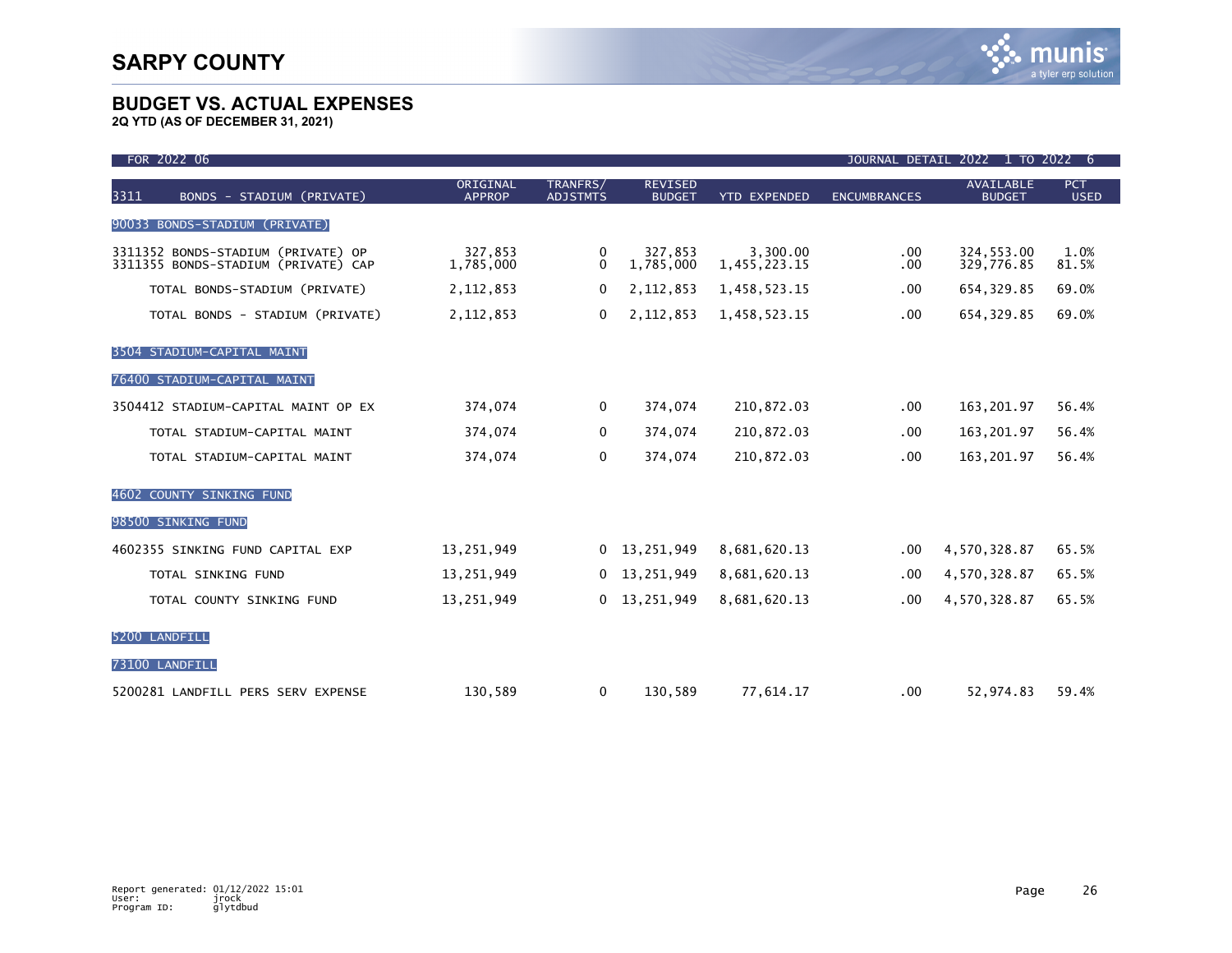**2Q YTD (AS OF DECEMBER 31, 2021)**

| FOR 2022 06<br>JOURNAL DETAIL 2022 1 TO 2022<br>6                                                                                                  |                                           |                             |                                    |                                                 |                          |                                                         |                                  |
|----------------------------------------------------------------------------------------------------------------------------------------------------|-------------------------------------------|-----------------------------|------------------------------------|-------------------------------------------------|--------------------------|---------------------------------------------------------|----------------------------------|
| 5200<br>LANDFILL                                                                                                                                   | ORIGINAL<br><b>APPROP</b>                 | TRANFRS/<br><b>ADJSTMTS</b> | <b>REVISED</b><br><b>BUDGET</b>    | <b>YTD EXPENDED</b>                             | <b>ENCUMBRANCES</b>      | <b>AVAILABLE</b><br><b>BUDGET</b>                       | <b>PCT</b><br><b>USED</b>        |
| 5200282 LANDFILL OPERATING EXPENSE<br>5200283 LANDFILL SUPPLY EXPENSE<br>5200284 LANDFILL RENTAL EXPENSE<br>5200285 LANDFILL CAPITAL<br><b>EXP</b> | 2,337,975<br>22,700<br>$\Omega$<br>35,600 | 0<br>0<br>0<br>$\mathbf{0}$ | 2,337,975<br>22,700<br>0<br>35,600 | 141,456.96<br>4,494.63<br>1,558.03<br>19,286.37 | .00<br>.00<br>.00<br>.00 | 2,196,518.04<br>18,205.37<br>$-1,558.03$<br>16, 313, 63 | 6.1%<br>19.8%<br>100.0%<br>54.2% |
| TOTAL LANDFILL                                                                                                                                     | 2,526,864                                 | $\mathbf{0}$                | 2,526,864                          | 244,410.16                                      | .00                      | 2,282,453.84                                            | 9.7%                             |
| TOTAL LANDFILL                                                                                                                                     | 2,526,864                                 | 0                           | 2,526,864                          | 244,410.16                                      | .00                      | 2,282,453.84                                            | 9.7%                             |
| 5201 LANDFILL CLOSURE                                                                                                                              |                                           |                             |                                    |                                                 |                          |                                                         |                                  |
| 73110 LANDFILL CLOSURE                                                                                                                             |                                           |                             |                                    |                                                 |                          |                                                         |                                  |
| 5201282 LANDFILL CLOSURE OPER EXP                                                                                                                  | 3,937,990                                 | $\Omega$                    | 3,937,990                          | 46,368.26                                       | .00.                     | 3,891,621.74                                            | 1.2%                             |
| TOTAL LANDFILL CLOSURE                                                                                                                             | 3,937,990                                 | $\mathbf{0}$                | 3,937,990                          | 46,368.26                                       | .00.                     | 3,891,621.74                                            | 1.2%                             |
| TOTAL LANDFILL CLOSURE                                                                                                                             | 3,937,990                                 | $\mathbf{0}$                | 3,937,990                          | 46,368.26                                       | .00                      | 3,891,621.74                                            | 1.2%                             |
| 5250 SEWER-PAPIO WS CONNECT                                                                                                                        |                                           |                             |                                    |                                                 |                          |                                                         |                                  |
| 73200 PAPIO WS SEWER-CONNECTION FEE                                                                                                                |                                           |                             |                                    |                                                 |                          |                                                         |                                  |
| 5250351 PAPIO WS SEWER-CONNECT PERS<br>5250352 PAPIO WS SEWER-CONNECT OP E<br>5250355 PAPIO WS SEWER-CONNECT CAP                                   | 114,425<br>575,000<br>8,435,707           | 0<br>0<br>$\Omega$          | 114,425<br>575,000<br>8,435,707    | 67.404.77<br>759,409.55<br>.00                  | .00<br>.00<br>.00        | 47,020.23<br>$-184, 409.55$<br>8,435,707.00             | 58.9%<br>132.1%<br>.0%           |
| TOTAL PAPIO WS SEWER-CONNECTION FEE                                                                                                                | 9,125,132                                 | 0                           | 9,125,132                          | 826,814.32                                      | .00                      | 8,298,317.68                                            | 9.1%                             |
| TOTAL SEWER-PAPIO WS CONNECT                                                                                                                       | 9,125,132                                 | 0                           | 9,125,132                          | 826,814.32                                      | .00.                     | 8,298,317.68                                            | 9.1%                             |

5251 SEWER-PAPIO WS OPS

73600 PAPIO WS SEWER-OPERATIONS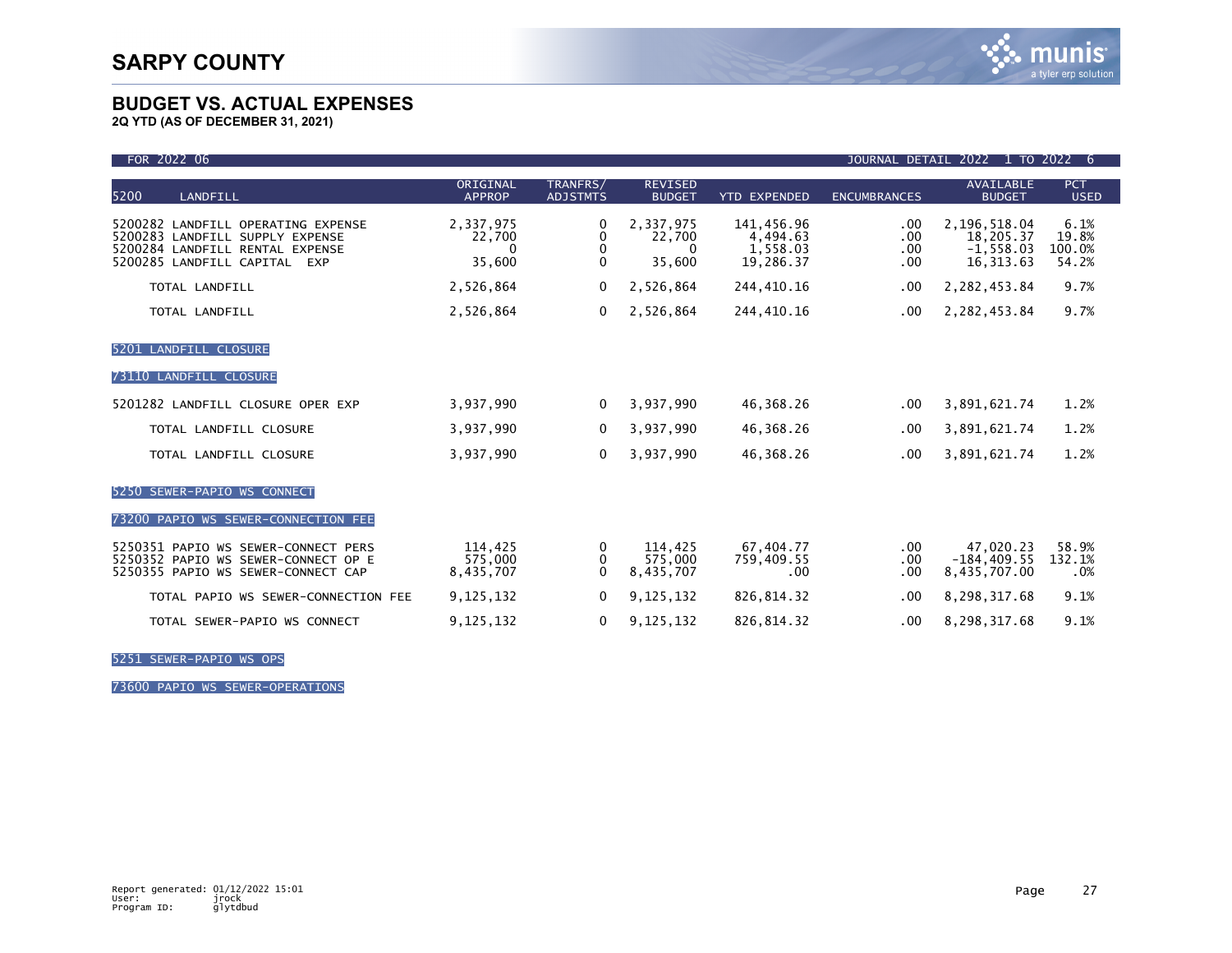| FOR 2022 06                                                                                                     |                                 |                             |                                     |                                  |                                  | JOURNAL DETAIL 2022 1 TO 2022 6             |                           |
|-----------------------------------------------------------------------------------------------------------------|---------------------------------|-----------------------------|-------------------------------------|----------------------------------|----------------------------------|---------------------------------------------|---------------------------|
| 5251<br>SEWER-PAPIO WS OPS                                                                                      | ORIGINAL<br><b>APPROP</b>       | TRANFRS/<br><b>ADJSTMTS</b> | <b>REVISED</b><br><b>BUDGET</b>     | <b>YTD EXPENDED</b>              | <b>ENCUMBRANCES</b>              | <b>AVAILABLE</b><br><b>BUDGET</b>           | <b>PCT</b><br><b>USED</b> |
| 5251352 PAPIO WS SEWER-OPER OP EXP<br>5251355 PAPIO WS SEWER-OPER CAP EX                                        | 1,598,994<br>$\Omega$           | 0<br>$\mathbf{0}$           | 1,598,994<br>$\Omega$               | 732, 103.83<br>58.01             | $.00 \,$<br>$.00 \,$             | 866,890.17<br>$-58.01$                      | 45.8%<br>100.0%           |
| TOTAL PAPIO WS SEWER-OPERATIONS                                                                                 | 1,598,994                       | 0                           | 1,598,994                           | 732,161.84                       | $.00 \,$                         | 866, 832.16                                 | 45.8%                     |
| TOTAL SEWER-PAPIO WS OPS                                                                                        | 1,598,994                       | $\Omega$                    | 1,598,994                           | 732,161.84                       | $.00 \,$                         | 866, 832.16                                 | 45.8%                     |
| 5253 PLANNING-PAPIO WS OPS                                                                                      |                                 |                             |                                     |                                  |                                  |                                             |                           |
| 60812 PLANNING-PAPIO WS OPS                                                                                     |                                 |                             |                                     |                                  |                                  |                                             |                           |
| 5253112 PLANNING-PAPIO WS OPER EXP                                                                              | 471,223                         | 0                           | 471,223                             | .00                              | $.00 \,$                         | 471,223.00                                  | .0%                       |
| TOTAL PLANNING-PAPIO WS OPS                                                                                     | 471,223                         | $\Omega$                    | 471,223                             | $.00 \times$                     | $.00 \,$                         | 471,223.00                                  | .0%                       |
| TOTAL PLANNING-PAPIO WS OPS                                                                                     | 471,223                         | 0                           | 471,223                             | .00                              | .00                              | 471,223.00                                  | .0%                       |
| 5254 PLANNING-TIBURON SID SEWER                                                                                 |                                 |                             |                                     |                                  |                                  |                                             |                           |
| 60813 PLANNING-TIBURON SID SEWER                                                                                |                                 |                             |                                     |                                  |                                  |                                             |                           |
| 5254112 PLANNING-TIBURON SID SWR OP                                                                             | 1,025                           | $\mathbf{0}$                | 1,025                               | .00                              | .00                              | 1,025.00                                    | .0%                       |
| TOTAL PLANNING-TIBURON SID SEWER                                                                                | 1,025                           | 0                           | 1,025                               | .00                              | $.00 \,$                         | 1,025.00                                    | .0%                       |
| TOTAL PLANNING-TIBURON SID SEWER                                                                                | 1,025                           | $\mathbf{0}$                | 1,025                               | .00                              | .00                              | 1,025.00                                    | .0%                       |
| 5255 SEWER- S SARPY CONNECTION                                                                                  |                                 |                             |                                     |                                  |                                  |                                             |                           |
| 73400 SSARPY WS SEWER-CONNECTION FEE                                                                            |                                 |                             |                                     |                                  |                                  |                                             |                           |
| 5255351 SEWER S SARPY CONN PERSNL<br>5255352 SSARPY WS SEWER-CONNECT OPE<br>5255355 SSARPY WS SEWER-CONNECT CAP | $\Omega$<br>25,000<br>5,222,437 | $\Omega$<br>0<br>$\Omega$   | $\mathbf{0}$<br>25,000<br>5,222,437 | 25,027.71<br>.00<br>1,975,284.42 | $.00 \,$<br>$.00 \,$<br>$.00 \,$ | $-25,027.71$<br>25,000,00<br>3, 247, 152.58 | 100.0%<br>.0%<br>37.8%    |
| TOTAL SSARPY WS SEWER-CONNECTION FEE                                                                            | 5,247,437                       | 0                           | 5,247,437                           | 2,000,312.13                     | $.00 \,$                         | 3, 247, 124.87                              | 38.1%                     |